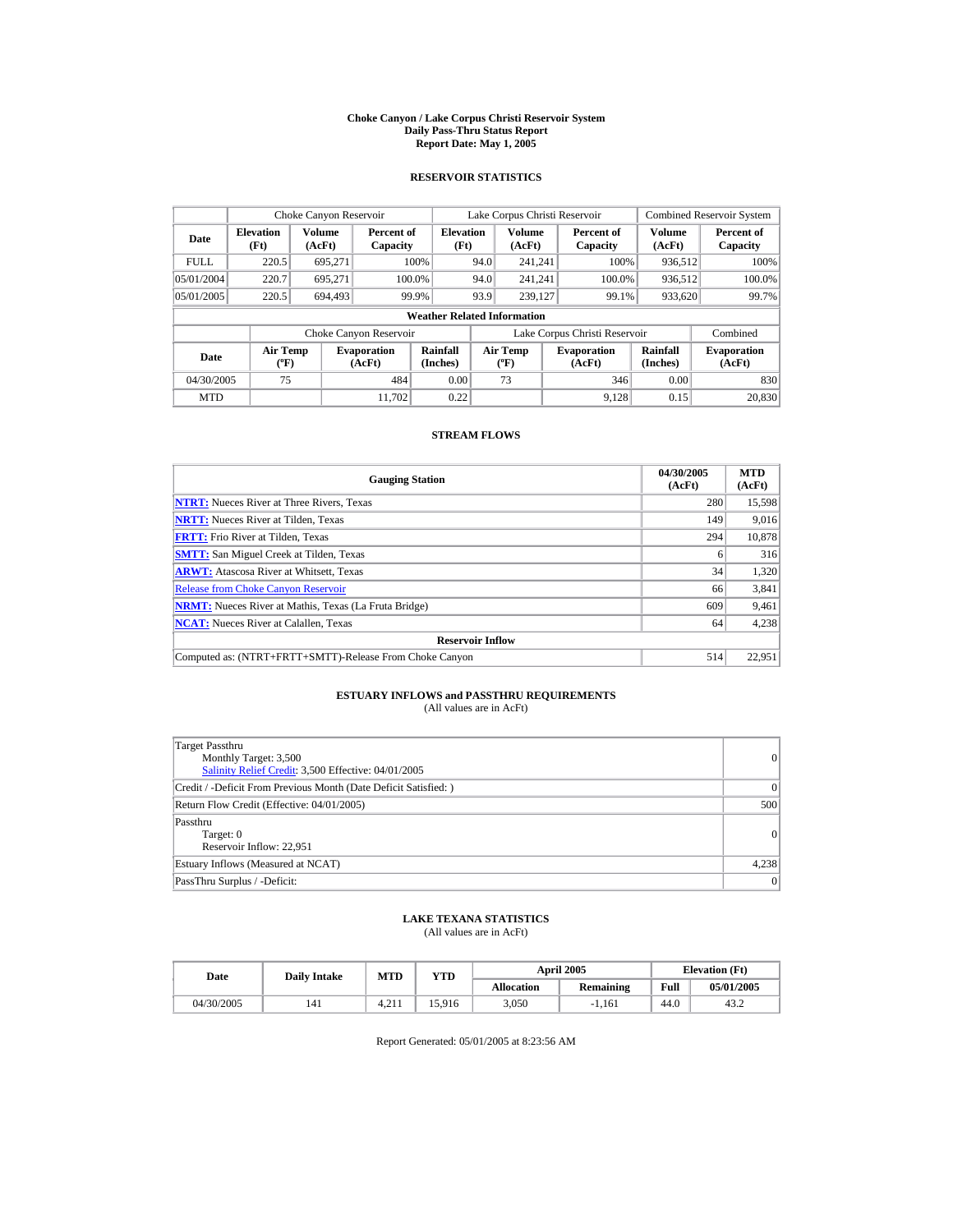#### **Choke Canyon / Lake Corpus Christi Reservoir System Daily Pass-Thru Status Report Report Date: May 2, 2005**

## **RESERVOIR STATISTICS**

|             | Choke Canyon Reservoir                                                                                                                                                                                  |                  |                              |                                    |      | Lake Corpus Christi Reservoir |                               |                         | <b>Combined Reservoir System</b> |
|-------------|---------------------------------------------------------------------------------------------------------------------------------------------------------------------------------------------------------|------------------|------------------------------|------------------------------------|------|-------------------------------|-------------------------------|-------------------------|----------------------------------|
| Date        | <b>Elevation</b><br>(Ft)                                                                                                                                                                                | Volume<br>(AcFt) | Percent of<br>Capacity       | <b>Elevation</b><br>(Ft)           |      | Volume<br>(AcFt)              | Percent of<br>Capacity        | <b>Volume</b><br>(AcFt) | Percent of<br>Capacity           |
| <b>FULL</b> | 220.5                                                                                                                                                                                                   | 695,271          |                              | 100%                               | 94.0 | 241.241                       | 100%                          | 936.512                 | 100%                             |
| 05/02/2004  | 220.8                                                                                                                                                                                                   | 695.271          |                              | 100.0%                             | 94.0 | 241.241                       | 100.0%                        | 936,512                 | 100.0%                           |
| 05/02/2005  | 220.5                                                                                                                                                                                                   | 694,233          |                              | 99.9%                              | 93.9 | 239.127                       | 99.1%                         | 933,360                 | 99.7%                            |
|             |                                                                                                                                                                                                         |                  |                              | <b>Weather Related Information</b> |      |                               |                               |                         |                                  |
|             |                                                                                                                                                                                                         |                  | Choke Canyon Reservoir       |                                    |      |                               | Lake Corpus Christi Reservoir |                         | Combined                         |
| Date        | Rainfall<br><b>Air Temp</b><br>Rainfall<br><b>Air Temp</b><br><b>Evaporation</b><br><b>Evaporation</b><br>(Inches)<br>(AcFt)<br>(Inches)<br>$({}^{\circ}\mathrm{F})$<br>(AcFt)<br>$({}^{\circ}{\rm F})$ |                  | <b>Evaporation</b><br>(AcFt) |                                    |      |                               |                               |                         |                                  |
| 05/01/2005  | 80                                                                                                                                                                                                      |                  | 454                          | 0.00                               |      | 81                            | 212                           | 0.00                    | 666                              |
| <b>MTD</b>  |                                                                                                                                                                                                         |                  | 454                          | 0.00                               |      |                               | 212                           | 0.00                    | 666                              |

## **STREAM FLOWS**

| <b>Gauging Station</b>                                       | 05/01/2005<br>(AcFt) | <b>MTD</b><br>(AcFt) |
|--------------------------------------------------------------|----------------------|----------------------|
| <b>NTRT:</b> Nueces River at Three Rivers, Texas             | 270                  | 270                  |
| <b>NRTT:</b> Nueces River at Tilden, Texas                   | 149                  | 149                  |
| <b>FRTT:</b> Frio River at Tilden, Texas                     | 286                  | 286                  |
| <b>SMTT:</b> San Miguel Creek at Tilden, Texas               |                      |                      |
| <b>ARWT:</b> Atascosa River at Whitsett, Texas               | 32                   | 32                   |
| <b>Release from Choke Canyon Reservoir</b>                   | 66                   | 66                   |
| <b>NRMT:</b> Nueces River at Mathis, Texas (La Fruta Bridge) | 173                  | 173                  |
| <b>NCAT:</b> Nueces River at Calallen, Texas                 | 280                  | 280                  |
| <b>Reservoir Inflow</b>                                      |                      |                      |
| Computed as: (NTRT+FRTT+SMTT)-Release From Choke Canyon      | 495                  | 495                  |

# **ESTUARY INFLOWS and PASSTHRU REQUIREMENTS**<br>(All values are in AcFt)

| Target Passthru<br>Monthly Target: 25,500<br><b>Salinity Relief Credit: 0 Effective:</b> | 25,500 |
|------------------------------------------------------------------------------------------|--------|
| Credit / -Deficit From Previous Month (Date Deficit Satisfied: )                         | 4,238  |
| Return Flow Credit (Effective: 05/01/2005)                                               | 500    |
| Passthru<br>Target: 25,500<br>Reservoir Inflow: 495                                      | 495    |
| Estuary Inflows (Measured at NCAT)                                                       | 280    |
| PassThru Surplus / -Deficit:                                                             | 0      |

## **LAKE TEXANA STATISTICS**

(All values are in AcFt)

| Date       | <b>Daily Intake</b> | MTD | YTD    |                   | <b>May 2005</b>  |      | <b>Elevation</b> (Ft) |
|------------|---------------------|-----|--------|-------------------|------------------|------|-----------------------|
|            |                     |     |        | <b>Allocation</b> | <b>Remaining</b> | Full | 05/02/2005            |
| 05/01/2005 | 141                 | 141 | 16.057 | 4.100             | 3,959            | 44.0 | 43.2                  |

Report Generated: 05/03/2005 at 9:04:30 AM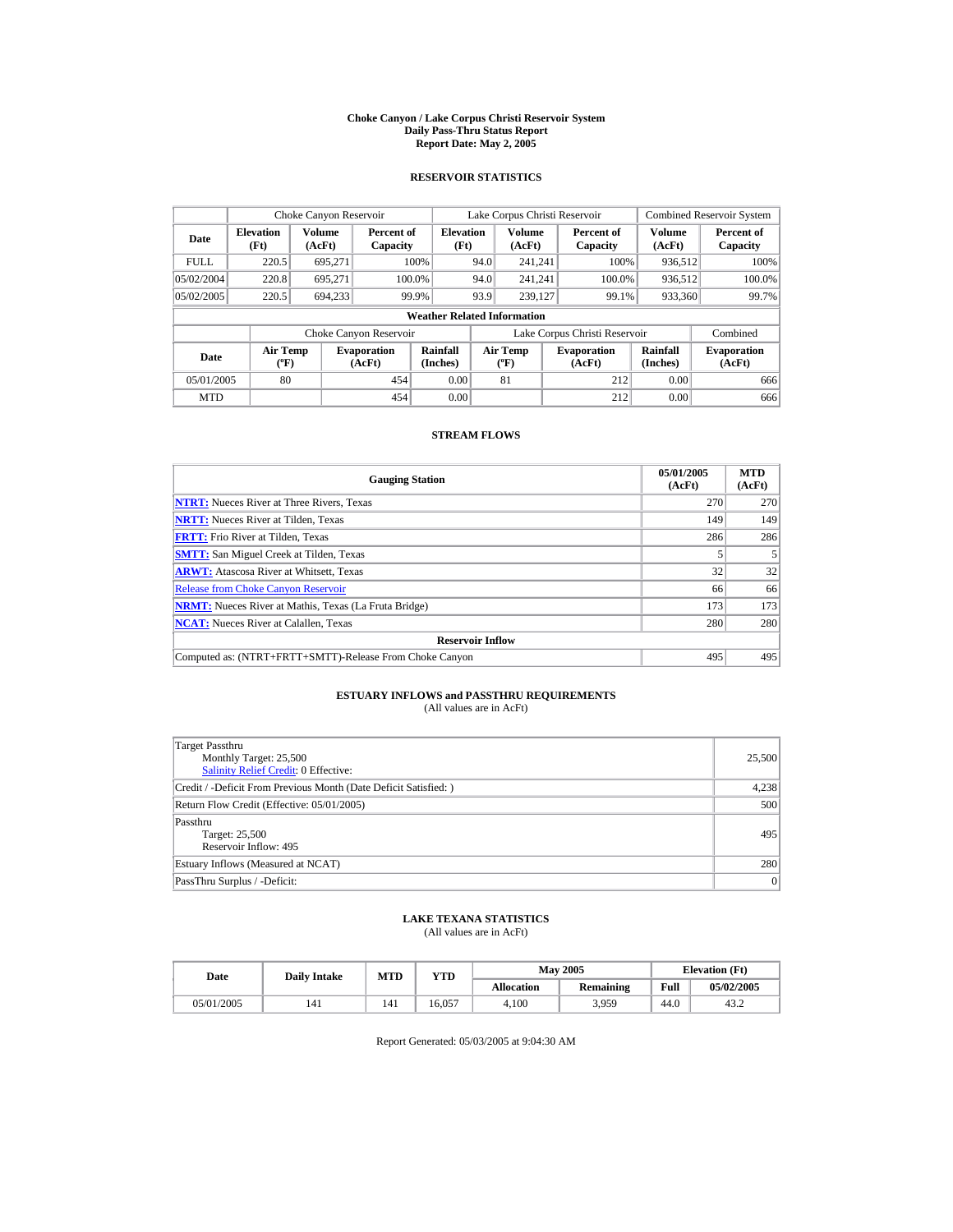#### **Choke Canyon / Lake Corpus Christi Reservoir System Daily Pass-Thru Status Report Report Date: May 3, 2005**

## **RESERVOIR STATISTICS**

| Choke Canyon Reservoir |                                             |                  |                                                                                                                                                          |                                    |                              | Lake Corpus Christi Reservoir |                               |                         | <b>Combined Reservoir System</b> |
|------------------------|---------------------------------------------|------------------|----------------------------------------------------------------------------------------------------------------------------------------------------------|------------------------------------|------------------------------|-------------------------------|-------------------------------|-------------------------|----------------------------------|
| Date                   | <b>Elevation</b><br>(Ft)                    | Volume<br>(AcFt) | Percent of<br>Capacity                                                                                                                                   | <b>Elevation</b><br>(Ft)           |                              | <b>Volume</b><br>(AcFt)       | Percent of<br>Capacity        | <b>Volume</b><br>(AcFt) | Percent of<br>Capacity           |
| <b>FULL</b>            | 220.5                                       | 695,271          |                                                                                                                                                          | 100%                               | 94.0                         | 241.241                       | 100%                          | 936.512                 | 100%                             |
| 05/03/2004             | 220.7                                       | 695.271          | 100.0%                                                                                                                                                   |                                    | 94.0                         | 241.241                       | 100.0%                        | 936,512                 | 100.0%                           |
| 05/03/2005             | 220.5                                       | 693.974          | 99.8%                                                                                                                                                    |                                    | 93.9                         | 239,318                       | 99.2%                         | 933,292                 | 99.7%                            |
|                        |                                             |                  |                                                                                                                                                          | <b>Weather Related Information</b> |                              |                               |                               |                         |                                  |
|                        |                                             |                  | Choke Canyon Reservoir                                                                                                                                   |                                    |                              |                               | Lake Corpus Christi Reservoir |                         | Combined                         |
| Date                   | <b>Air Temp</b><br>$({}^{\circ}\mathrm{F})$ |                  | Rainfall<br><b>Air Temp</b><br>Rainfall<br><b>Evaporation</b><br><b>Evaporation</b><br>(Inches)<br>(AcFt)<br>(Inches)<br>(AcFt)<br>$({}^{\circ}{\rm F})$ |                                    | <b>Evaporation</b><br>(AcFt) |                               |                               |                         |                                  |
| 05/02/2005             | 81                                          |                  | 378                                                                                                                                                      | 0.00                               |                              | 80                            | 112                           | 0.00                    | 490                              |
| <b>MTD</b>             |                                             |                  | 832                                                                                                                                                      | 0.00                               |                              |                               | 324                           | 0.00                    | 1.156                            |

## **STREAM FLOWS**

| <b>Gauging Station</b>                                       | 05/02/2005<br>(AcFt) | <b>MTD</b><br>(AcFt) |
|--------------------------------------------------------------|----------------------|----------------------|
| <b>NTRT:</b> Nueces River at Three Rivers, Texas             | 262                  | 532                  |
| <b>NRTT:</b> Nueces River at Tilden, Texas                   | 145                  | 294                  |
| <b>FRTT:</b> Frio River at Tilden, Texas                     | 280                  | 566                  |
| <b>SMTT:</b> San Miguel Creek at Tilden, Texas               |                      | 10 <sup>1</sup>      |
| <b>ARWT:</b> Atascosa River at Whitsett, Texas               | 32                   | 64                   |
| <b>Release from Choke Canyon Reservoir</b>                   | 66                   | 131                  |
| <b>NRMT:</b> Nueces River at Mathis, Texas (La Fruta Bridge) | 167                  | 339                  |
| <b>NCAT:</b> Nueces River at Calallen, Texas                 | 117                  | 397                  |
| <b>Reservoir Inflow</b>                                      |                      |                      |
| Computed as: (NTRT+FRTT+SMTT)-Release From Choke Canyon      | 481                  | 977                  |

# **ESTUARY INFLOWS and PASSTHRU REQUIREMENTS**<br>(All values are in AcFt)

| Target Passthru<br>Monthly Target: 25,500<br>Salinity Relief Credit: 0 Effective: | 25,500 |
|-----------------------------------------------------------------------------------|--------|
| Credit / -Deficit From Previous Month (Date Deficit Satisfied: )                  | 4,238  |
| Return Flow Credit (Effective: 05/01/2005)                                        | 500    |
| Passthru<br>Target: 25,500<br>Reservoir Inflow: 977                               | 977    |
| Estuary Inflows (Measured at NCAT)                                                | 397    |
| PassThru Surplus / -Deficit:                                                      | 0      |

## **LAKE TEXANA STATISTICS**

(All values are in AcFt)

| Date       | <b>Daily Intake</b> | MTD | YTD    |                   | <b>May 2005</b>  |      | <b>Elevation</b> (Ft) |
|------------|---------------------|-----|--------|-------------------|------------------|------|-----------------------|
|            |                     |     |        | <b>Allocation</b> | <b>Remaining</b> | Full | 05/03/2005            |
| 05/02/2005 |                     | 282 | 16.198 | 4.100             | 3.818            | 44.0 | 43.2                  |

Report Generated: 05/03/2005 at 9:06:50 AM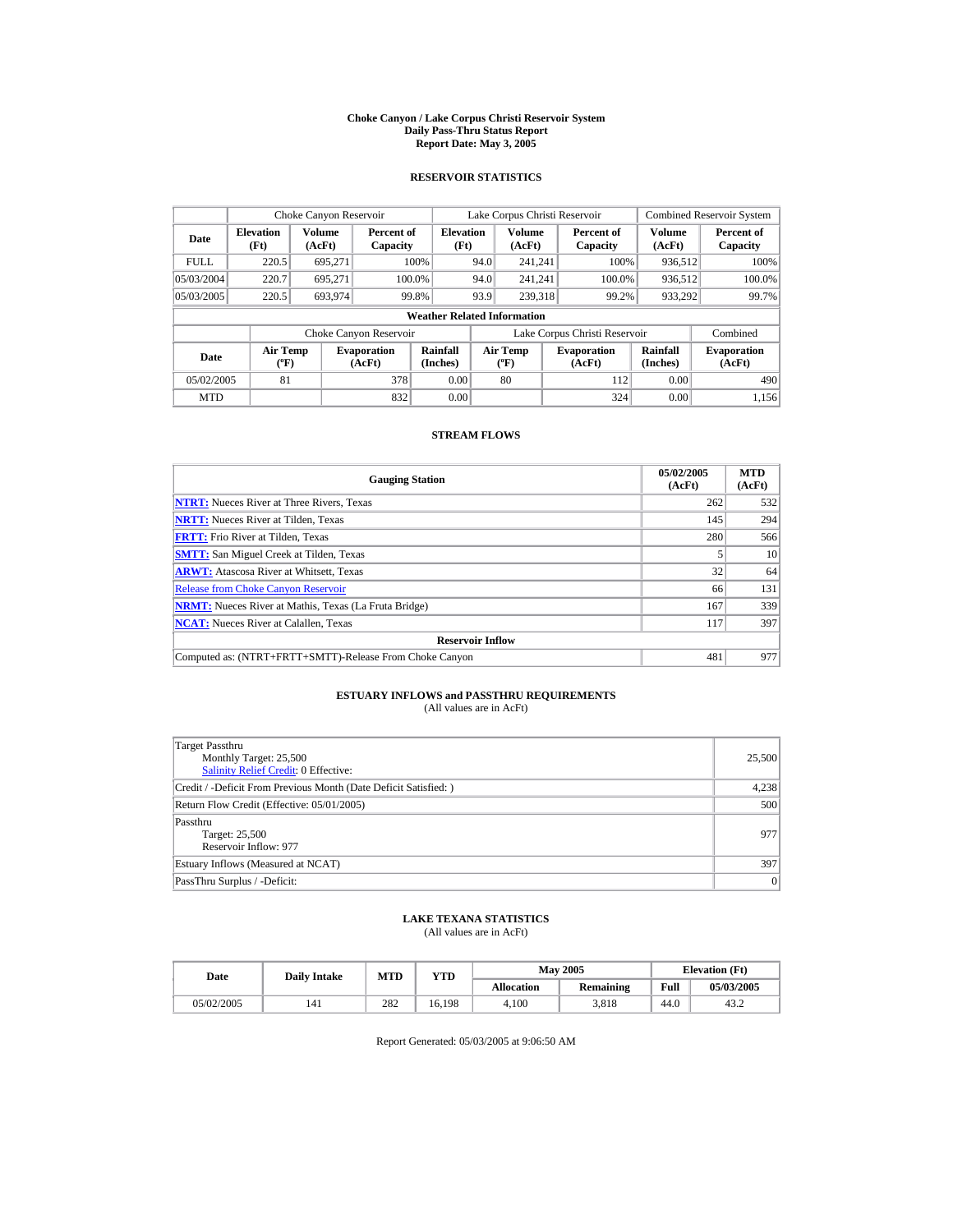#### **Choke Canyon / Lake Corpus Christi Reservoir System Daily Pass-Thru Status Report Report Date: May 4, 2005**

## **RESERVOIR STATISTICS**

|             | Choke Canyon Reservoir   |                                                                                                                                                                                                         |                        |                                    |                              | Lake Corpus Christi Reservoir |                               |                  | <b>Combined Reservoir System</b> |
|-------------|--------------------------|---------------------------------------------------------------------------------------------------------------------------------------------------------------------------------------------------------|------------------------|------------------------------------|------------------------------|-------------------------------|-------------------------------|------------------|----------------------------------|
| Date        | <b>Elevation</b><br>(Ft) | Volume<br>(AcFt)                                                                                                                                                                                        | Percent of<br>Capacity | <b>Elevation</b><br>(Ft)           |                              | <b>Volume</b><br>(AcFt)       | Percent of<br>Capacity        | Volume<br>(AcFt) | Percent of<br>Capacity           |
| <b>FULL</b> | 220.5                    | 695.271                                                                                                                                                                                                 |                        | 100%                               | 94.0                         | 241.241                       | 100%                          | 936.512          | 100%                             |
| 05/04/2004  | 220.7                    | 695.271                                                                                                                                                                                                 |                        | 100.0%                             | 94.0                         | 241.241                       | 100.0%                        | 936,512          | 100.0%                           |
| 05/04/2005  | 220.5                    | 693.974                                                                                                                                                                                                 |                        | 99.8%                              | 93.9                         | 238,360                       | 98.8%                         | 932,334          | 99.6%                            |
|             |                          |                                                                                                                                                                                                         |                        | <b>Weather Related Information</b> |                              |                               |                               |                  |                                  |
|             |                          |                                                                                                                                                                                                         | Choke Canyon Reservoir |                                    |                              |                               | Lake Corpus Christi Reservoir |                  | Combined                         |
| Date        |                          | Rainfall<br><b>Air Temp</b><br>Rainfall<br><b>Air Temp</b><br><b>Evaporation</b><br><b>Evaporation</b><br>(Inches)<br>(Inches)<br>$({}^{\circ}\mathrm{F})$<br>(AcFt)<br>(AcFt)<br>$({}^{\circ}{\rm F})$ |                        |                                    | <b>Evaporation</b><br>(AcFt) |                               |                               |                  |                                  |
| 05/03/2005  | 82                       |                                                                                                                                                                                                         | 438                    | 0.00                               |                              | 81                            | 324                           | 0.00             | 762                              |
| <b>MTD</b>  |                          |                                                                                                                                                                                                         | 1.270                  | 0.00                               |                              |                               | 648                           | 0.00             | 1.918                            |

## **STREAM FLOWS**

| <b>Gauging Station</b>                                       | 05/03/2005<br>(AcFt) | <b>MTD</b><br>(AcFt) |
|--------------------------------------------------------------|----------------------|----------------------|
| <b>NTRT:</b> Nueces River at Three Rivers, Texas             | 258                  | 790                  |
| <b>NRTT:</b> Nueces River at Tilden, Texas                   | 139                  | 433                  |
| <b>FRTT:</b> Frio River at Tilden, Texas                     | 278                  | 844                  |
| <b>SMTT:</b> San Miguel Creek at Tilden, Texas               |                      | 14                   |
| <b>ARWT:</b> Atascosa River at Whitsett, Texas               | 30                   | 93                   |
| <b>Release from Choke Canyon Reservoir</b>                   | 66                   | 197                  |
| <b>NRMT:</b> Nueces River at Mathis, Texas (La Fruta Bridge) | 161                  | 500                  |
| <b>NCAT:</b> Nueces River at Calallen, Texas                 | 46                   | 443                  |
| <b>Reservoir Inflow</b>                                      |                      |                      |
| Computed as: (NTRT+FRTT+SMTT)-Release From Choke Canyon      | 475                  | 1,452                |

# **ESTUARY INFLOWS and PASSTHRU REQUIREMENTS**<br>(All values are in AcFt)

| Target Passthru<br>Monthly Target: 25,500<br>Salinity Relief Credit: 0 Effective: | 25,500 |
|-----------------------------------------------------------------------------------|--------|
| Credit / -Deficit From Previous Month (Date Deficit Satisfied: )                  | 4,238  |
| Return Flow Credit (Effective: 05/01/2005)                                        | 500    |
| Passthru<br>Target: 25,500<br>Reservoir Inflow: 1,452                             | 1.452  |
| Estuary Inflows (Measured at NCAT)                                                | 443    |
| PassThru Surplus / -Deficit:                                                      | 0      |

## **LAKE TEXANA STATISTICS**

(All values are in AcFt)

| Date       | <b>Daily Intake</b> | MTD | YTD    |                   | <b>May 2005</b>  |      | <b>Elevation</b> (Ft) |
|------------|---------------------|-----|--------|-------------------|------------------|------|-----------------------|
|            |                     |     |        | <b>Allocation</b> | <b>Remaining</b> | Full | 05/04/2005            |
| 05/03/2005 |                     | 423 | 16.339 | 4.100             | 3,677            | 44.0 | 43.1                  |

Report Generated: 05/04/2005 at 9:32:28 AM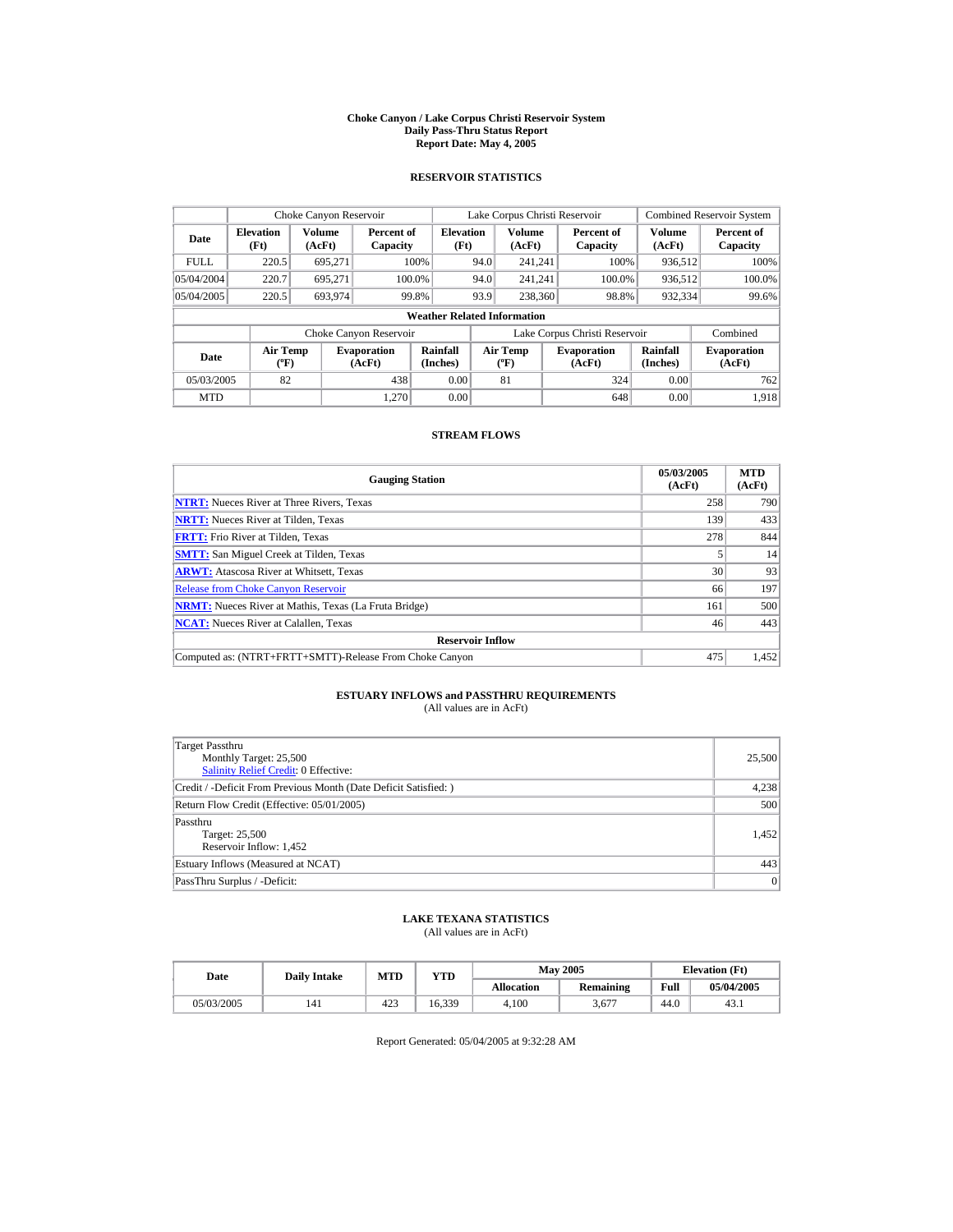#### **Choke Canyon / Lake Corpus Christi Reservoir System Daily Pass-Thru Status Report Report Date: May 5, 2005**

## **RESERVOIR STATISTICS**

|             | Choke Canyon Reservoir                      |                  |                                                                                                                                                                 |                                    |      | Lake Corpus Christi Reservoir |                               |                  | <b>Combined Reservoir System</b> |
|-------------|---------------------------------------------|------------------|-----------------------------------------------------------------------------------------------------------------------------------------------------------------|------------------------------------|------|-------------------------------|-------------------------------|------------------|----------------------------------|
| Date        | <b>Elevation</b><br>(Ft)                    | Volume<br>(AcFt) | Percent of<br>Capacity                                                                                                                                          | <b>Elevation</b><br>(Ft)           |      | <b>Volume</b><br>(AcFt)       | Percent of<br>Capacity        | Volume<br>(AcFt) | Percent of<br>Capacity           |
| <b>FULL</b> | 220.5                                       | 695.271          |                                                                                                                                                                 | 100%                               | 94.0 | 241.241                       | 100%                          | 936.512          | 100%                             |
| 05/05/2004  | 220.6                                       | 695.271          | 100.0%                                                                                                                                                          |                                    | 94.0 | 241.241                       | 100.0%                        | 936,512          | 100.0%                           |
| 05/05/2005  | 220.4                                       | 693,715          |                                                                                                                                                                 | 99.8%                              | 93.8 | 237,977                       | 98.6%                         | 931,692          | 99.5%                            |
|             |                                             |                  |                                                                                                                                                                 | <b>Weather Related Information</b> |      |                               |                               |                  |                                  |
|             |                                             |                  | Choke Canyon Reservoir                                                                                                                                          |                                    |      |                               | Lake Corpus Christi Reservoir |                  | Combined                         |
| Date        | <b>Air Temp</b><br>$({}^{\circ}\mathrm{F})$ |                  | <b>Rainfall</b><br><b>Air Temp</b><br>Rainfall<br><b>Evaporation</b><br><b>Evaporation</b><br>(Inches)<br>(AcFt)<br>(Inches)<br>(AcFt)<br>$({}^{\circ}{\rm F})$ |                                    |      | <b>Evaporation</b><br>(AcFt)  |                               |                  |                                  |
| 05/04/2005  | 76                                          |                  | 257                                                                                                                                                             | 0.00                               |      | 75                            | 100                           | 0.00             | 357                              |
| <b>MTD</b>  |                                             |                  | 1.527                                                                                                                                                           | 0.00                               |      |                               | 748                           | 0.00             | 2.275                            |

## **STREAM FLOWS**

| <b>Gauging Station</b>                                       | 05/04/2005<br>(AcFt) | <b>MTD</b><br>(AcFt) |
|--------------------------------------------------------------|----------------------|----------------------|
| <b>NTRT:</b> Nueces River at Three Rivers, Texas             | 250                  | 1.040                |
| <b>NRTT:</b> Nueces River at Tilden, Texas                   | 131                  | 564                  |
| <b>FRTT:</b> Frio River at Tilden, Texas                     | 274                  | 1,118                |
| <b>SMTT:</b> San Miguel Creek at Tilden, Texas               |                      | 19                   |
| <b>ARWT:</b> Atascosa River at Whitsett, Texas               | 30                   | 123                  |
| <b>Release from Choke Canyon Reservoir</b>                   | 66                   | 262                  |
| <b>NRMT:</b> Nueces River at Mathis, Texas (La Fruta Bridge) | 429                  | 929                  |
| <b>NCAT:</b> Nueces River at Calallen, Texas                 | 30                   | 472                  |
| <b>Reservoir Inflow</b>                                      |                      |                      |
| Computed as: (NTRT+FRTT+SMTT)-Release From Choke Canyon      | 463                  | 1,915                |

# **ESTUARY INFLOWS and PASSTHRU REQUIREMENTS**<br>(All values are in AcFt)

| Target Passthru<br>Monthly Target: 25,500<br><b>Salinity Relief Credit: 0 Effective:</b> | 25,500 |
|------------------------------------------------------------------------------------------|--------|
| Credit / -Deficit From Previous Month (Date Deficit Satisfied: )                         | 4,238  |
| Return Flow Credit (Effective: 05/01/2005)                                               | 500    |
| Passthru<br>Target: 25,500<br>Reservoir Inflow: 1,915                                    | 1.915  |
| Estuary Inflows (Measured at NCAT)                                                       | 472    |
| PassThru Surplus / -Deficit:                                                             | 0      |

## **LAKE TEXANA STATISTICS**

(All values are in AcFt)

| Date       | <b>Daily Intake</b> | MTD | YTD    |                   | <b>May 2005</b>  |      | <b>Elevation</b> (Ft) |
|------------|---------------------|-----|--------|-------------------|------------------|------|-----------------------|
|            |                     |     |        | <b>Allocation</b> | <b>Remaining</b> | Full | 05/05/2005            |
| 05/04/2005 |                     | 564 | 16.481 | 4.100             | 3.536            | 44.0 | 43.1                  |

Report Generated: 05/05/2005 at 8:08:14 AM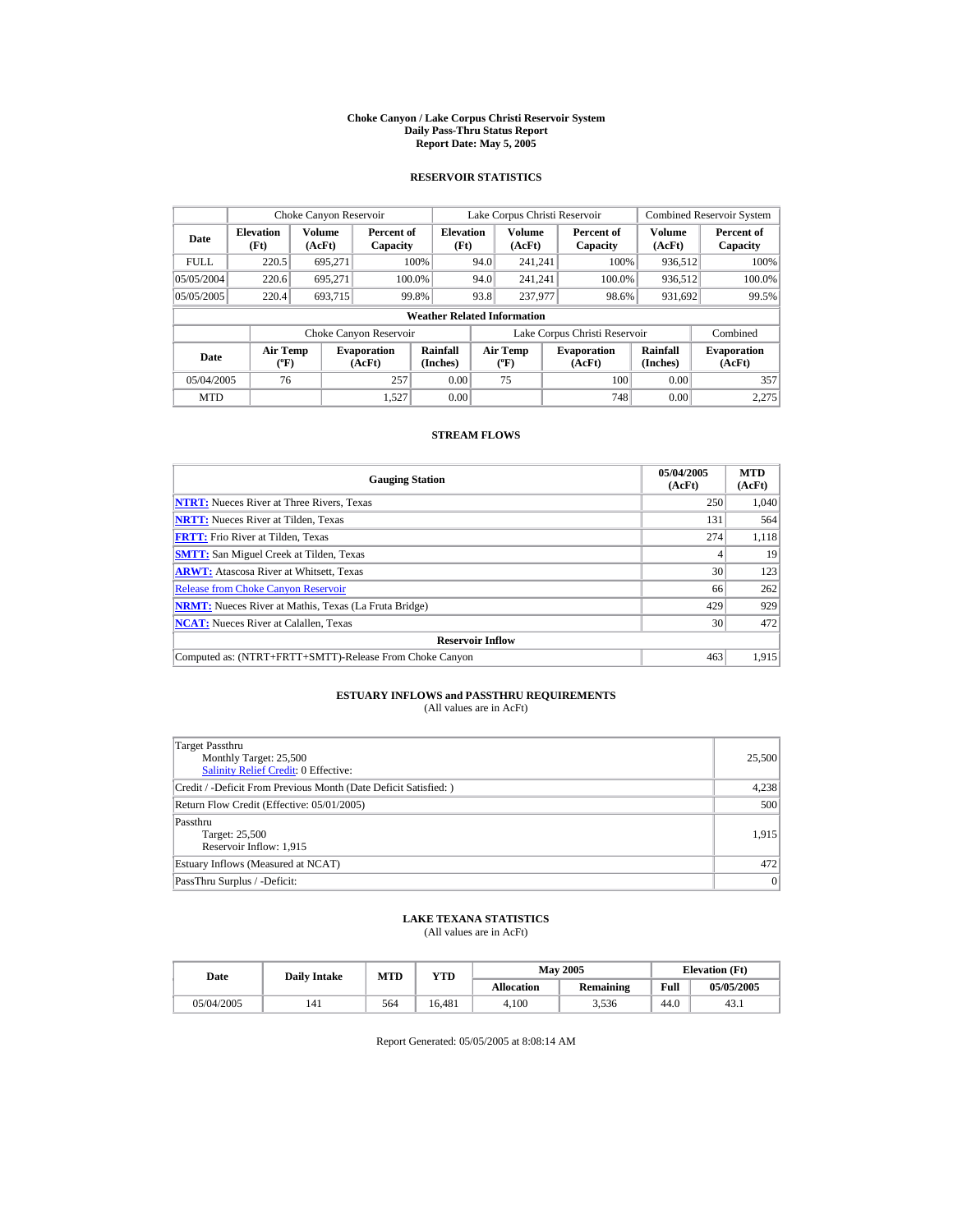#### **Choke Canyon / Lake Corpus Christi Reservoir System Daily Pass-Thru Status Report Report Date: May 6, 2005**

## **RESERVOIR STATISTICS**

|             | Choke Canyon Reservoir      |                  |                              |                                    |      | Lake Corpus Christi Reservoir             |                               |                         | <b>Combined Reservoir System</b> |
|-------------|-----------------------------|------------------|------------------------------|------------------------------------|------|-------------------------------------------|-------------------------------|-------------------------|----------------------------------|
| Date        | <b>Elevation</b><br>(Ft)    | Volume<br>(AcFt) | Percent of<br>Capacity       | <b>Elevation</b><br>(Ft)           |      | Volume<br>(AcFt)                          | Percent of<br>Capacity        | <b>Volume</b><br>(AcFt) | Percent of<br>Capacity           |
| <b>FULL</b> | 220.5                       | 695.271          |                              | 100%                               | 94.0 | 241.241                                   | 100%                          | 936.512                 | 100%                             |
| 05/06/2004  | 220.5                       | 695.271          |                              | 100.0%                             | 94.0 | 241.241                                   | 100.0%                        | 936,512                 | $100.0\%$                        |
| 05/06/2005  | 220.4                       | 693,455          |                              | 99.7%                              | 93.8 | 237.211                                   | 98.3%                         | 930,666                 | 99.4%                            |
|             |                             |                  |                              | <b>Weather Related Information</b> |      |                                           |                               |                         |                                  |
|             |                             |                  | Choke Canyon Reservoir       |                                    |      |                                           | Lake Corpus Christi Reservoir |                         | Combined                         |
| Date        | Air Temp<br>$({}^{\circ}F)$ |                  | <b>Evaporation</b><br>(AcFt) | Rainfall<br>(Inches)               |      | <b>Air Temp</b><br>$({}^{\circ}\text{F})$ | <b>Evaporation</b><br>(AcFt)  | Rainfall<br>(Inches)    | <b>Evaporation</b><br>(AcFt)     |
| 05/05/2005  | 84                          |                  | 453                          | 0.00                               |      | 82                                        | 356                           | 0.00                    | 809                              |
| <b>MTD</b>  |                             |                  | 1.980                        | 0.00                               |      |                                           | 1.104                         | 0.00                    | 3.084                            |

## **STREAM FLOWS**

| <b>Gauging Station</b>                                       | 05/05/2005<br>(AcFt) | <b>MTD</b><br>(AcFt) |
|--------------------------------------------------------------|----------------------|----------------------|
| <b>NTRT:</b> Nueces River at Three Rivers, Texas             | 240                  | 1,280                |
| <b>NRTT:</b> Nueces River at Tilden, Texas                   | 135                  | 699                  |
| <b>FRTT:</b> Frio River at Tilden, Texas                     | 272                  | 1,390                |
| <b>SMTT:</b> San Miguel Creek at Tilden, Texas               |                      | 23                   |
| <b>ARWT:</b> Atascosa River at Whitsett, Texas               | 30                   | 153                  |
| <b>Release from Choke Canyon Reservoir</b>                   | 66                   | 328                  |
| <b>NRMT:</b> Nueces River at Mathis, Texas (La Fruta Bridge) | 139                  | 1.068                |
| <b>NCAT:</b> Nueces River at Calallen, Texas                 | 163                  | 635                  |
| <b>Reservoir Inflow</b>                                      |                      |                      |
| Computed as: (NTRT+FRTT+SMTT)-Release From Choke Canyon      | 451                  | 2.366                |

# **ESTUARY INFLOWS and PASSTHRU REQUIREMENTS**<br>(All values are in AcFt)

| Target Passthru<br>Monthly Target: 25,500<br>Salinity Relief Credit: 0 Effective: | 25,500 |
|-----------------------------------------------------------------------------------|--------|
| Credit / -Deficit From Previous Month (Date Deficit Satisfied: )                  | 4,238  |
| Return Flow Credit (Effective: 05/01/2005)                                        | 500    |
| Passthru<br>Target: 25,500<br>Reservoir Inflow: 2,366                             | 2,366  |
| Estuary Inflows (Measured at NCAT)                                                | 635    |
| PassThru Surplus / -Deficit:                                                      | 0      |

## **LAKE TEXANA STATISTICS**

(All values are in AcFt)

| Date       | <b>Daily Intake</b> | MTD | YTD    |                   | <b>May 2005</b>  |      | <b>Elevation</b> (Ft) |
|------------|---------------------|-----|--------|-------------------|------------------|------|-----------------------|
|            |                     |     |        | <b>Allocation</b> | <b>Remaining</b> | Full | 05/06/2005            |
| 05/05/2005 |                     | 706 | 16.622 | 4.100             | 3,394            | 44.0 | 42.9                  |

Report Generated: 05/06/2005 at 8:22:39 AM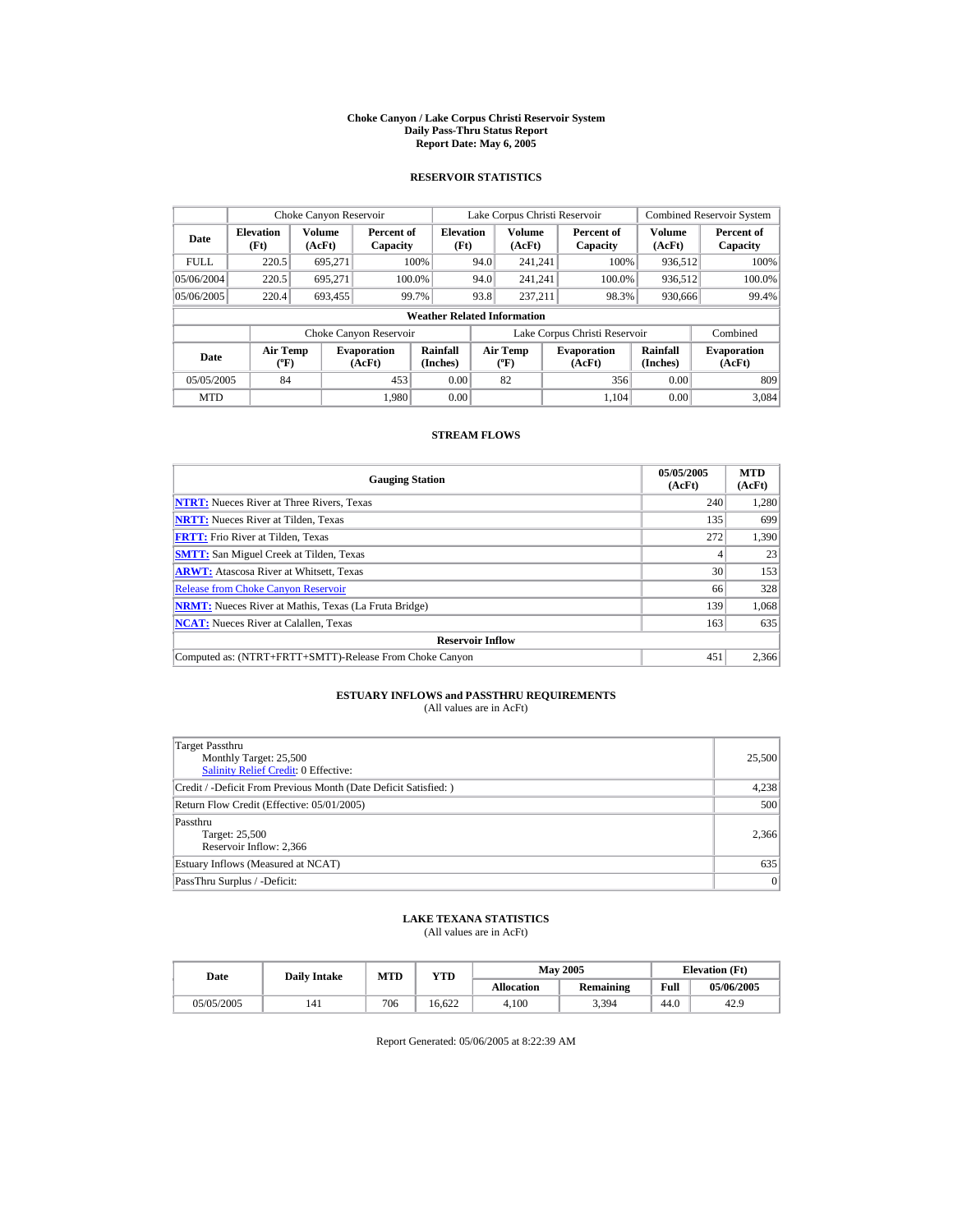#### **Choke Canyon / Lake Corpus Christi Reservoir System Daily Pass-Thru Status Report Report Date: May 7, 2005**

## **RESERVOIR STATISTICS**

|             | Choke Canyon Reservoir                      |                  |                              |                                    |      | Lake Corpus Christi Reservoir            |                               |                      | <b>Combined Reservoir System</b> |
|-------------|---------------------------------------------|------------------|------------------------------|------------------------------------|------|------------------------------------------|-------------------------------|----------------------|----------------------------------|
| Date        | <b>Elevation</b><br>(Ft)                    | Volume<br>(AcFt) | Percent of<br>Capacity       | <b>Elevation</b><br>(Ft)           |      | <b>Volume</b><br>(AcFt)                  | Percent of<br>Capacity        | Volume<br>(AcFt)     | Percent of<br>Capacity           |
| <b>FULL</b> | 220.5                                       | 695.271          |                              | 100%                               | 94.0 | 241.241                                  | 100%                          | 936.512              | 100%                             |
| 05/07/2004  | 220.6                                       | 695.271          |                              | 100.0%                             | 94.0 | 241.241                                  | 100.0%                        | 936,512              | 100.0%                           |
| 05/07/2005  | 220.4                                       | 693,196          |                              | 99.7%                              | 93.8 | 237,020                                  | 98.3%                         | 930,216              | 99.3%                            |
|             |                                             |                  |                              | <b>Weather Related Information</b> |      |                                          |                               |                      |                                  |
|             |                                             |                  | Choke Canyon Reservoir       |                                    |      |                                          | Lake Corpus Christi Reservoir |                      | Combined                         |
| Date        | <b>Air Temp</b><br>$({}^{\circ}\mathrm{F})$ |                  | <b>Evaporation</b><br>(AcFt) | <b>Rainfall</b><br>(Inches)        |      | <b>Air Temp</b><br>$({}^{\circ}{\rm F})$ | <b>Evaporation</b><br>(AcFt)  | Rainfall<br>(Inches) | <b>Evaporation</b><br>(AcFt)     |
| 05/06/2005  | 85                                          |                  | 483                          | 0.00                               |      | 81                                       | 122                           | 0.00                 | 605                              |
| <b>MTD</b>  |                                             |                  | 2.463                        | 0.00                               |      |                                          | 1.226                         | 0.00                 | 3.689                            |

## **STREAM FLOWS**

| <b>Gauging Station</b>                                       | 05/06/2005<br>(AcFt) | <b>MTD</b><br>(AcFt) |
|--------------------------------------------------------------|----------------------|----------------------|
| <b>NTRT:</b> Nueces River at Three Rivers, Texas             | 234                  | 1,515                |
| <b>NRTT:</b> Nueces River at Tilden, Texas                   | 131                  | 830                  |
| <b>FRTT:</b> Frio River at Tilden, Texas                     | 268                  | 1,657                |
| <b>SMTT:</b> San Miguel Creek at Tilden, Texas               |                      | 28                   |
| <b>ARWT:</b> Atascosa River at Whitsett, Texas               | 30                   | 183                  |
| <b>Release from Choke Canyon Reservoir</b>                   | 66                   | 393                  |
| <b>NRMT:</b> Nueces River at Mathis, Texas (La Fruta Bridge) | 135                  | 1,203                |
| <b>NCAT:</b> Nueces River at Calallen, Texas                 | 64                   | 699                  |
| <b>Reservoir Inflow</b>                                      |                      |                      |
| Computed as: (NTRT+FRTT+SMTT)-Release From Choke Canyon      | 441                  | 2.807                |

# **ESTUARY INFLOWS and PASSTHRU REQUIREMENTS**<br>(All values are in AcFt)

| Target Passthru<br>Monthly Target: 25,500<br>Salinity Relief Credit: 0 Effective: | 25,500 |
|-----------------------------------------------------------------------------------|--------|
| Credit / -Deficit From Previous Month (Date Deficit Satisfied:)                   | 4,238  |
| Return Flow Credit (Effective: 05/01/2005)                                        | 500    |
| Passthru<br>Target: 25,500<br>Reservoir Inflow: 2,807                             | 2,807  |
| Estuary Inflows (Measured at NCAT)                                                | 699    |
| PassThru Surplus / -Deficit:                                                      | 0      |

## **LAKE TEXANA STATISTICS**

(All values are in AcFt)

| Date       | <b>Daily Intake</b> | MTD | YTD    | <b>May 2005</b>   |                   |      | <b>Elevation</b> (Ft) |
|------------|---------------------|-----|--------|-------------------|-------------------|------|-----------------------|
|            |                     |     |        | <b>Allocation</b> | <b>Remaining</b>  | Full | 05/07/2005            |
| 05/06/2005 | 141                 | 847 | 16.763 | 4.100             | 3 253<br>ل ل کے د | 44.0 | 42.9                  |

Report Generated: 05/07/2005 at 7:56:34 AM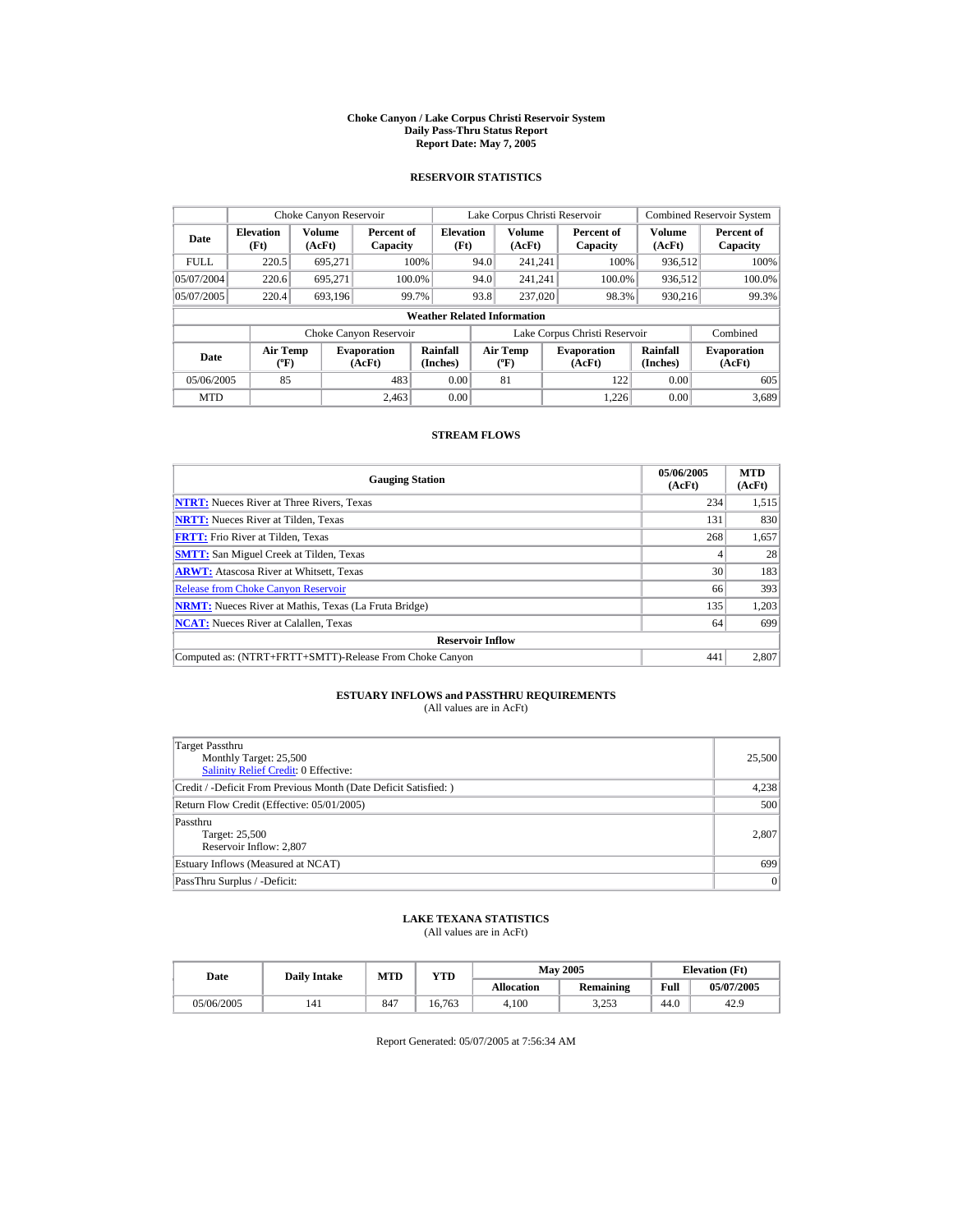#### **Choke Canyon / Lake Corpus Christi Reservoir System Daily Pass-Thru Status Report Report Date: May 8, 2005**

## **RESERVOIR STATISTICS**

|             | Choke Canyon Reservoir                       |         |                              |                                    |      | Lake Corpus Christi Reservoir             |                               |                      | <b>Combined Reservoir System</b> |
|-------------|----------------------------------------------|---------|------------------------------|------------------------------------|------|-------------------------------------------|-------------------------------|----------------------|----------------------------------|
| Date        | Volume<br><b>Elevation</b><br>(Ft)<br>(AcFt) |         | Percent of<br>Capacity       | <b>Elevation</b><br>(Ft)           |      | <b>Volume</b><br>(AcFt)                   | Percent of<br>Capacity        | Volume<br>(AcFt)     | Percent of<br>Capacity           |
| <b>FULL</b> | 220.5                                        | 695.271 |                              | 100%                               | 94.0 | 241.241                                   | 100%                          | 936,512              | 100%                             |
| 05/08/2004  | 220.5                                        | 695.271 | 100.0%                       |                                    | 94.0 | 241.241                                   | 100.0%                        | 936,512              | 100.0%                           |
| 05/08/2005  | 220.4                                        | 692,936 |                              | 99.7%                              | 93.8 | 236,829                                   | 98.2%                         | 929,765              | 99.3%                            |
|             |                                              |         |                              | <b>Weather Related Information</b> |      |                                           |                               |                      |                                  |
|             |                                              |         | Choke Canyon Reservoir       |                                    |      |                                           | Lake Corpus Christi Reservoir |                      | Combined                         |
| Date        | Air Temp<br>$({}^{\mathrm{o}}\mathrm{F})$    |         | <b>Evaporation</b><br>(AcFt) | Rainfall<br>(Inches)               |      | <b>Air Temp</b><br>$({}^{\circ}\text{F})$ | <b>Evaporation</b><br>(AcFt)  | Rainfall<br>(Inches) | <b>Evaporation</b><br>(AcFt)     |
| 05/07/2005  | 80                                           |         | 227                          | 0.00                               |      | 83                                        | 345                           | 0.00                 | 572                              |
| <b>MTD</b>  |                                              |         | 2.690                        | 0.00                               |      |                                           | 1,571                         | 0.00                 | 4,261                            |

## **STREAM FLOWS**

| <b>Gauging Station</b>                                       | 05/07/2005<br>(AcFt) | <b>MTD</b><br>(AcFt) |
|--------------------------------------------------------------|----------------------|----------------------|
| <b>NTRT:</b> Nueces River at Three Rivers, Texas             | 234                  | 1,749                |
| <b>NRTT:</b> Nueces River at Tilden, Texas                   | 133                  | 963                  |
| <b>FRTT:</b> Frio River at Tilden. Texas                     | 262                  | 1.919                |
| <b>SMTT:</b> San Miguel Creek at Tilden, Texas               |                      | 32                   |
| <b>ARWT:</b> Atascosa River at Whitsett, Texas               | 30                   | 212                  |
| <b>Release from Choke Canyon Reservoir</b>                   | 66                   | 459                  |
| <b>NRMT:</b> Nueces River at Mathis, Texas (La Fruta Bridge) | 135                  | 1,338                |
| <b>NCAT:</b> Nueces River at Calallen, Texas                 | 16                   | 714                  |
| <b>Reservoir Inflow</b>                                      |                      |                      |
| Computed as: (NTRT+FRTT+SMTT)-Release From Choke Canyon      | 435                  | 3,242                |

## **ESTUARY INFLOWS and PASSTHRU REQUIREMENTS**<br>(All values are in AcFt)

| Target Passthru<br>Monthly Target: 25,500<br>Salinity Relief Credit: 0 Effective: | 25,500 |
|-----------------------------------------------------------------------------------|--------|
| Credit / -Deficit From Previous Month (Date Deficit Satisfied: )                  | 4,238  |
| Return Flow Credit (Effective: 05/01/2005)                                        | 500    |
| Passthru<br>Target: 25,500<br>Reservoir Inflow: 3,242                             | 3.242  |
| Estuary Inflows (Measured at NCAT)                                                | 714    |
| PassThru Surplus / -Deficit:                                                      | 0      |

## **LAKE TEXANA STATISTICS**

(All values are in AcFt)

| Date       | <b>Daily Intake</b> | MTD<br>YTD |        | <b>May 2005</b>   |                  |      | <b>Elevation</b> (Ft) |
|------------|---------------------|------------|--------|-------------------|------------------|------|-----------------------|
|            |                     |            |        | <b>Allocation</b> | <b>Remaining</b> | Full | 05/08/2005            |
| 05/07/2005 |                     | 988        | 16.905 | 4.100             | 2117<br>J.II 4   | 44.0 | 42.9                  |

Report Generated: 05/08/2005 at 7:49:25 AM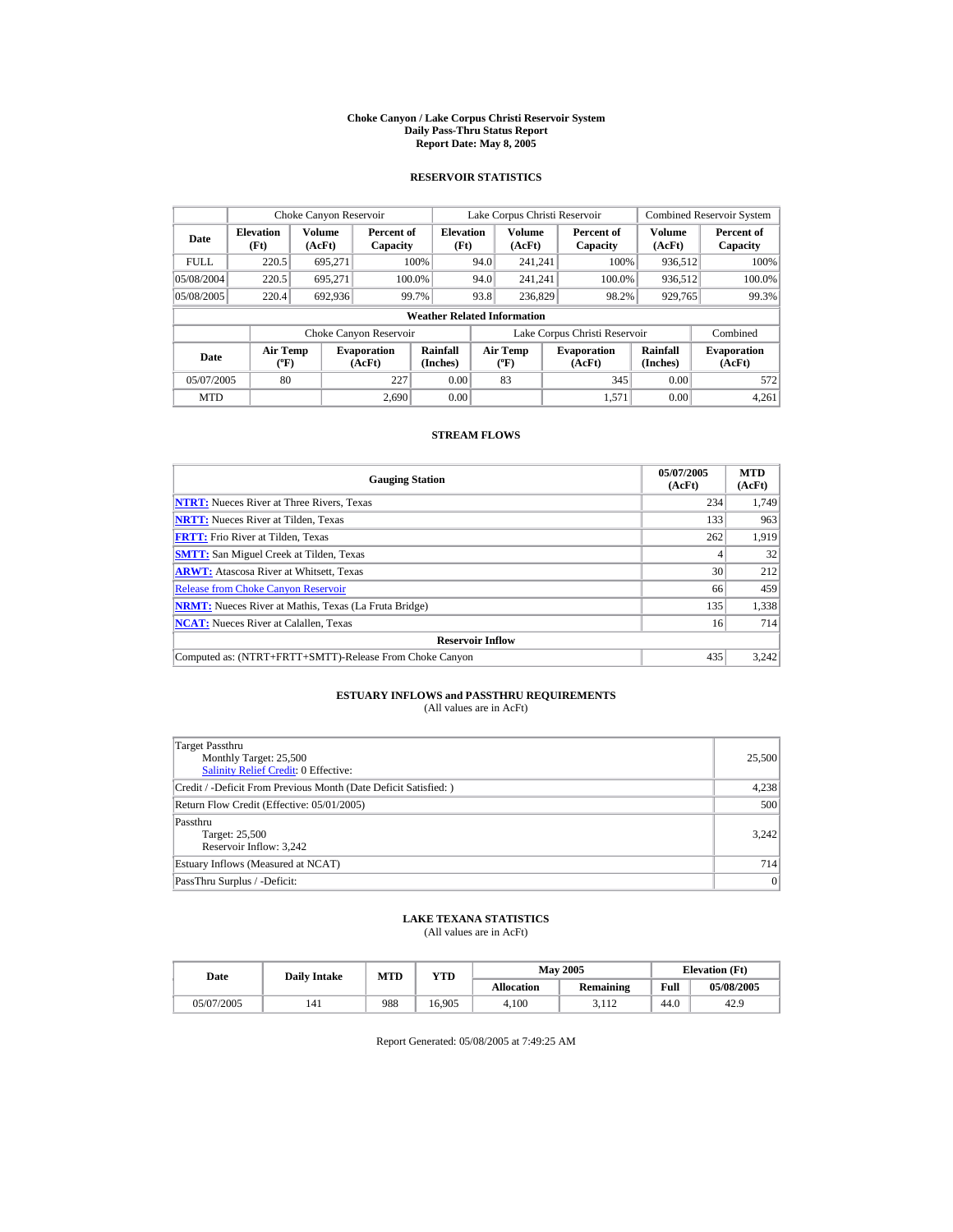#### **Choke Canyon / Lake Corpus Christi Reservoir System Daily Pass-Thru Status Report Report Date: May 9, 2005**

## **RESERVOIR STATISTICS**

|             | Choke Canyon Reservoir                      |                  |                              |                                    |      | Lake Corpus Christi Reservoir            |                               |                      | <b>Combined Reservoir System</b> |
|-------------|---------------------------------------------|------------------|------------------------------|------------------------------------|------|------------------------------------------|-------------------------------|----------------------|----------------------------------|
| Date        | <b>Elevation</b><br>(Ft)                    | Volume<br>(AcFt) | Percent of<br>Capacity       | <b>Elevation</b><br>(Ft)           |      | <b>Volume</b><br>(AcFt)                  | Percent of<br>Capacity        | Volume<br>(AcFt)     | Percent of<br>Capacity           |
| <b>FULL</b> | 220.5                                       | 695.271          |                              | 100%                               | 94.0 | 241.241                                  | 100%                          | 936.512              | 100%                             |
| 05/09/2004  | 220.5                                       | 695.271          | 100.0%                       |                                    | 94.0 | 241.241                                  | 100.0%                        | 936,512              | 100.0%                           |
| 05/09/2005  | 220.4                                       | 692,936          |                              | 99.7%                              | 93.9 | 238,551                                  | 98.9%                         | 931,487              | 99.5%                            |
|             |                                             |                  |                              | <b>Weather Related Information</b> |      |                                          |                               |                      |                                  |
|             |                                             |                  | Choke Canyon Reservoir       |                                    |      |                                          | Lake Corpus Christi Reservoir |                      | Combined                         |
| Date        | <b>Air Temp</b><br>$({}^{\circ}\mathrm{F})$ |                  | <b>Evaporation</b><br>(AcFt) | Rainfall<br>(Inches)               |      | <b>Air Temp</b><br>$({}^{\circ}{\rm F})$ | <b>Evaporation</b><br>(AcFt)  | Rainfall<br>(Inches) | <b>Evaporation</b><br>(AcFt)     |
| 05/08/2005  | 85                                          |                  | 181                          | 0.18                               |      | 84                                       | 33                            | 0.88                 | 214                              |
| <b>MTD</b>  |                                             |                  | 2.871                        | 0.18                               |      |                                          | 1.604                         | 0.88                 | 4.475                            |

## **STREAM FLOWS**

| <b>Gauging Station</b>                                       | 05/08/2005<br>(AcFt) | <b>MTD</b><br>(AcFt) |
|--------------------------------------------------------------|----------------------|----------------------|
| <b>NTRT:</b> Nueces River at Three Rivers, Texas             | 238                  | 1,987                |
| <b>NRTT:</b> Nueces River at Tilden, Texas                   | 133                  | 1.096                |
| <b>FRTT:</b> Frio River at Tilden, Texas                     | 260                  | 2,180                |
| <b>SMTT:</b> San Miguel Creek at Tilden, Texas               | 6                    | 38                   |
| <b>ARWT:</b> Atascosa River at Whitsett, Texas               | 30                   | 242                  |
| <b>Release from Choke Canyon Reservoir</b>                   | 66                   | 524                  |
| <b>NRMT:</b> Nueces River at Mathis, Texas (La Fruta Bridge) | 147                  | 1,485                |
| <b>NCAT:</b> Nueces River at Calallen, Texas                 | 40                   | 754                  |
| <b>Reservoir Inflow</b>                                      |                      |                      |
| Computed as: (NTRT+FRTT+SMTT)-Release From Choke Canyon      | 438                  | 3,680                |

# **ESTUARY INFLOWS and PASSTHRU REQUIREMENTS**<br>(All values are in AcFt)

| Target Passthru<br>Monthly Target: 25,500<br>Salinity Relief Credit: 0 Effective: | 25,500 |
|-----------------------------------------------------------------------------------|--------|
| Credit / -Deficit From Previous Month (Date Deficit Satisfied:)                   | 4,238  |
| Return Flow Credit (Effective: 05/01/2005)                                        | 500    |
| Passthru<br>Target: 25,500<br>Reservoir Inflow: 3,680                             | 3,680  |
| Estuary Inflows (Measured at NCAT)                                                | 754    |
| PassThru Surplus / -Deficit:                                                      | 0      |

## **LAKE TEXANA STATISTICS**

(All values are in AcFt)

| Date       | <b>Daily Intake</b> | MTD  | YTD    |                   | <b>May 2005</b>  | <b>Elevation</b> (Ft) |            |
|------------|---------------------|------|--------|-------------------|------------------|-----------------------|------------|
|            |                     |      |        | <b>Allocation</b> | <b>Remaining</b> | Full                  | 05/09/2005 |
| 05/08/2005 | 141                 | .130 | 17.046 | 4.100             | 2,970            | 44.0                  | 42.9       |

Report Generated: 05/09/2005 at 8:17:29 AM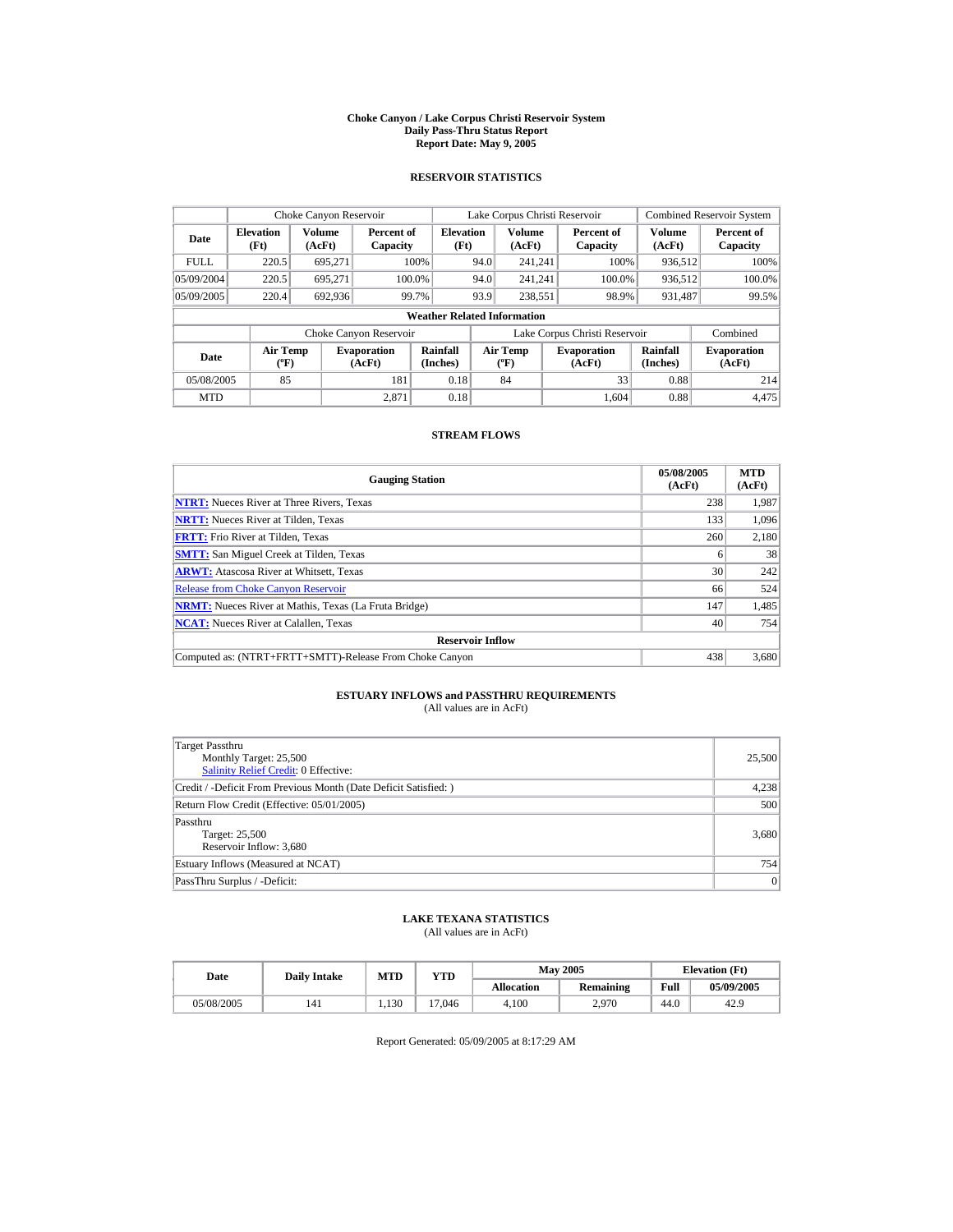#### **Choke Canyon / Lake Corpus Christi Reservoir System Daily Pass-Thru Status Report Report Date: May 10, 2005**

## **RESERVOIR STATISTICS**

|             | Choke Canyon Reservoir               |                         |                              |                          | Lake Corpus Christi Reservoir     |                         |  |                               |                         | <b>Combined Reservoir System</b> |  |  |
|-------------|--------------------------------------|-------------------------|------------------------------|--------------------------|-----------------------------------|-------------------------|--|-------------------------------|-------------------------|----------------------------------|--|--|
| Date        | <b>Elevation</b><br>(Ft)             | <b>Volume</b><br>(AcFt) | Percent of<br>Capacity       | <b>Elevation</b><br>(Ft) |                                   | <b>Volume</b><br>(AcFt) |  | Percent of<br>Capacity        | <b>Volume</b><br>(AcFt) | Percent of<br>Capacity           |  |  |
| <b>FULL</b> | 220.5                                | 695.271                 |                              | 100%                     | 94.0                              | 241.241                 |  | 100%                          | 936,512                 | 100%                             |  |  |
| 05/10/2004  | 220.5                                | 695.271                 |                              | 100.0%                   | 94.0                              | 241.241                 |  | 100.0%                        | 936,512                 | 100.0%                           |  |  |
| 05/10/2005  | 220.4                                | 692,677                 |                              | 99.6%                    | 93.8                              | 237,977                 |  | 98.6%                         | 930,654                 | 99.4%                            |  |  |
|             | <b>Weather Related Information</b>   |                         |                              |                          |                                   |                         |  |                               |                         |                                  |  |  |
|             |                                      |                         | Choke Canyon Reservoir       |                          |                                   |                         |  | Lake Corpus Christi Reservoir |                         | Combined                         |  |  |
| Date        | Air Temp<br>$({}^{\circ}\mathrm{F})$ |                         | <b>Evaporation</b><br>(AcFt) | Rainfall<br>(Inches)     | Air Temp<br>$({}^{\circ}{\rm F})$ |                         |  | <b>Evaporation</b><br>(AcFt)  | Rainfall<br>(Inches)    | <b>Evaporation</b><br>(AcFt)     |  |  |
| 05/09/2005  | 89                                   |                         | 393                          | 0.00                     |                                   | 87                      |  | 323                           | 0.00                    | 716                              |  |  |
| <b>MTD</b>  |                                      |                         | 3.264                        | 0.18                     |                                   |                         |  | 1.927                         | 0.88                    | 5.191                            |  |  |

## **STREAM FLOWS**

| <b>Gauging Station</b>                                       | 05/09/2005<br>(AcFt) | <b>MTD</b><br>(AcFt) |
|--------------------------------------------------------------|----------------------|----------------------|
| <b>NTRT:</b> Nueces River at Three Rivers, Texas             | 240                  | 2,227                |
| <b>NRTT:</b> Nueces River at Tilden, Texas                   | 127                  | 1.223                |
| <b>FRTT:</b> Frio River at Tilden, Texas                     | 262                  | 2,442                |
| <b>SMTT:</b> San Miguel Creek at Tilden, Texas               | 8                    | 45                   |
| <b>ARWT:</b> Atascosa River at Whitsett, Texas               | 30                   | 272                  |
| <b>Release from Choke Canyon Reservoir</b>                   | 66                   | 590                  |
| <b>NRMT:</b> Nueces River at Mathis, Texas (La Fruta Bridge) | 135                  | 1.620                |
| <b>NCAT:</b> Nueces River at Calallen, Texas                 | 73                   | 828                  |
| <b>Reservoir Inflow</b>                                      |                      |                      |
| Computed as: (NTRT+FRTT+SMTT)-Release From Choke Canyon      | 444                  | 4,124                |

## **ESTUARY INFLOWS and PASSTHRU REQUIREMENTS**<br>(All values are in AcFt)

| Target Passthru<br>Monthly Target: 25,500<br><b>Salinity Relief Credit: 0 Effective:</b> | 25,500 |
|------------------------------------------------------------------------------------------|--------|
| Credit / -Deficit From Previous Month (Date Deficit Satisfied: )                         | 4,238  |
| Return Flow Credit (Effective: 05/01/2005)                                               | 500    |
| Passthru<br>Target: 25,500<br>Reservoir Inflow: 4,124                                    | 4.124  |
| Estuary Inflows (Measured at NCAT)                                                       | 828    |
| PassThru Surplus / -Deficit:                                                             | 0      |

## **LAKE TEXANA STATISTICS**

(All values are in AcFt)

| Date       | <b>Daily Intake</b> | <b>MTD</b>          | $_{\rm VTD}$ |                   | <b>May 2005</b> | <b>Elevation</b> (Ft) |            |
|------------|---------------------|---------------------|--------------|-------------------|-----------------|-----------------------|------------|
|            |                     |                     |              | <b>Allocation</b> | Remaining       | Full                  | 05/10/2005 |
| 05/09/2005 | 142                 | $\sim$<br>۰ می شود. | .187<br>—    | 4.100             | 2.829           | 44.0                  | 43.1       |

Report Generated: 05/10/2005 at 9:42:48 AM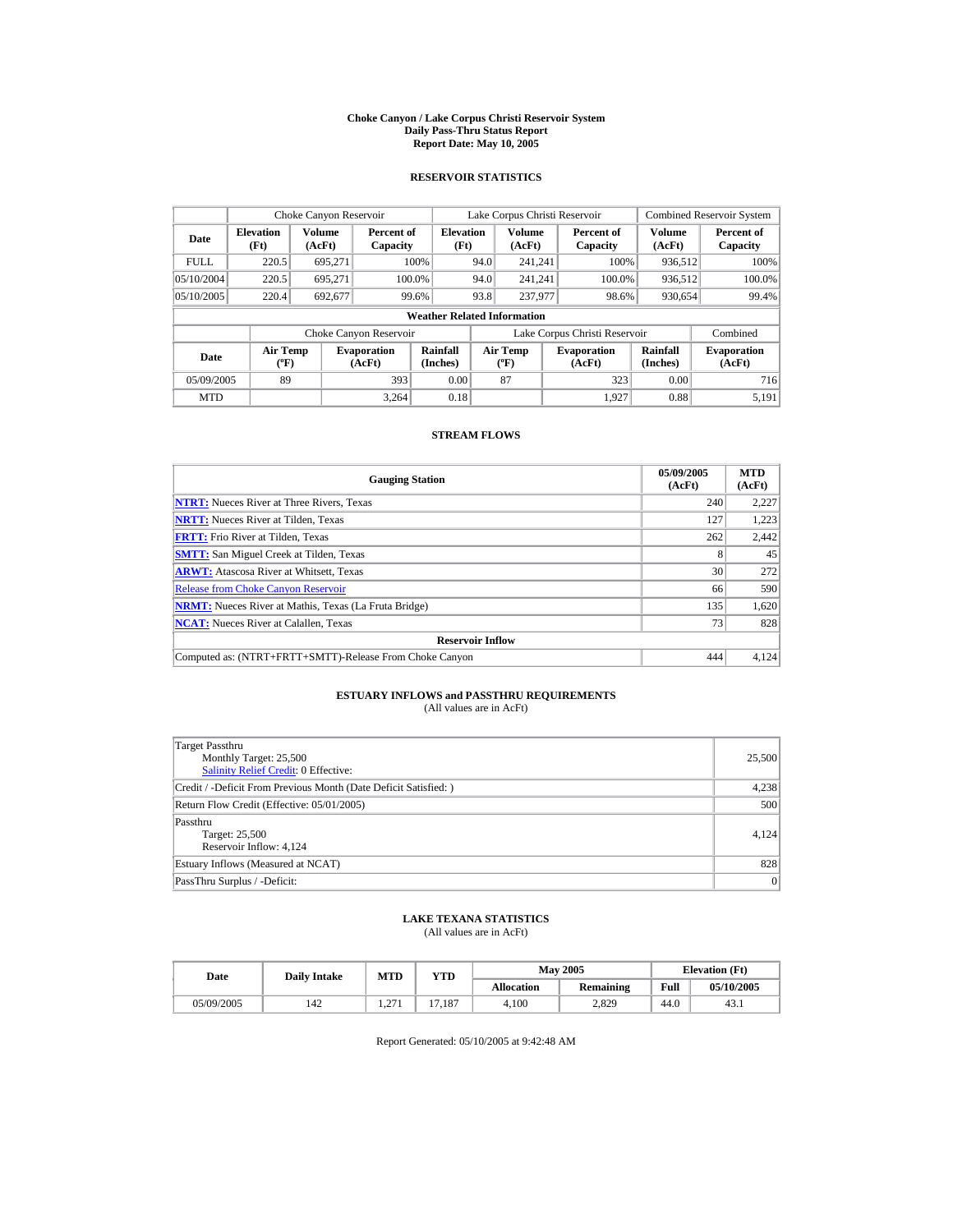#### **Choke Canyon / Lake Corpus Christi Reservoir System Daily Pass-Thru Status Report Report Date: May 11, 2005**

## **RESERVOIR STATISTICS**

|             | Choke Canyon Reservoir                      |                  |                              |                          | Lake Corpus Christi Reservoir |                                          |  |                               |                      | <b>Combined Reservoir System</b> |  |  |
|-------------|---------------------------------------------|------------------|------------------------------|--------------------------|-------------------------------|------------------------------------------|--|-------------------------------|----------------------|----------------------------------|--|--|
| Date        | <b>Elevation</b><br>(Ft)                    | Volume<br>(AcFt) | Percent of<br>Capacity       | <b>Elevation</b><br>(Ft) |                               | <b>Volume</b><br>(AcFt)                  |  | Percent of<br>Capacity        | Volume<br>(AcFt)     | Percent of<br>Capacity           |  |  |
| <b>FULL</b> | 220.5                                       | 695.271          |                              | 100%                     | 94.0                          | 241.241                                  |  | 100%                          | 936.512              | 100%                             |  |  |
| 05/11/2004  | 220.5                                       | 695.271          | 100.0%                       |                          | 94.0                          | 241.241                                  |  | 100.0%                        | 936,512              | 100.0%                           |  |  |
| 05/11/2005  | 220.4                                       | 692.418          |                              | 99.6%                    | 93.8                          | 238.168                                  |  | 98.7%                         | 930,586              | 99.4%                            |  |  |
|             | <b>Weather Related Information</b>          |                  |                              |                          |                               |                                          |  |                               |                      |                                  |  |  |
|             |                                             |                  | Choke Canyon Reservoir       |                          |                               |                                          |  | Lake Corpus Christi Reservoir |                      | Combined                         |  |  |
| Date        | <b>Air Temp</b><br>$({}^{\circ}\mathrm{F})$ |                  | <b>Evaporation</b><br>(AcFt) | Rainfall<br>(Inches)     |                               | <b>Air Temp</b><br>$({}^{\circ}{\rm F})$ |  | <b>Evaporation</b><br>(AcFt)  | Rainfall<br>(Inches) | <b>Evaporation</b><br>(AcFt)     |  |  |
| 05/10/2005  | 90                                          |                  | 408                          | 0.00                     |                               | 87                                       |  | 346                           | 0.00                 | 754                              |  |  |
| <b>MTD</b>  |                                             |                  | 3.672                        | 0.18                     |                               |                                          |  | 2.273                         | 0.88                 | 5.945                            |  |  |

## **STREAM FLOWS**

| <b>Gauging Station</b>                                       | 05/10/2005<br>(AcFt) | <b>MTD</b><br>(AcFt) |
|--------------------------------------------------------------|----------------------|----------------------|
| <b>NTRT:</b> Nueces River at Three Rivers, Texas             | 230                  | 2,457                |
| <b>NRTT:</b> Nueces River at Tilden, Texas                   | 123                  | 1.346                |
| <b>FRTT:</b> Frio River at Tilden, Texas                     | 268                  | 2.710                |
| <b>SMTT:</b> San Miguel Creek at Tilden, Texas               |                      | 52                   |
| <b>ARWT:</b> Atascosa River at Whitsett, Texas               | 30                   | 302                  |
| <b>Release from Choke Canyon Reservoir</b>                   | 66                   | 655                  |
| <b>NRMT:</b> Nueces River at Mathis, Texas (La Fruta Bridge) | 135                  | 1,755                |
| <b>NCAT:</b> Nueces River at Calallen, Texas                 | 52                   | 879                  |
| <b>Reservoir Inflow</b>                                      |                      |                      |
| Computed as: (NTRT+FRTT+SMTT)-Release From Choke Canyon      | 440                  | 4.564                |

# **ESTUARY INFLOWS and PASSTHRU REQUIREMENTS**<br>(All values are in AcFt)

| Target Passthru<br>Monthly Target: 25,500<br>Salinity Relief Credit: 0 Effective: | 25,500 |
|-----------------------------------------------------------------------------------|--------|
| Credit / -Deficit From Previous Month (Date Deficit Satisfied:)                   | 4,238  |
| Return Flow Credit (Effective: 05/01/2005)                                        | 500    |
| Passthru<br>Target: 25,500<br>Reservoir Inflow: 4,564                             | 4,564  |
| Estuary Inflows (Measured at NCAT)                                                | 879    |
| PassThru Surplus / -Deficit:                                                      | 0      |

## **LAKE TEXANA STATISTICS**

(All values are in AcFt)

| Date       | <b>Daily Intake</b> | MTD   | YTD    |                   | <b>May 2005</b>  | <b>Elevation</b> (Ft) |            |
|------------|---------------------|-------|--------|-------------------|------------------|-----------------------|------------|
|            |                     |       |        | <b>Allocation</b> | <b>Remaining</b> | Full                  | 05/11/2005 |
| 05/10/2005 | 142                 | 1.413 | 17.329 | 4.100             | 2.687            | 44.0                  | 43.5       |

Report Generated: 05/11/2005 at 8:20:53 AM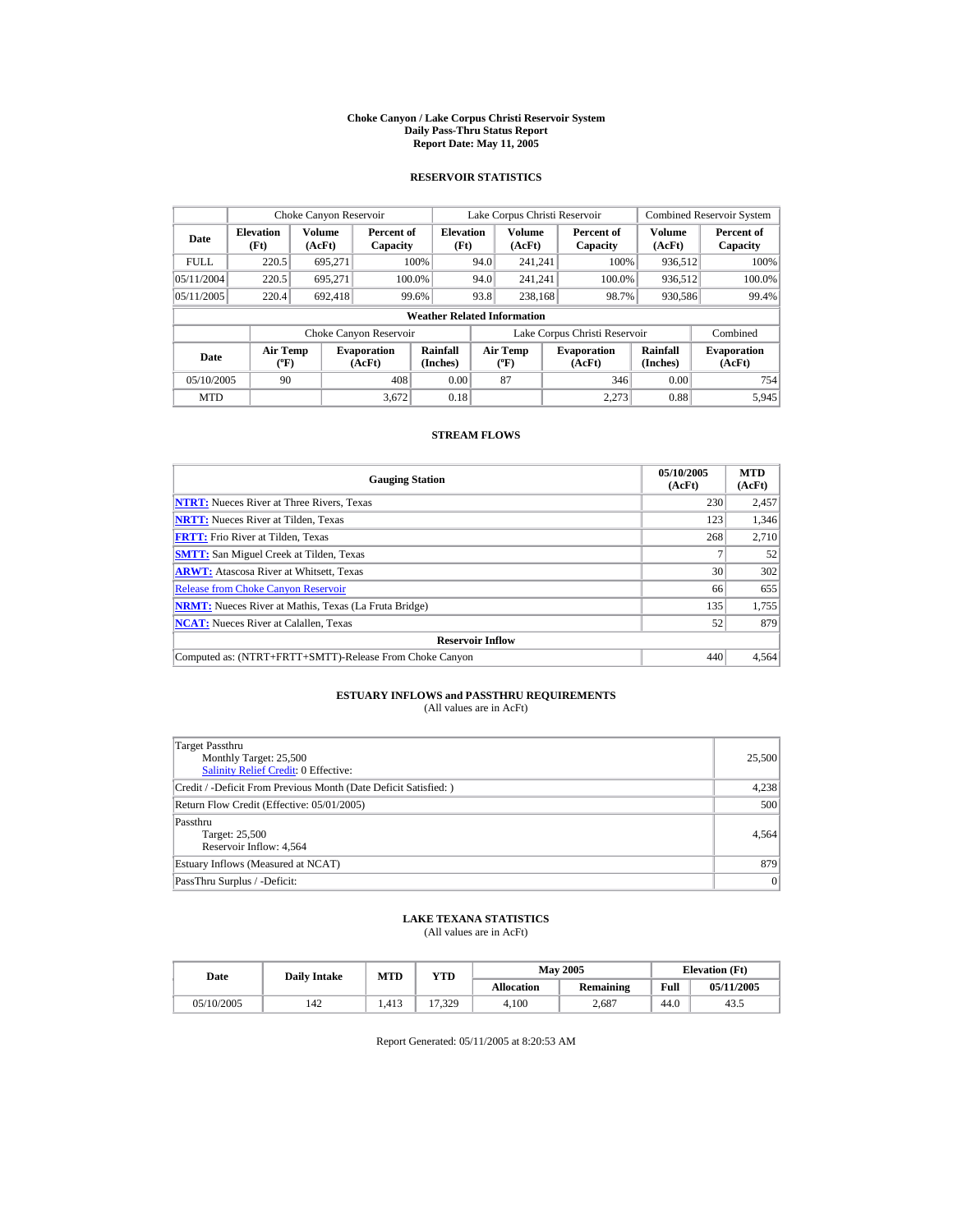#### **Choke Canyon / Lake Corpus Christi Reservoir System Daily Pass-Thru Status Report Report Date: May 12, 2005**

## **RESERVOIR STATISTICS**

|             | Choke Canyon Reservoir                      |                  |                              |                          | Lake Corpus Christi Reservoir |                                          |  |                               |                      | <b>Combined Reservoir System</b> |  |  |
|-------------|---------------------------------------------|------------------|------------------------------|--------------------------|-------------------------------|------------------------------------------|--|-------------------------------|----------------------|----------------------------------|--|--|
| Date        | <b>Elevation</b><br>(Ft)                    | Volume<br>(AcFt) | Percent of<br>Capacity       | <b>Elevation</b><br>(Ft) |                               | <b>Volume</b><br>(AcFt)                  |  | Percent of<br>Capacity        | Volume<br>(AcFt)     | Percent of<br>Capacity           |  |  |
| <b>FULL</b> | 220.5                                       | 695.271          |                              | 100%                     | 94.0                          | 241.241                                  |  | 100%                          | 936.512              | 100%                             |  |  |
| 05/12/2004  | 220.7                                       | 695.271          |                              | 100.0%                   | 94.0                          | 241.241                                  |  | 100.0%                        | 936,512              | 100.0%                           |  |  |
| 05/12/2005  | 220.4                                       | 691,899          |                              | 99.5%                    | 93.8                          | 237,020                                  |  | 98.3%                         | 928,919              | 99.2%                            |  |  |
|             | <b>Weather Related Information</b>          |                  |                              |                          |                               |                                          |  |                               |                      |                                  |  |  |
|             |                                             |                  | Choke Canyon Reservoir       |                          |                               |                                          |  | Lake Corpus Christi Reservoir |                      | Combined                         |  |  |
| Date        | <b>Air Temp</b><br>$({}^{\circ}\mathrm{F})$ |                  | <b>Evaporation</b><br>(AcFt) | Rainfall<br>(Inches)     |                               | <b>Air Temp</b><br>$({}^{\circ}{\rm F})$ |  | <b>Evaporation</b><br>(AcFt)  | Rainfall<br>(Inches) | <b>Evaporation</b><br>(AcFt)     |  |  |
| 05/11/2005  | 86                                          |                  | 392                          | 0.00                     |                               | 84                                       |  | 301                           | 0.00                 | 693                              |  |  |
| <b>MTD</b>  |                                             |                  | 4.064                        | 0.18                     |                               |                                          |  | 2.574                         | 0.88                 | 6.638                            |  |  |

## **STREAM FLOWS**

| <b>Gauging Station</b>                                       | 05/11/2005<br>(AcFt) | <b>MTD</b><br>(AcFt) |
|--------------------------------------------------------------|----------------------|----------------------|
| <b>NTRT:</b> Nueces River at Three Rivers, Texas             | 224                  | 2,682                |
| <b>NRTT:</b> Nueces River at Tilden, Texas                   | 127                  | 1,473                |
| <b>FRTT:</b> Frio River at Tilden, Texas                     | 266                  | 2,976                |
| <b>SMTT:</b> San Miguel Creek at Tilden, Texas               |                      | 59                   |
| <b>ARWT:</b> Atascosa River at Whitsett, Texas               | 30                   | 331                  |
| <b>Release from Choke Canvon Reservoir</b>                   | 66                   | 721                  |
| <b>NRMT:</b> Nueces River at Mathis, Texas (La Fruta Bridge) | 143                  | 1,898                |
| <b>NCAT:</b> Nueces River at Calallen, Texas                 | 18                   | 897                  |
| <b>Reservoir Inflow</b>                                      |                      |                      |
| Computed as: (NTRT+FRTT+SMTT)-Release From Choke Canyon      | 432                  | 4.996                |

# **ESTUARY INFLOWS and PASSTHRU REQUIREMENTS**<br>(All values are in AcFt)

| Target Passthru<br>Monthly Target: 25,500<br>Salinity Relief Credit: 0 Effective: | 25,500 |
|-----------------------------------------------------------------------------------|--------|
| Credit / -Deficit From Previous Month (Date Deficit Satisfied:)                   | 4,238  |
| Return Flow Credit (Effective: 05/01/2005)                                        | 500    |
| Passthru<br>Target: 25,500<br>Reservoir Inflow: 4,996                             | 4.996  |
| Estuary Inflows (Measured at NCAT)                                                | 897    |
| PassThru Surplus / -Deficit:                                                      | 639    |

## **LAKE TEXANA STATISTICS**

(All values are in AcFt)

| Date       | <b>Daily Intake</b> | MTD            | YTD                   |                   | <b>May 2005</b>  | <b>Elevation</b> (Ft) |            |
|------------|---------------------|----------------|-----------------------|-------------------|------------------|-----------------------|------------|
|            |                     |                |                       | <b>Allocation</b> | <b>Remaining</b> | Full                  | 05/12/2005 |
| 05/11/2005 | 142                 | 555<br>د رود 1 | '.471<br>$\mathbf{z}$ | 4.100             | 2.545            | 44.0                  | 43.6       |

Report Generated: 05/12/2005 at 8:11:44 AM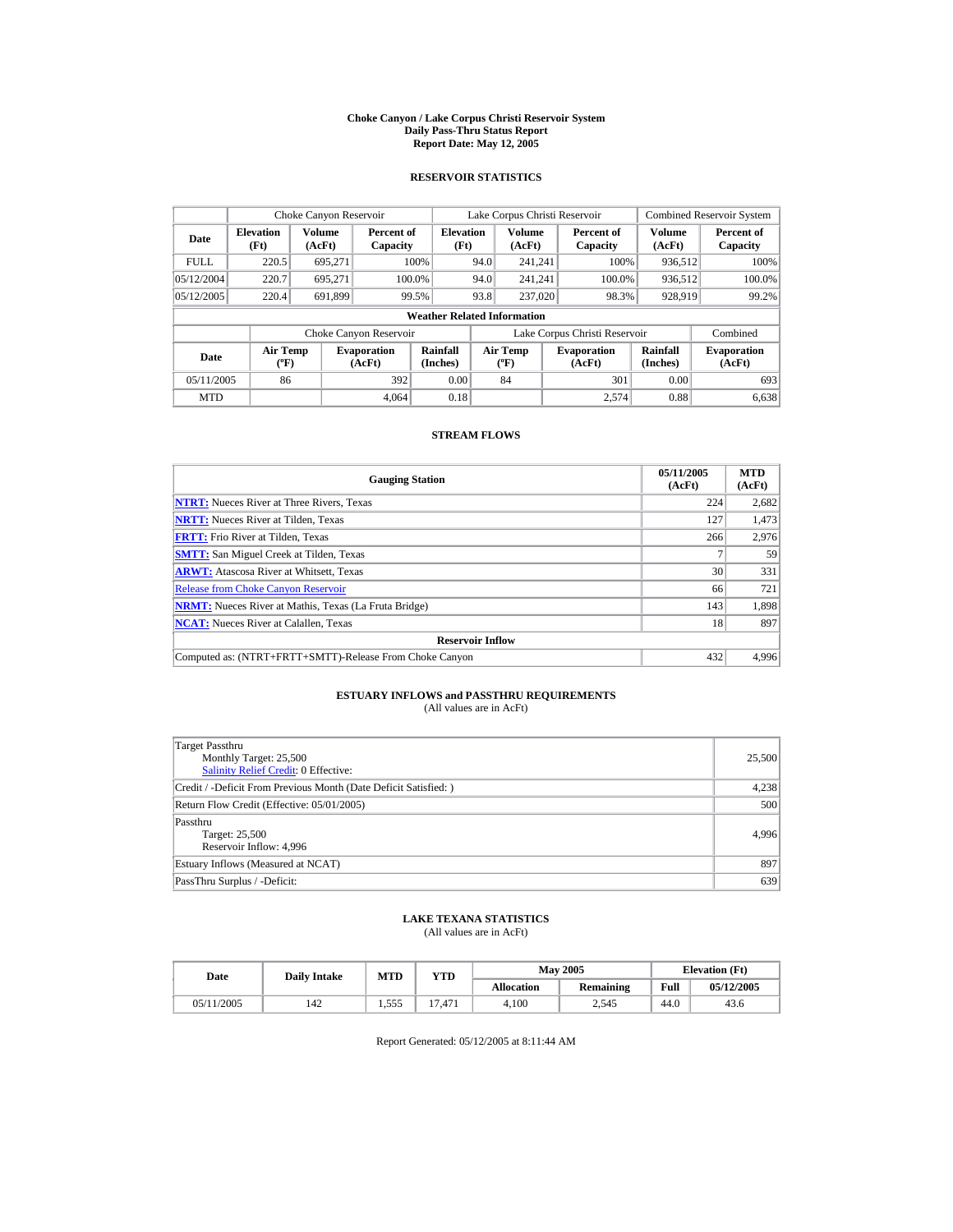#### **Choke Canyon / Lake Corpus Christi Reservoir System Daily Pass-Thru Status Report Report Date: May 13, 2005**

## **RESERVOIR STATISTICS**

|             | Choke Canyon Reservoir             |                  |                              |                          | Lake Corpus Christi Reservoir |                                                  |  |                               |                         | <b>Combined Reservoir System</b> |  |  |
|-------------|------------------------------------|------------------|------------------------------|--------------------------|-------------------------------|--------------------------------------------------|--|-------------------------------|-------------------------|----------------------------------|--|--|
| Date        | <b>Elevation</b><br>(Ft)           | Volume<br>(AcFt) | Percent of<br>Capacity       | <b>Elevation</b><br>(Ft) |                               | <b>Volume</b><br>(AcFt)                          |  | Percent of<br>Capacity        | <b>Volume</b><br>(AcFt) | Percent of<br>Capacity           |  |  |
| <b>FULL</b> | 220.5                              | 695.271          |                              | 100%                     | 94.0                          | 241.241                                          |  | 100%                          | 936,512                 | 100%                             |  |  |
| 05/13/2004  | 220.6                              | 695.271          |                              | 100.0%                   | 94.0                          | 241.241                                          |  | 100.0%                        | 936,512                 | $100.0\%$                        |  |  |
| 05/13/2005  | 220.4                              | 692,158          |                              | 99.6%                    | 93.8                          | 237.494                                          |  | 98.4%                         | 929,652                 | 99.3%                            |  |  |
|             | <b>Weather Related Information</b> |                  |                              |                          |                               |                                                  |  |                               |                         |                                  |  |  |
|             |                                    |                  | Choke Canyon Reservoir       |                          |                               |                                                  |  | Lake Corpus Christi Reservoir |                         | Combined                         |  |  |
| <b>Date</b> | Air Temp<br>$({}^{\circ}F)$        |                  | <b>Evaporation</b><br>(AcFt) | Rainfall<br>(Inches)     |                               | <b>Air Temp</b><br>$({}^{\mathrm{o}}\mathrm{F})$ |  | <b>Evaporation</b><br>(AcFt)  | Rainfall<br>(Inches)    | <b>Evaporation</b><br>(AcFt)     |  |  |
| 05/12/2005  | 85                                 |                  | 317                          | 0.00                     |                               | 84                                               |  | 212                           | 0.00                    | 529                              |  |  |
| <b>MTD</b>  |                                    |                  | 4.381                        | 0.18                     |                               |                                                  |  | 2.786                         | 0.88                    | 7.167                            |  |  |

## **STREAM FLOWS**

| <b>Gauging Station</b>                                       | 05/12/2005<br>(AcFt) | <b>MTD</b><br>(AcFt) |
|--------------------------------------------------------------|----------------------|----------------------|
| <b>NTRT:</b> Nueces River at Three Rivers, Texas             | 226                  | 2,908                |
| <b>NRTT:</b> Nueces River at Tilden, Texas                   | 121                  | 1,594                |
| <b>FRTT:</b> Frio River at Tilden, Texas                     | 264                  | 3,240                |
| <b>SMTT:</b> San Miguel Creek at Tilden, Texas               | 6                    | 65                   |
| <b>ARWT:</b> Atascosa River at Whitsett, Texas               | 38                   | 369                  |
| <b>Release from Choke Canyon Reservoir</b>                   | 66                   | 786                  |
| <b>NRMT:</b> Nueces River at Mathis, Texas (La Fruta Bridge) | 143                  | 2.041                |
| <b>NCAT:</b> Nueces River at Calallen, Texas                 | 6                    | 903                  |
| <b>Reservoir Inflow</b>                                      |                      |                      |
| Computed as: (NTRT+FRTT+SMTT)-Release From Choke Canyon      | 431                  | 5.427                |

# **ESTUARY INFLOWS and PASSTHRU REQUIREMENTS**<br>(All values are in AcFt)

| Target Passthru<br>Monthly Target: 25,500<br>Salinity Relief Credit: 0 Effective: | 25,500 |
|-----------------------------------------------------------------------------------|--------|
| Credit / -Deficit From Previous Month (Date Deficit Satisfied:)                   | 4,238  |
| Return Flow Credit (Effective: 05/01/2005)                                        | 500    |
| Passthru<br>Target: 25,500<br>Reservoir Inflow: 5,427                             | 5,427  |
| Estuary Inflows (Measured at NCAT)                                                | 903    |
| PassThru Surplus / -Deficit:                                                      | 215    |

## **LAKE TEXANA STATISTICS**

(All values are in AcFt)

| Date       | <b>Daily Intake</b> | <b>MTD</b> | $_{\rm VTD}$ |                   | <b>May 2005</b> | <b>Elevation</b> (Ft) |            |
|------------|---------------------|------------|--------------|-------------------|-----------------|-----------------------|------------|
|            |                     |            |              | <b>Allocation</b> | Remaining       | Full                  | 05/13/2005 |
| 05/12/2005 | 142                 | .,697      | 17.613       | 4.100             | 2.403           | 44.0                  | 43.6       |

Report Generated: 05/13/2005 at 8:39:32 AM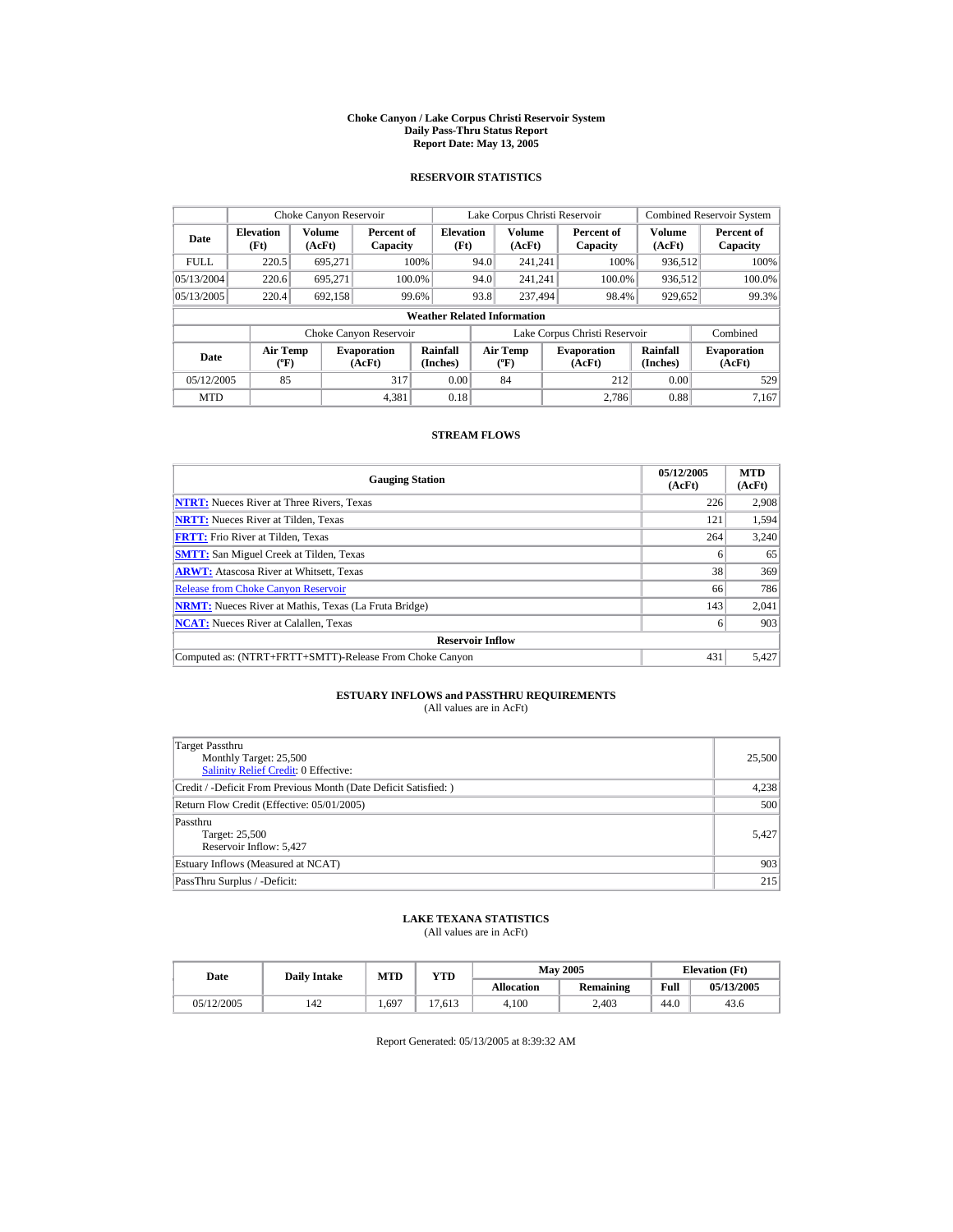#### **Choke Canyon / Lake Corpus Christi Reservoir System Daily Pass-Thru Status Report Report Date: May 14, 2005**

## **RESERVOIR STATISTICS**

|             | Choke Canyon Reservoir                      |                  |                              |                          | Lake Corpus Christi Reservoir |                                             |  |                               |                             | <b>Combined Reservoir System</b> |  |  |
|-------------|---------------------------------------------|------------------|------------------------------|--------------------------|-------------------------------|---------------------------------------------|--|-------------------------------|-----------------------------|----------------------------------|--|--|
| Date        | <b>Elevation</b><br>(Ft)                    | Volume<br>(AcFt) | Percent of<br>Capacity       | <b>Elevation</b><br>(Ft) |                               | Volume<br>(AcFt)                            |  | Percent of<br>Capacity        | Volume<br>(AcFt)            | Percent of<br>Capacity           |  |  |
| <b>FULL</b> | 220.5                                       | 695.271          |                              | 100%                     | 94.0                          | 241.241                                     |  | 100%                          | 936,512                     | 100%                             |  |  |
| 05/14/2004  | 220.7                                       | 695.271          |                              | 100.0%                   | 94.0                          | 241.241                                     |  | 100.0%                        | 936,512                     | 100.0%                           |  |  |
| 05/14/2005  | 220.4                                       | 691,899          |                              | 99.5%                    | 93.8                          | 237,494                                     |  | 98.4%                         | 929,393                     | 99.2%                            |  |  |
|             | <b>Weather Related Information</b>          |                  |                              |                          |                               |                                             |  |                               |                             |                                  |  |  |
|             |                                             |                  | Choke Canyon Reservoir       |                          |                               |                                             |  | Lake Corpus Christi Reservoir |                             | Combined                         |  |  |
| <b>Date</b> | <b>Air Temp</b><br>$({}^{\circ}\mathrm{F})$ |                  | <b>Evaporation</b><br>(AcFt) | Rainfall<br>(Inches)     |                               | <b>Air Temp</b><br>$({}^{\circ}\mathbf{F})$ |  | <b>Evaporation</b><br>(AcFt)  | <b>Rainfall</b><br>(Inches) | <b>Evaporation</b><br>(AcFt)     |  |  |
| 05/13/2005  | 89                                          |                  | 453                          | 0.00                     |                               | 85                                          |  | 279                           | 0.00                        | 732                              |  |  |
| <b>MTD</b>  |                                             |                  | 4.834                        | 0.18                     |                               |                                             |  | 3.065                         | 0.88                        | 7.899                            |  |  |

## **STREAM FLOWS**

| <b>Gauging Station</b>                                       | 05/13/2005<br>(AcFt) | <b>MTD</b><br>(AcFt) |
|--------------------------------------------------------------|----------------------|----------------------|
| <b>NTRT:</b> Nueces River at Three Rivers, Texas             | 230                  | 3,138                |
| <b>NRTT:</b> Nueces River at Tilden, Texas                   | 111                  | 1.705                |
| <b>FRTT:</b> Frio River at Tilden, Texas                     | 264                  | 3,504                |
| <b>SMTT:</b> San Miguel Creek at Tilden, Texas               | 6                    | 71                   |
| <b>ARWT:</b> Atascosa River at Whitsett, Texas               | 40                   | 409                  |
| <b>Release from Choke Canyon Reservoir</b>                   | 66                   | 852                  |
| <b>NRMT:</b> Nueces River at Mathis, Texas (La Fruta Bridge) | 141                  | 2.182                |
| <b>NCAT:</b> Nueces River at Calallen, Texas                 | 38                   | 941                  |
| <b>Reservoir Inflow</b>                                      |                      |                      |
| Computed as: (NTRT+FRTT+SMTT)-Release From Choke Canyon      | 435                  | 5,862                |

# **ESTUARY INFLOWS and PASSTHRU REQUIREMENTS**<br>(All values are in AcFt)

| Target Passthru<br>Monthly Target: 25,500<br>Salinity Relief Credit: 0 Effective: | 25,500 |
|-----------------------------------------------------------------------------------|--------|
| Credit / -Deficit From Previous Month (Date Deficit Satisfied: )                  | 4,238  |
| Return Flow Credit (Effective: 05/01/2005)                                        | 500    |
| Passthru<br>Target: 25,500<br>Reservoir Inflow: 5,862                             | 5.862  |
| Estuary Inflows (Measured at NCAT)                                                | 941    |
| PassThru Surplus / -Deficit:                                                      | $-182$ |

## **LAKE TEXANA STATISTICS**

(All values are in AcFt)

| Date       | <b>Daily Intake</b> | <b>MTD</b> | $_{\rm VTD}$ |                   | <b>May 2005</b> | <b>Elevation</b> (Ft) |            |
|------------|---------------------|------------|--------------|-------------------|-----------------|-----------------------|------------|
|            |                     |            |              | <b>Allocation</b> | Remaining       | Full                  | 05/14/2005 |
| 05/13/2005 | 142                 | 1,839      | 7.755<br>17  | 4.100             | 2.261           | 44.0                  | 43.        |

Report Generated: 05/14/2005 at 8:10:56 AM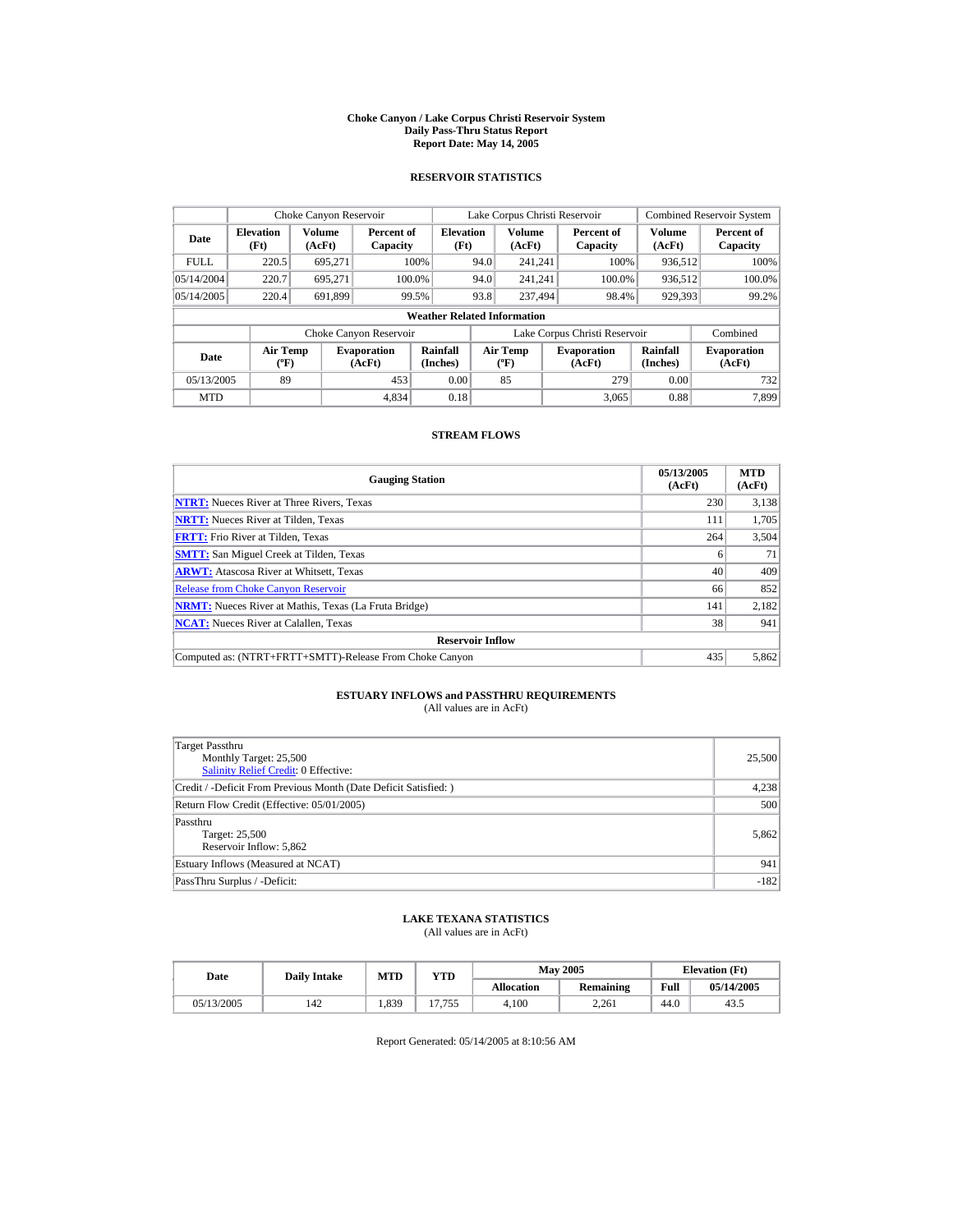#### **Choke Canyon / Lake Corpus Christi Reservoir System Daily Pass-Thru Status Report Report Date: May 15, 2005**

## **RESERVOIR STATISTICS**

|             | Choke Canyon Reservoir                      |                  |                              |                          | Lake Corpus Christi Reservoir |                                          |  |                               |                      | <b>Combined Reservoir System</b> |  |  |
|-------------|---------------------------------------------|------------------|------------------------------|--------------------------|-------------------------------|------------------------------------------|--|-------------------------------|----------------------|----------------------------------|--|--|
| Date        | <b>Elevation</b><br>(Ft)                    | Volume<br>(AcFt) | Percent of<br>Capacity       | <b>Elevation</b><br>(Ft) |                               | <b>Volume</b><br>(AcFt)                  |  | Percent of<br>Capacity        | Volume<br>(AcFt)     | Percent of<br>Capacity           |  |  |
| <b>FULL</b> | 220.5                                       | 695.271          |                              | 100%                     | 94.0                          | 241.241                                  |  | 100%                          | 936.512              | 100%                             |  |  |
| 05/15/2004  | 220.6                                       | 695.271          | 100.0%                       |                          | 94.0                          | 241.241                                  |  | 100.0%                        | 936,512              | 100.0%                           |  |  |
| 05/15/2005  | 220.4                                       | 691.899          |                              | 99.5%                    | 93.8                          | 237,403                                  |  | 98.4%                         | 929,302              | 99.2%                            |  |  |
|             | <b>Weather Related Information</b>          |                  |                              |                          |                               |                                          |  |                               |                      |                                  |  |  |
|             |                                             |                  | Choke Canyon Reservoir       |                          |                               |                                          |  | Lake Corpus Christi Reservoir |                      | Combined                         |  |  |
| Date        | <b>Air Temp</b><br>$({}^{\circ}\mathrm{F})$ |                  | <b>Evaporation</b><br>(AcFt) | Rainfall<br>(Inches)     |                               | <b>Air Temp</b><br>$({}^{\circ}{\rm F})$ |  | <b>Evaporation</b><br>(AcFt)  | Rainfall<br>(Inches) | <b>Evaporation</b><br>(AcFt)     |  |  |
| 05/14/2005  | 89                                          |                  | 377                          | 0.00                     |                               | 87                                       |  | 245                           | 0.02                 | 622                              |  |  |
| <b>MTD</b>  |                                             |                  | 5.211                        | 0.18                     |                               |                                          |  | 3.310                         | 0.90                 | 8.521                            |  |  |

## **STREAM FLOWS**

| <b>Gauging Station</b>                                       | 05/14/2005<br>(AcFt) | <b>MTD</b><br>(AcFt) |
|--------------------------------------------------------------|----------------------|----------------------|
| <b>NTRT:</b> Nueces River at Three Rivers, Texas             | 220                  | 3,359                |
| <b>NRTT:</b> Nueces River at Tilden, Texas                   | 103                  | 1.808                |
| <b>FRTT:</b> Frio River at Tilden, Texas                     | 268                  | 3,772                |
| <b>SMTT:</b> San Miguel Creek at Tilden, Texas               | 6                    | 77                   |
| <b>ARWT:</b> Atascosa River at Whitsett, Texas               | 40                   | 449                  |
| <b>Release from Choke Canvon Reservoir</b>                   | 66                   | 917                  |
| <b>NRMT:</b> Nueces River at Mathis, Texas (La Fruta Bridge) | 141                  | 2,322                |
| <b>NCAT:</b> Nueces River at Calallen, Texas                 | 42                   | 983                  |
| <b>Reservoir Inflow</b>                                      |                      |                      |
| Computed as: (NTRT+FRTT+SMTT)-Release From Choke Canyon      | 429                  | 6.290                |

# **ESTUARY INFLOWS and PASSTHRU REQUIREMENTS**<br>(All values are in AcFt)

| Target Passthru<br>Monthly Target: 25,500<br>Salinity Relief Credit: 0 Effective: | 25,500 |
|-----------------------------------------------------------------------------------|--------|
| Credit / -Deficit From Previous Month (Date Deficit Satisfied:)                   | 4,238  |
| Return Flow Credit (Effective: 05/01/2005)                                        | 500    |
| Passthru<br>Target: 25,500<br>Reservoir Inflow: 6,290                             | 6,290  |
| Estuary Inflows (Measured at NCAT)                                                | 983    |
| PassThru Surplus / -Deficit:                                                      | $-569$ |

## **LAKE TEXANA STATISTICS**

(All values are in AcFt)

| Date       | <b>Daily Intake</b> | MTD   | YTD    |                   | <b>May 2005</b>  | <b>Elevation</b> (Ft) |            |
|------------|---------------------|-------|--------|-------------------|------------------|-----------------------|------------|
|            |                     |       |        | <b>Allocation</b> | <b>Remaining</b> | Full                  | 05/15/2005 |
| 05/14/2005 | 142                 | 1.981 | 17.897 | 4.100             | 2.119            | 44.0                  | 43.5       |

Report Generated: 05/15/2005 at 8:12:52 AM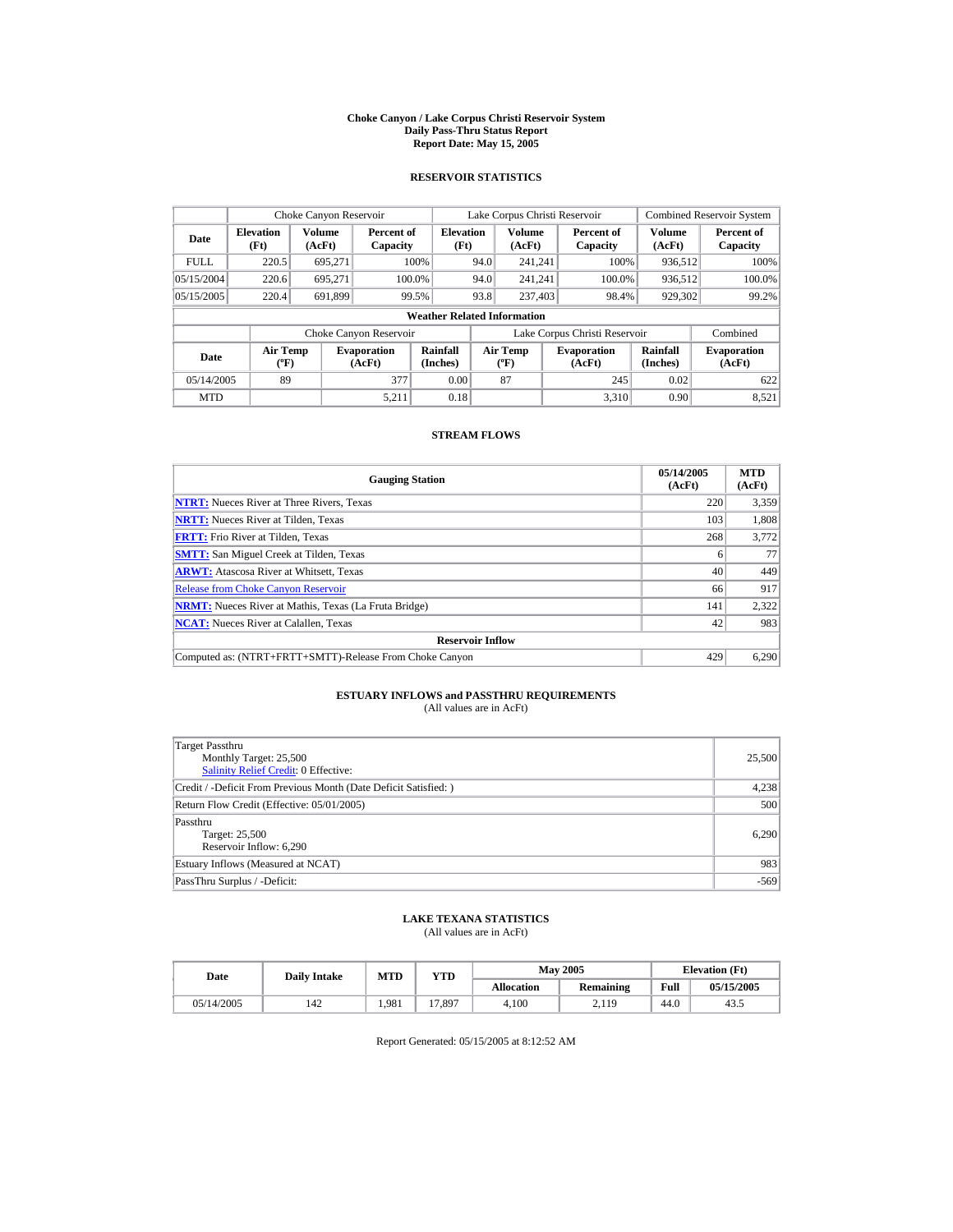#### **Choke Canyon / Lake Corpus Christi Reservoir System Daily Pass-Thru Status Report Report Date: May 16, 2005**

## **RESERVOIR STATISTICS**

|             | Choke Canyon Reservoir                      |                  |                              |                          | Lake Corpus Christi Reservoir |                                          |  |                               |                      | <b>Combined Reservoir System</b> |  |  |
|-------------|---------------------------------------------|------------------|------------------------------|--------------------------|-------------------------------|------------------------------------------|--|-------------------------------|----------------------|----------------------------------|--|--|
| Date        | <b>Elevation</b><br>(Ft)                    | Volume<br>(AcFt) | Percent of<br>Capacity       | <b>Elevation</b><br>(Ft) |                               | <b>Volume</b><br>(AcFt)                  |  | Percent of<br>Capacity        | Volume<br>(AcFt)     | Percent of<br>Capacity           |  |  |
| <b>FULL</b> | 220.5                                       | 695.271          |                              | 100%                     | 94.0                          | 241.241                                  |  | 100%                          | 936.512              | 100%                             |  |  |
| 05/16/2004  | 220.6                                       | 695.271          |                              | 100.0%                   | 94.0                          | 241.241                                  |  | 100.0%                        | 936,512              | 100.0%                           |  |  |
| 05/16/2005  | 220.4                                       | 692,677          |                              | 99.6%                    | 93.8                          | 237.211                                  |  | 98.3%                         | 929,888              | 99.3%                            |  |  |
|             | <b>Weather Related Information</b>          |                  |                              |                          |                               |                                          |  |                               |                      |                                  |  |  |
|             |                                             |                  | Choke Canyon Reservoir       |                          |                               |                                          |  | Lake Corpus Christi Reservoir |                      | Combined                         |  |  |
| Date        | <b>Air Temp</b><br>$({}^{\circ}\mathrm{F})$ |                  | <b>Evaporation</b><br>(AcFt) | Rainfall<br>(Inches)     |                               | <b>Air Temp</b><br>$({}^{\circ}{\rm F})$ |  | <b>Evaporation</b><br>(AcFt)  | Rainfall<br>(Inches) | <b>Evaporation</b><br>(AcFt)     |  |  |
| 05/15/2005  | 89                                          |                  | 468                          | 0.29                     |                               | 89                                       |  | 423                           | 0.00                 | 891                              |  |  |
| <b>MTD</b>  |                                             |                  | 5.679                        | 0.47                     |                               |                                          |  | 3.733                         | 0.90                 | 9.412                            |  |  |

## **STREAM FLOWS**

| <b>Gauging Station</b>                                       | 05/15/2005<br>(AcFt) | <b>MTD</b><br>(AcFt) |
|--------------------------------------------------------------|----------------------|----------------------|
| <b>NTRT:</b> Nueces River at Three Rivers, Texas             | 212                  | 3,571                |
| <b>NRTT:</b> Nueces River at Tilden, Texas                   | 103                  | 1.912                |
| <b>FRTT:</b> Frio River at Tilden, Texas                     | 264                  | 4,036                |
| <b>SMTT:</b> San Miguel Creek at Tilden, Texas               |                      | 82                   |
| <b>ARWT:</b> Atascosa River at Whitsett, Texas               | 38                   | 486                  |
| <b>Release from Choke Canyon Reservoir</b>                   | 66                   | 983                  |
| <b>NRMT:</b> Nueces River at Mathis, Texas (La Fruta Bridge) | 143                  | 2.465                |
| <b>NCAT:</b> Nueces River at Calallen, Texas                 | 22                   | 1,005                |
| <b>Reservoir Inflow</b>                                      |                      |                      |
| Computed as: (NTRT+FRTT+SMTT)-Release From Choke Canyon      | 416                  | 6,706                |

# **ESTUARY INFLOWS and PASSTHRU REQUIREMENTS**<br>(All values are in AcFt)

| Target Passthru<br>Monthly Target: 25,500<br>Salinity Relief Credit: 0 Effective: | 25,500 |
|-----------------------------------------------------------------------------------|--------|
| Credit / -Deficit From Previous Month (Date Deficit Satisfied:)                   | 4,238  |
| Return Flow Credit (Effective: 05/01/2005)                                        | 500    |
| Passthru<br>Target: 25,500<br>Reservoir Inflow: 6,706                             | 6,706  |
| Estuary Inflows (Measured at NCAT)                                                | 1,005  |
| PassThru Surplus / -Deficit:                                                      | $-964$ |

## **LAKE TEXANA STATISTICS**

(All values are in AcFt)

| Date       | <b>Daily Intake</b> | MTD             | YTD    |                   | <b>May 2005</b>  | <b>Elevation</b> (Ft) |            |
|------------|---------------------|-----------------|--------|-------------------|------------------|-----------------------|------------|
|            |                     |                 |        | <b>Allocation</b> | <b>Remaining</b> | Full                  | 05/16/2005 |
| 05/15/2005 | 142                 | 2122<br>ر ے ویک | 18.039 | 4.100             | 077              | 44.0                  | 43.5       |

Report Generated: 05/16/2005 at 8:14:05 AM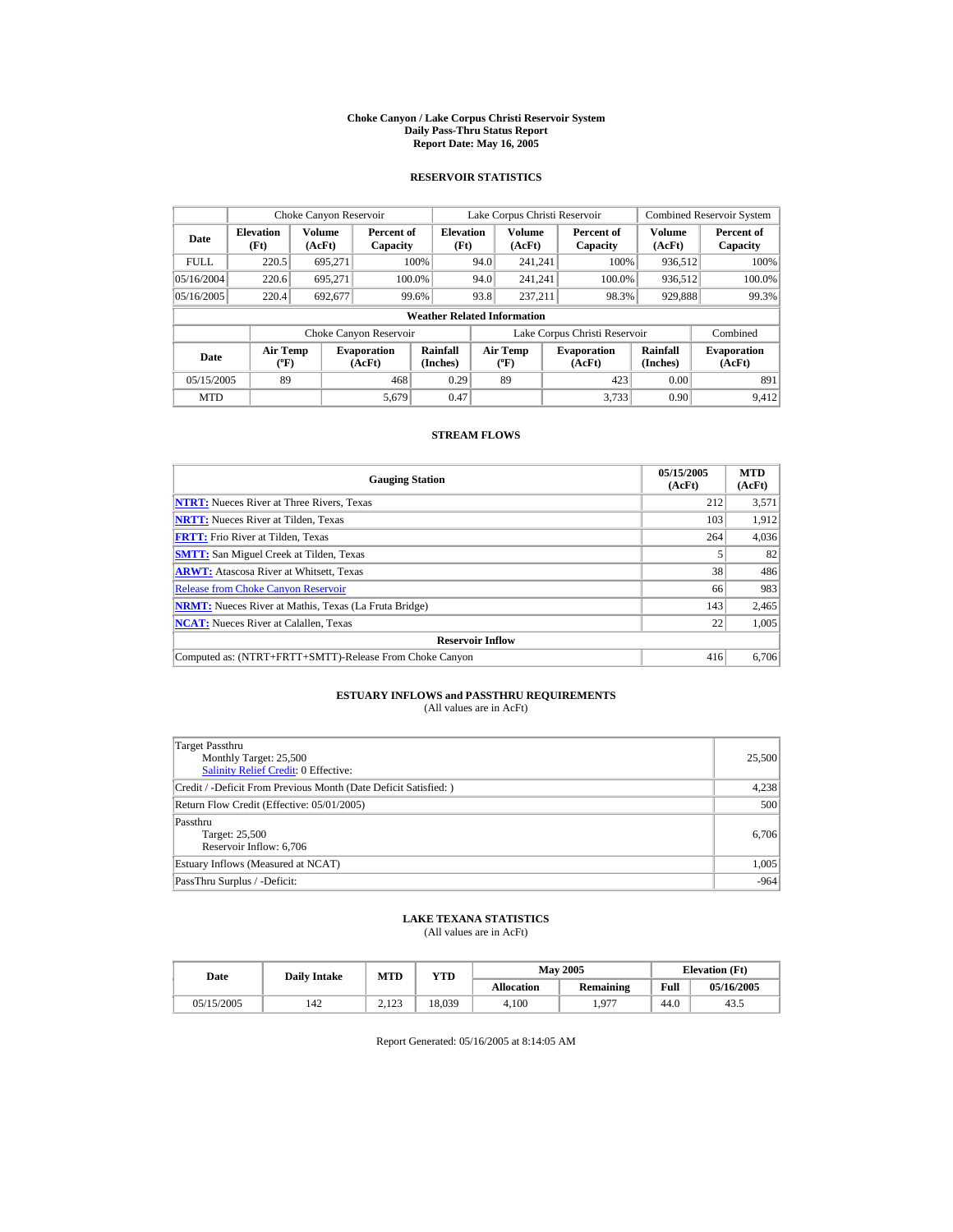#### **Choke Canyon / Lake Corpus Christi Reservoir System Daily Pass-Thru Status Report Report Date: May 17, 2005**

## **RESERVOIR STATISTICS**

|             | Choke Canyon Reservoir             |                  |                              |                          | Lake Corpus Christi Reservoir |                                  |  |                               |                             | <b>Combined Reservoir System</b> |  |  |
|-------------|------------------------------------|------------------|------------------------------|--------------------------|-------------------------------|----------------------------------|--|-------------------------------|-----------------------------|----------------------------------|--|--|
| Date        | <b>Elevation</b><br>(Ft)           | Volume<br>(AcFt) | Percent of<br>Capacity       | <b>Elevation</b><br>(Ft) |                               | Volume<br>(AcFt)                 |  | Percent of<br>Capacity        | Volume<br>(AcFt)            | Percent of<br>Capacity           |  |  |
| <b>FULL</b> | 220.5                              | 695.271          |                              | 100%                     | 94.0                          | 241.241                          |  | 100%                          | 936,512                     | 100%                             |  |  |
| 05/17/2004  | 220.5                              | 695.271          |                              | 100.0%                   | 94.0                          | 241.241                          |  | 100.0%                        | 936,512                     | 100.0%                           |  |  |
| 05/17/2005  | 220.4                              | 692.418          |                              | 99.6%                    | 93.8                          | 236,829                          |  | 98.2%                         | 929,247                     | 99.2%                            |  |  |
|             | <b>Weather Related Information</b> |                  |                              |                          |                               |                                  |  |                               |                             |                                  |  |  |
|             |                                    |                  | Choke Canyon Reservoir       |                          |                               |                                  |  | Lake Corpus Christi Reservoir |                             | Combined                         |  |  |
| Date        | <b>Air Temp</b><br>$(^{\circ}F)$   |                  | <b>Evaporation</b><br>(AcFt) | Rainfall<br>(Inches)     |                               | <b>Air Temp</b><br>$(^{\circ}F)$ |  | <b>Evaporation</b><br>(AcFt)  | <b>Rainfall</b><br>(Inches) | <b>Evaporation</b><br>(AcFt)     |  |  |
| 05/16/2005  | 77                                 |                  | 136                          | 0.00                     |                               | 76                               |  | 67                            | 0.01                        | 203                              |  |  |
| <b>MTD</b>  |                                    |                  | 5.815                        | 0.47                     |                               |                                  |  | 3.800                         | 0.91                        | 9.615                            |  |  |

## **STREAM FLOWS**

| <b>Gauging Station</b>                                       | 05/16/2005<br>(AcFt) | <b>MTD</b><br>(AcFt) |
|--------------------------------------------------------------|----------------------|----------------------|
| <b>NTRT:</b> Nueces River at Three Rivers, Texas             | 214                  | 3,785                |
| <b>NRTT:</b> Nueces River at Tilden, Texas                   | 105                  | 2,017                |
| <b>FRTT:</b> Frio River at Tilden, Texas                     | 260                  | 4,296                |
| <b>SMTT:</b> San Miguel Creek at Tilden, Texas               |                      | 89                   |
| <b>ARWT:</b> Atascosa River at Whitsett, Texas               | 145                  | 631                  |
| <b>Release from Choke Canyon Reservoir</b>                   | 66                   | 1.048                |
| <b>NRMT:</b> Nueces River at Mathis, Texas (La Fruta Bridge) | 147                  | 2,612                |
| <b>NCAT:</b> Nueces River at Calallen, Texas                 | 6                    | 1,011                |
| <b>Reservoir Inflow</b>                                      |                      |                      |
| Computed as: (NTRT+FRTT+SMTT)-Release From Choke Canyon      | 415                  | 7,122                |

# **ESTUARY INFLOWS and PASSTHRU REQUIREMENTS**<br>(All values are in AcFt)

| Target Passthru<br>Monthly Target: 25,500<br>Salinity Relief Credit: 0 Effective: | 25,500   |
|-----------------------------------------------------------------------------------|----------|
| Credit / -Deficit From Previous Month (Date Deficit Satisfied:)                   | 4,238    |
| Return Flow Credit (Effective: 05/01/2005)                                        | 500      |
| Passthru<br>Target: 25,500<br>Reservoir Inflow: 7,122                             | 7.122    |
| Estuary Inflows (Measured at NCAT)                                                | 1,011    |
| PassThru Surplus / -Deficit:                                                      | $-1,373$ |

## **LAKE TEXANA STATISTICS**

(All values are in AcFt)

| Date       | <b>Daily Intake</b> | <b>MTD</b> | $_{\rm VTD}$ |                   | <b>May 2005</b> | <b>Elevation</b> (Ft) |            |
|------------|---------------------|------------|--------------|-------------------|-----------------|-----------------------|------------|
|            |                     |            |              | <b>Allocation</b> | Remaining       | Full                  | 05/17/2005 |
| 05/16/2005 | 142                 | 2.265      | 18.181       | 4.100             | .835            | 44.0                  | 43.6       |

Report Generated: 05/17/2005 at 9:52:00 AM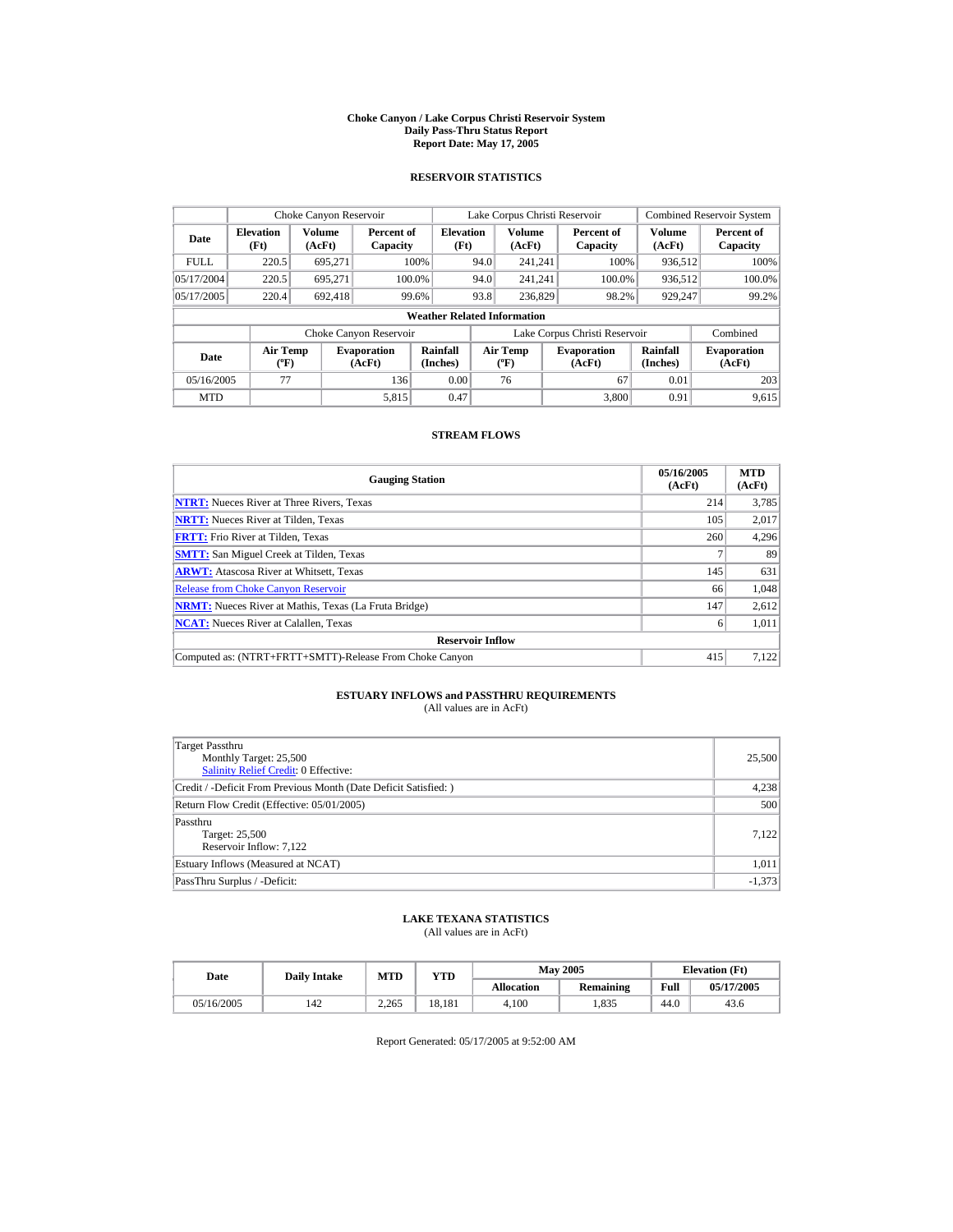#### **Choke Canyon / Lake Corpus Christi Reservoir System Daily Pass-Thru Status Report Report Date: May 18, 2005**

## **RESERVOIR STATISTICS**

|             | Choke Canyon Reservoir                      |                  |                              |                             | Lake Corpus Christi Reservoir |                                          |  |                               |                      | <b>Combined Reservoir System</b> |  |  |
|-------------|---------------------------------------------|------------------|------------------------------|-----------------------------|-------------------------------|------------------------------------------|--|-------------------------------|----------------------|----------------------------------|--|--|
| Date        | <b>Elevation</b><br>(Ft)                    | Volume<br>(AcFt) | Percent of<br>Capacity       | <b>Elevation</b><br>(Ft)    |                               | <b>Volume</b><br>(AcFt)                  |  | Percent of<br>Capacity        | Volume<br>(AcFt)     | Percent of<br>Capacity           |  |  |
| <b>FULL</b> | 220.5                                       | 695.271          |                              | 100%                        | 94.0                          | 241.241                                  |  | 100%                          | 936.512              | 100%                             |  |  |
| 05/18/2004  | 220.5                                       | 695.271          |                              | 100.0%                      | 94.0                          | 241.241                                  |  | 100.0%                        | 936,512              | 100.0%                           |  |  |
| 05/18/2005  | 220.4                                       | 692,158          |                              | 99.6%                       | 93.8                          | 236,447                                  |  | 98.0%                         | 928,605              | 99.2%                            |  |  |
|             | <b>Weather Related Information</b>          |                  |                              |                             |                               |                                          |  |                               |                      |                                  |  |  |
|             |                                             |                  | Choke Canyon Reservoir       |                             |                               |                                          |  | Lake Corpus Christi Reservoir |                      | Combined                         |  |  |
| Date        | <b>Air Temp</b><br>$({}^{\circ}\mathrm{F})$ |                  | <b>Evaporation</b><br>(AcFt) | <b>Rainfall</b><br>(Inches) |                               | <b>Air Temp</b><br>$({}^{\circ}{\rm F})$ |  | <b>Evaporation</b><br>(AcFt)  | Rainfall<br>(Inches) | <b>Evaporation</b><br>(AcFt)     |  |  |
| 05/17/2005  | 89                                          |                  | 453                          | 0.00                        |                               | 86                                       |  | 289                           | 0.00                 | 742                              |  |  |
| <b>MTD</b>  |                                             |                  | 6.268                        | 0.47                        |                               |                                          |  | 4.089                         | 0.91                 | 10.357                           |  |  |

## **STREAM FLOWS**

| <b>Gauging Station</b>                                       | 05/17/2005<br>(AcFt) | <b>MTD</b><br>(AcFt) |
|--------------------------------------------------------------|----------------------|----------------------|
| <b>NTRT:</b> Nueces River at Three Rivers, Texas             | 308                  | 4.093                |
| <b>NRTT:</b> Nueces River at Tilden, Texas                   | 101                  | 2.118                |
| <b>FRTT:</b> Frio River at Tilden, Texas                     | 256                  | 4,552                |
| <b>SMTT:</b> San Miguel Creek at Tilden, Texas               | 584                  | 673                  |
| <b>ARWT:</b> Atascosa River at Whitsett, Texas               | 220                  | 852                  |
| <b>Release from Choke Canvon Reservoir</b>                   | 66                   | 1.114                |
| <b>NRMT:</b> Nueces River at Mathis, Texas (La Fruta Bridge) | 141                  | 2,753                |
| <b>NCAT:</b> Nueces River at Calallen, Texas                 | 20                   | 1,030                |
| <b>Reservoir Inflow</b>                                      |                      |                      |
| Computed as: (NTRT+FRTT+SMTT)-Release From Choke Canyon      | 1.082                | 8.204                |

# **ESTUARY INFLOWS and PASSTHRU REQUIREMENTS**<br>(All values are in AcFt)

| Target Passthru<br>Monthly Target: 25,500<br>Salinity Relief Credit: 0 Effective: | 25,500   |
|-----------------------------------------------------------------------------------|----------|
| Credit / -Deficit From Previous Month (Date Deficit Satisfied:)                   | 4,238    |
| Return Flow Credit (Effective: 05/01/2005)                                        | 500      |
| Passthru<br>Target: 25,500<br>Reservoir Inflow: 8,204                             | 8.204    |
| Estuary Inflows (Measured at NCAT)                                                | 1,030    |
| PassThru Surplus / -Deficit:                                                      | $-2,435$ |

## **LAKE TEXANA STATISTICS**

(All values are in AcFt)

| Date       | <b>Daily Intake</b> | <b>MTD</b> | $\mathbf{v_{TD}}$ |                   | <b>May 2005</b> | <b>Elevation</b> (Ft) |            |
|------------|---------------------|------------|-------------------|-------------------|-----------------|-----------------------|------------|
|            |                     |            |                   | <b>Allocation</b> | Remaining       | Full                  | 05/18/2005 |
| 05/17/2005 | 140                 | 2.405      | 18.321            | 4.100             | .695            | 44.0                  | 43.7       |

Report Generated: 05/18/2005 at 8:25:08 AM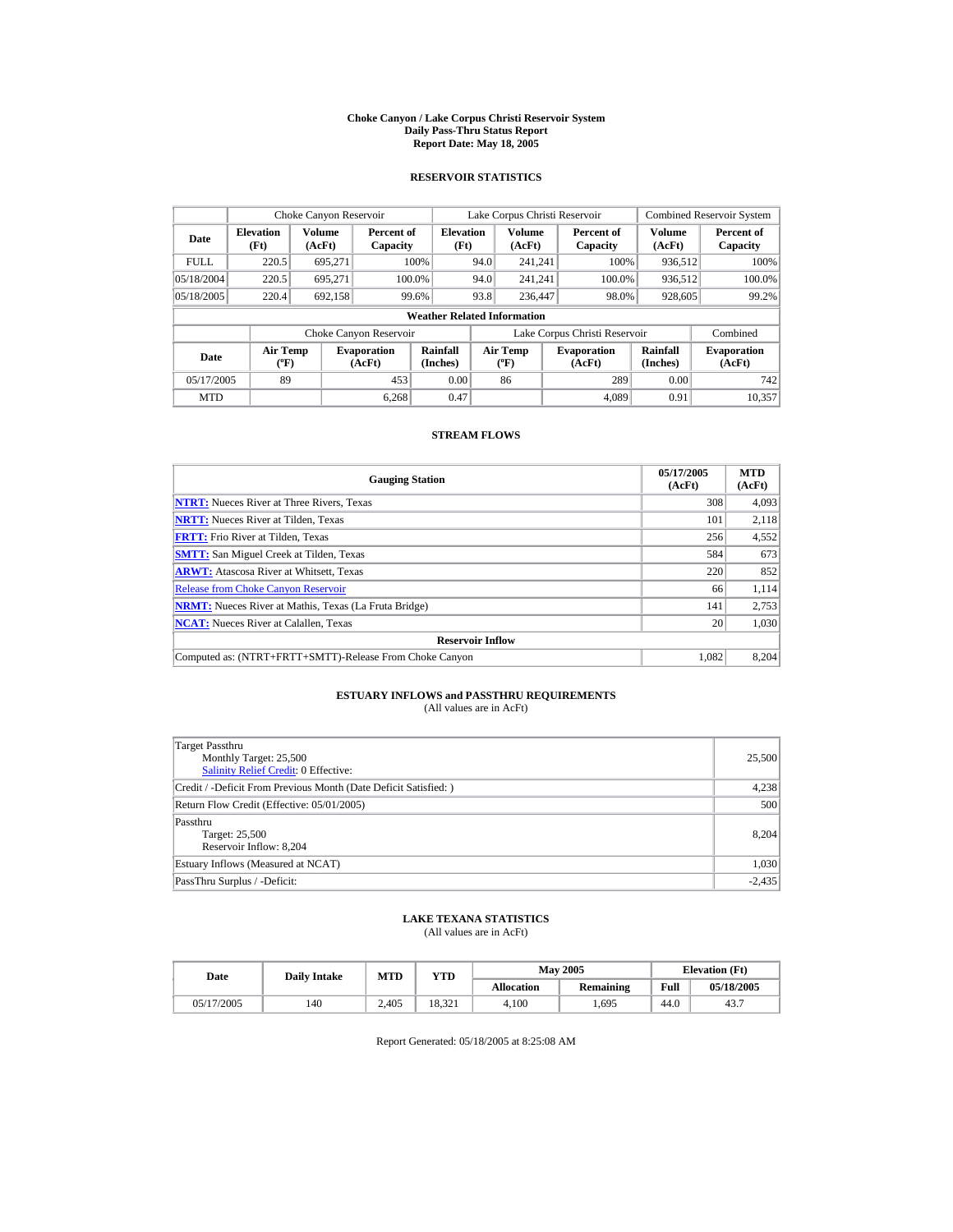#### **Choke Canyon / Lake Corpus Christi Reservoir System Daily Pass-Thru Status Report Report Date: May 19, 2005**

## **RESERVOIR STATISTICS**

|             | Choke Canyon Reservoir                      |                  |                              |                          | Lake Corpus Christi Reservoir |                                          |  |                               |                      | <b>Combined Reservoir System</b> |  |  |
|-------------|---------------------------------------------|------------------|------------------------------|--------------------------|-------------------------------|------------------------------------------|--|-------------------------------|----------------------|----------------------------------|--|--|
| Date        | <b>Elevation</b><br>(Ft)                    | Volume<br>(AcFt) | Percent of<br>Capacity       | <b>Elevation</b><br>(Ft) |                               | <b>Volume</b><br>(AcFt)                  |  | Percent of<br>Capacity        | Volume<br>(AcFt)     | Percent of<br>Capacity           |  |  |
| <b>FULL</b> | 220.5                                       | 695.271          |                              | 100%                     | 94.0                          | 241.241                                  |  | 100%                          | 936.512              | 100%                             |  |  |
| 05/19/2004  | 220.5                                       | 695.271          |                              | 100.0%                   | 94.0                          | 241.241                                  |  | 100.0%                        | 936,512              | 100.0%                           |  |  |
| 05/19/2005  | 220.4                                       | 691,899          |                              | 99.5%                    | 93.8                          | 236,638                                  |  | 98.1%                         | 928,537              | 99.1%                            |  |  |
|             | <b>Weather Related Information</b>          |                  |                              |                          |                               |                                          |  |                               |                      |                                  |  |  |
|             |                                             |                  | Choke Canyon Reservoir       |                          |                               |                                          |  | Lake Corpus Christi Reservoir |                      | Combined                         |  |  |
| Date        | <b>Air Temp</b><br>$({}^{\circ}\mathrm{F})$ |                  | <b>Evaporation</b><br>(AcFt) | Rainfall<br>(Inches)     |                               | <b>Air Temp</b><br>$({}^{\circ}{\rm F})$ |  | <b>Evaporation</b><br>(AcFt)  | Rainfall<br>(Inches) | <b>Evaporation</b><br>(AcFt)     |  |  |
| 05/18/2005  | 91                                          |                  | 498                          | 0.00                     |                               | 88                                       |  | 211                           | 0.00                 | 709                              |  |  |
| <b>MTD</b>  |                                             |                  | 6.766                        | 0.47                     |                               |                                          |  | 4.300                         | 0.91                 | 11.066                           |  |  |

## **STREAM FLOWS**

| <b>Gauging Station</b>                                       | 05/18/2005<br>(AcFt) | <b>MTD</b><br>(AcFt) |
|--------------------------------------------------------------|----------------------|----------------------|
| <b>NTRT:</b> Nueces River at Three Rivers, Texas             | 441                  | 4,534                |
| <b>NRTT:</b> Nueces River at Tilden, Texas                   | 95                   | 2.213                |
| <b>FRTT:</b> Frio River at Tilden, Texas                     | 260                  | 4,812                |
| <b>SMTT:</b> San Miguel Creek at Tilden, Texas               | 159                  | 831                  |
| <b>ARWT:</b> Atascosa River at Whitsett, Texas               | 312                  | 1,163                |
| <b>Release from Choke Canyon Reservoir</b>                   | 66                   | 1,179                |
| <b>NRMT:</b> Nueces River at Mathis, Texas (La Fruta Bridge) | 139                  | 2.892                |
| <b>NCAT:</b> Nueces River at Calallen, Texas                 | 26                   | 1,056                |
| <b>Reservoir Inflow</b>                                      |                      |                      |
| Computed as: (NTRT+FRTT+SMTT)-Release From Choke Canyon      | 794                  | 8.998                |

# **ESTUARY INFLOWS and PASSTHRU REQUIREMENTS**<br>(All values are in AcFt)

| Target Passthru<br>Monthly Target: 25,500<br>Salinity Relief Credit: 0 Effective: | 25,500   |
|-----------------------------------------------------------------------------------|----------|
| Credit / -Deficit From Previous Month (Date Deficit Satisfied:)                   | 4,238    |
| Return Flow Credit (Effective: 05/01/2005)                                        | 500      |
| Passthru<br>Target: 25,500<br>Reservoir Inflow: 8,998                             | 8.998    |
| Estuary Inflows (Measured at NCAT)                                                | 1,056    |
| PassThru Surplus / -Deficit:                                                      | $-3,203$ |

## **LAKE TEXANA STATISTICS**

(All values are in AcFt)

| Date       | <b>Daily Intake</b> | MTD   | YTD    |                   | <b>May 2005</b>  | <b>Elevation</b> (Ft) |            |
|------------|---------------------|-------|--------|-------------------|------------------|-----------------------|------------|
|            |                     |       |        | <b>Allocation</b> | <b>Remaining</b> | Full                  | 05/19/2005 |
| 05/18/2005 | 142                 | 2.547 | 18.463 | 4.100             | .553             | 44.0                  | 43.7       |

Report Generated: 05/19/2005 at 8:11:47 AM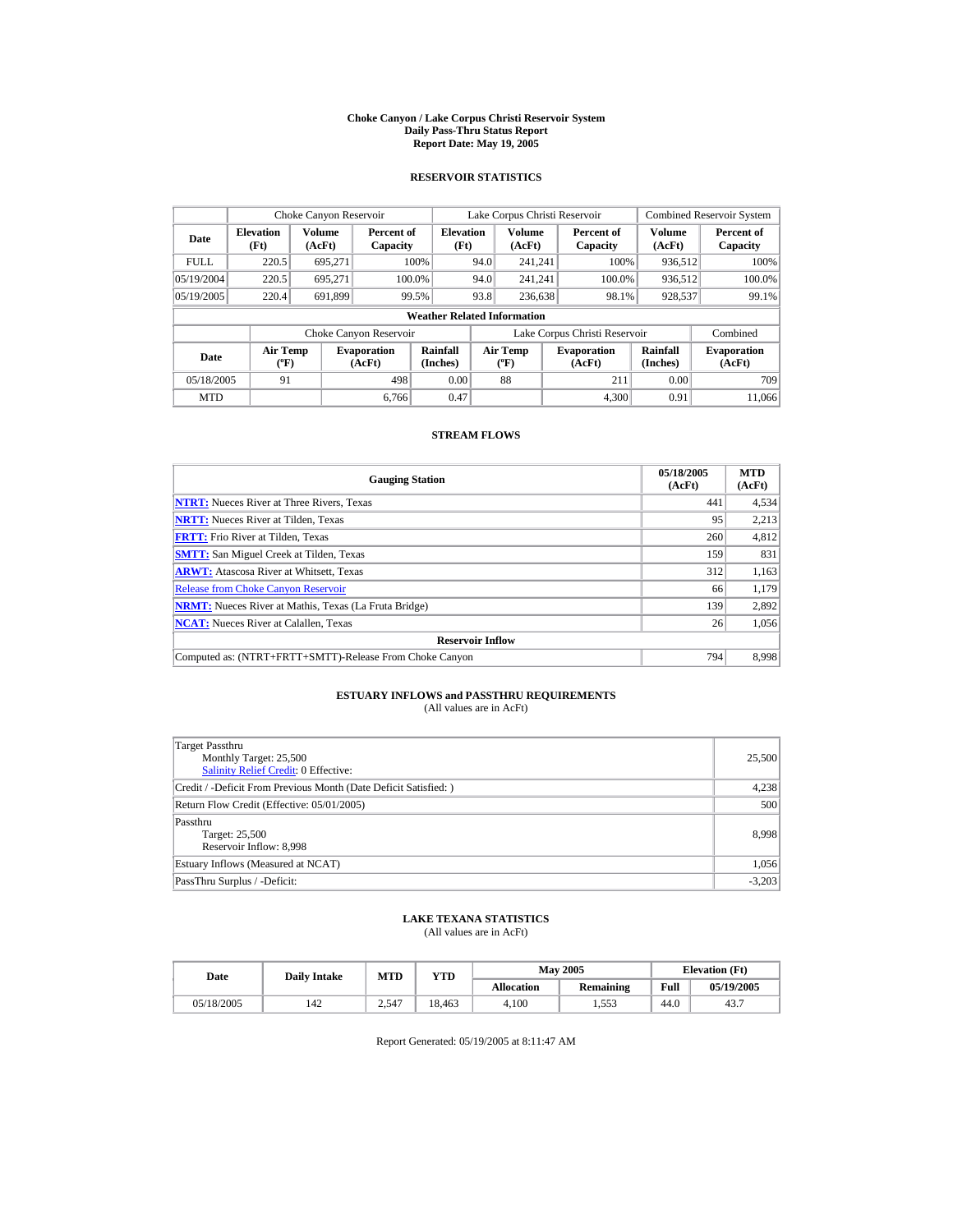#### **Choke Canyon / Lake Corpus Christi Reservoir System Daily Pass-Thru Status Report Report Date: May 20, 2005**

## **RESERVOIR STATISTICS**

|             | Choke Canyon Reservoir                      |                  |                              |                          | Lake Corpus Christi Reservoir |                                          |  |                               |                      | <b>Combined Reservoir System</b> |  |  |
|-------------|---------------------------------------------|------------------|------------------------------|--------------------------|-------------------------------|------------------------------------------|--|-------------------------------|----------------------|----------------------------------|--|--|
| Date        | <b>Elevation</b><br>(Ft)                    | Volume<br>(AcFt) | Percent of<br>Capacity       | <b>Elevation</b><br>(Ft) |                               | <b>Volume</b><br>(AcFt)                  |  | Percent of<br>Capacity        | Volume<br>(AcFt)     | Percent of<br>Capacity           |  |  |
| <b>FULL</b> | 220.5                                       | 695.271          |                              | 100%                     | 94.0                          | 241.241                                  |  | 100%                          | 936.512              | 100%                             |  |  |
| 05/20/2004  | 220.5                                       | 695.271          |                              | 100.0%                   | 94.0                          | 241.241                                  |  | 100.0%                        | 936,512              | 100.0%                           |  |  |
| 05/20/2005  | 220.4                                       | 692,677          |                              | 99.6%                    | 93.8                          | 236,638                                  |  | 98.1%                         | 929,315              | 99.2%                            |  |  |
|             | <b>Weather Related Information</b>          |                  |                              |                          |                               |                                          |  |                               |                      |                                  |  |  |
|             |                                             |                  | Choke Canyon Reservoir       |                          |                               |                                          |  | Lake Corpus Christi Reservoir |                      | Combined                         |  |  |
| Date        | <b>Air Temp</b><br>$({}^{\circ}\mathrm{F})$ |                  | <b>Evaporation</b><br>(AcFt) | Rainfall<br>(Inches)     |                               | <b>Air Temp</b><br>$({}^{\circ}{\rm F})$ |  | <b>Evaporation</b><br>(AcFt)  | Rainfall<br>(Inches) | <b>Evaporation</b><br>(AcFt)     |  |  |
| 05/19/2005  | 92                                          |                  | 483                          | 0.00                     |                               | 91                                       |  | 456                           | 0.00                 | 939                              |  |  |
| <b>MTD</b>  |                                             |                  | 7.249                        | 0.47                     |                               |                                          |  | 4.756                         | 0.91                 | 12,005                           |  |  |

## **STREAM FLOWS**

| <b>Gauging Station</b>                                       | 05/19/2005<br>(AcFt) | <b>MTD</b><br>(AcFt) |
|--------------------------------------------------------------|----------------------|----------------------|
| <b>NTRT:</b> Nueces River at Three Rivers, Texas             | 423                  | 4,957                |
| <b>NRTT:</b> Nueces River at Tilden, Texas                   | 103                  | 2.316                |
| <b>FRTT:</b> Frio River at Tilden, Texas                     | 260                  | 5,072                |
| <b>SMTT:</b> San Miguel Creek at Tilden, Texas               | 62                   | 893                  |
| <b>ARWT:</b> Atascosa River at Whitsett, Texas               | 147                  | 1,310                |
| <b>Release from Choke Canvon Reservoir</b>                   | 66                   | 1,245                |
| <b>NRMT:</b> Nueces River at Mathis, Texas (La Fruta Bridge) | 137                  | 3,029                |
| <b>NCAT:</b> Nueces River at Calallen, Texas                 | 34                   | 1,090                |
| <b>Reservoir Inflow</b>                                      |                      |                      |
| Computed as: (NTRT+FRTT+SMTT)-Release From Choke Canyon      | 679                  | 9.676                |

# **ESTUARY INFLOWS and PASSTHRU REQUIREMENTS**<br>(All values are in AcFt)

| Target Passthru<br>Monthly Target: 25,500<br>Salinity Relief Credit: 0 Effective: | 25,500   |
|-----------------------------------------------------------------------------------|----------|
| Credit / -Deficit From Previous Month (Date Deficit Satisfied:)                   | 4,238    |
| Return Flow Credit (Effective: 05/01/2005)                                        | 500      |
| Passthru<br>Target: 25,500<br>Reservoir Inflow: 9,676                             | 9,676    |
| Estuary Inflows (Measured at NCAT)                                                | 1,090    |
| PassThru Surplus / -Deficit:                                                      | $-3,849$ |

## **LAKE TEXANA STATISTICS**

(All values are in AcFt)

| Date       | <b>Daily Intake</b> | <b>MTD</b> | $_{\rm VTD}$ |                   | <b>May 2005</b> | <b>Elevation</b> (Ft) |            |
|------------|---------------------|------------|--------------|-------------------|-----------------|-----------------------|------------|
|            |                     |            |              | <b>Allocation</b> | Remaining       | Full                  | 05/20/2005 |
| 05/19/2005 | 142                 | 2.690      | 18.606       | 4.100             | .410            | 44.0                  | 43.7       |

Report Generated: 05/20/2005 at 8:06:29 AM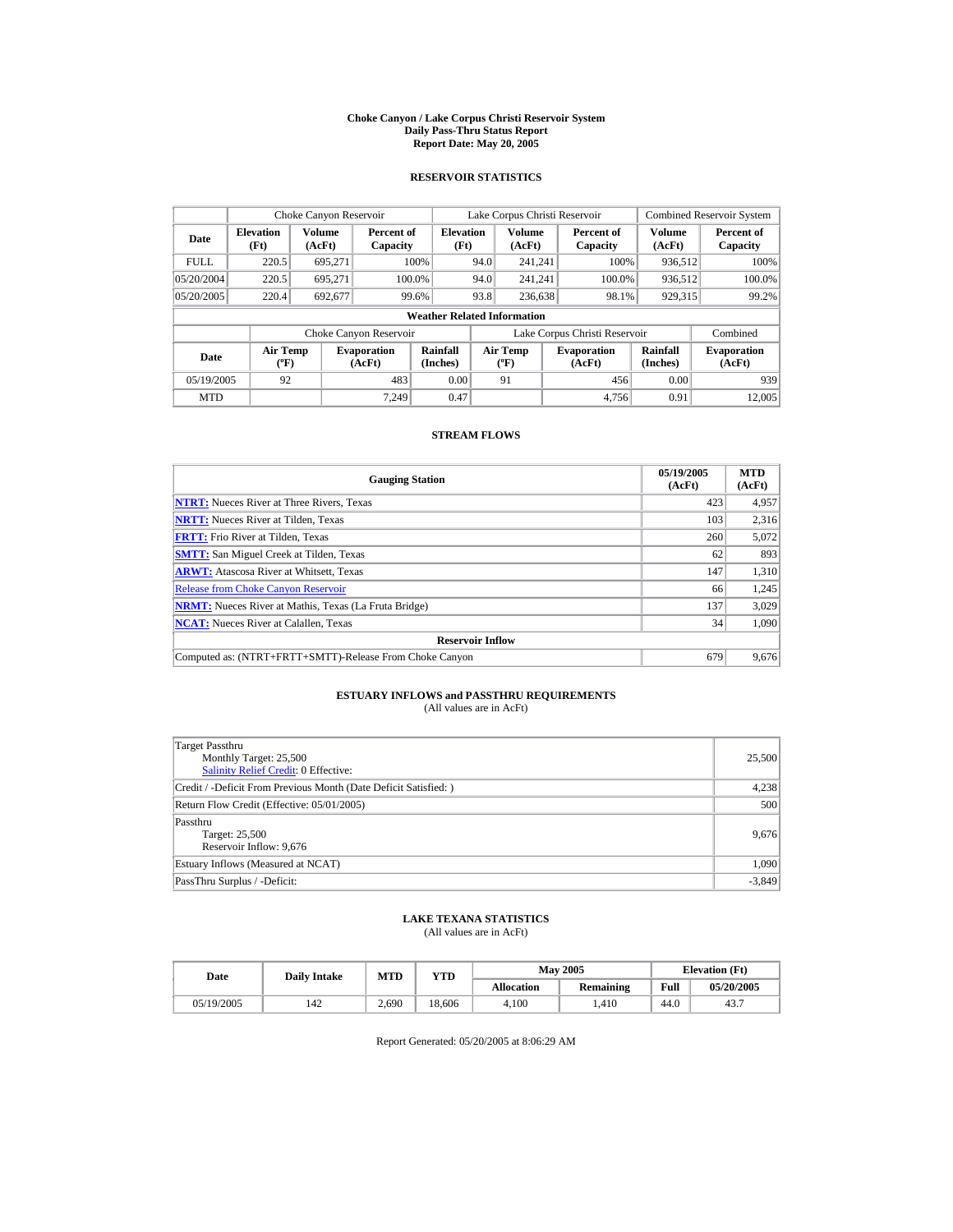#### **Choke Canyon / Lake Corpus Christi Reservoir System Daily Pass-Thru Status Report Report Date: May 21, 2005**

## **RESERVOIR STATISTICS**

|             | Choke Canyon Reservoir                      |                         |                              |                          | Lake Corpus Christi Reservoir |                                   |  |                               |                         | <b>Combined Reservoir System</b> |  |  |
|-------------|---------------------------------------------|-------------------------|------------------------------|--------------------------|-------------------------------|-----------------------------------|--|-------------------------------|-------------------------|----------------------------------|--|--|
| Date        | <b>Elevation</b><br>(Ft)                    | <b>Volume</b><br>(AcFt) | Percent of<br>Capacity       | <b>Elevation</b><br>(Ft) |                               | <b>Volume</b><br>(AcFt)           |  | Percent of<br>Capacity        | <b>Volume</b><br>(AcFt) | Percent of<br>Capacity           |  |  |
| <b>FULL</b> | 220.5                                       | 695.271                 |                              | 100%                     | 94.0                          | 241.241                           |  | 100%                          | 936,512                 | 100%                             |  |  |
| 05/21/2004  | 220.5                                       | 695.271                 | 100.0%                       |                          | 94.0                          | 241.241                           |  | 100.0%                        | 936,512                 | 100.0%                           |  |  |
| 05/21/2005  | 220.4                                       | 692,936                 |                              | 99.7%                    | 93.7                          | 236,256                           |  | 97.9%                         | 929,192                 | 99.2%                            |  |  |
|             | <b>Weather Related Information</b>          |                         |                              |                          |                               |                                   |  |                               |                         |                                  |  |  |
|             |                                             |                         | Choke Canyon Reservoir       |                          |                               |                                   |  | Lake Corpus Christi Reservoir |                         | Combined                         |  |  |
| Date        | <b>Air Temp</b><br>$({}^{\circ}\mathrm{F})$ |                         | <b>Evaporation</b><br>(AcFt) | Rainfall<br>(Inches)     |                               | Air Temp<br>$({}^{\circ}{\rm F})$ |  | <b>Evaporation</b><br>(AcFt)  | Rainfall<br>(Inches)    | <b>Evaporation</b><br>(AcFt)     |  |  |
| 05/20/2005  | 93                                          |                         | 423                          | 0.00                     |                               | 93                                |  | 189                           | 0.00                    | 612                              |  |  |
| <b>MTD</b>  |                                             |                         | 7.672                        | 0.47                     |                               |                                   |  | 4.945                         | 0.91                    | 12.617                           |  |  |

## **STREAM FLOWS**

| <b>Gauging Station</b>                                       | 05/20/2005<br>(AcFt) | <b>MTD</b><br>(AcFt) |
|--------------------------------------------------------------|----------------------|----------------------|
| <b>NTRT:</b> Nueces River at Three Rivers, Texas             | 304                  | 5,260                |
| <b>NRTT:</b> Nueces River at Tilden, Texas                   | 115                  | 2,432                |
| <b>FRTT:</b> Frio River at Tilden, Texas                     | 268                  | 5,340                |
| <b>SMTT:</b> San Miguel Creek at Tilden, Texas               | 32                   | 925                  |
| <b>ARWT:</b> Atascosa River at Whitsett, Texas               | 75                   | 1,386                |
| <b>Release from Choke Canvon Reservoir</b>                   | 66                   | 1,310                |
| <b>NRMT:</b> Nueces River at Mathis, Texas (La Fruta Bridge) | 179                  | 3,208                |
| <b>NCAT:</b> Nueces River at Calallen, Texas                 |                      | 1.090                |
| <b>Reservoir Inflow</b>                                      |                      |                      |
| Computed as: (NTRT+FRTT+SMTT)-Release From Choke Canyon      | 538                  | 10.214               |

# **ESTUARY INFLOWS and PASSTHRU REQUIREMENTS**<br>(All values are in AcFt)

| Target Passthru<br>Monthly Target: 25,500<br>Salinity Relief Credit: 0 Effective: | 25,500   |
|-----------------------------------------------------------------------------------|----------|
| Credit / -Deficit From Previous Month (Date Deficit Satisfied:)                   | 4,238    |
| Return Flow Credit (Effective: 05/01/2005)                                        | 500      |
| Passthru<br>Target: 25,500<br>Reservoir Inflow: 10.214                            | 10.214   |
| Estuary Inflows (Measured at NCAT)                                                | 1,090    |
| PassThru Surplus / -Deficit:                                                      | $-4,386$ |

## **LAKE TEXANA STATISTICS**

(All values are in AcFt)

| Date       | <b>Daily Intake</b> | <b>MTD</b> | $_{\rm VTD}$ |                   | <b>May 2005</b> | <b>Elevation</b> (Ft) |            |
|------------|---------------------|------------|--------------|-------------------|-----------------|-----------------------|------------|
|            |                     |            |              | <b>Allocation</b> | Remaining       | Full                  | 05/21/2005 |
| 05/20/2005 | 142                 | 2.832      | 18.748       | 4.100             | .268            | 44.0                  | 43.7       |

Report Generated: 05/21/2005 at 8:20:37 AM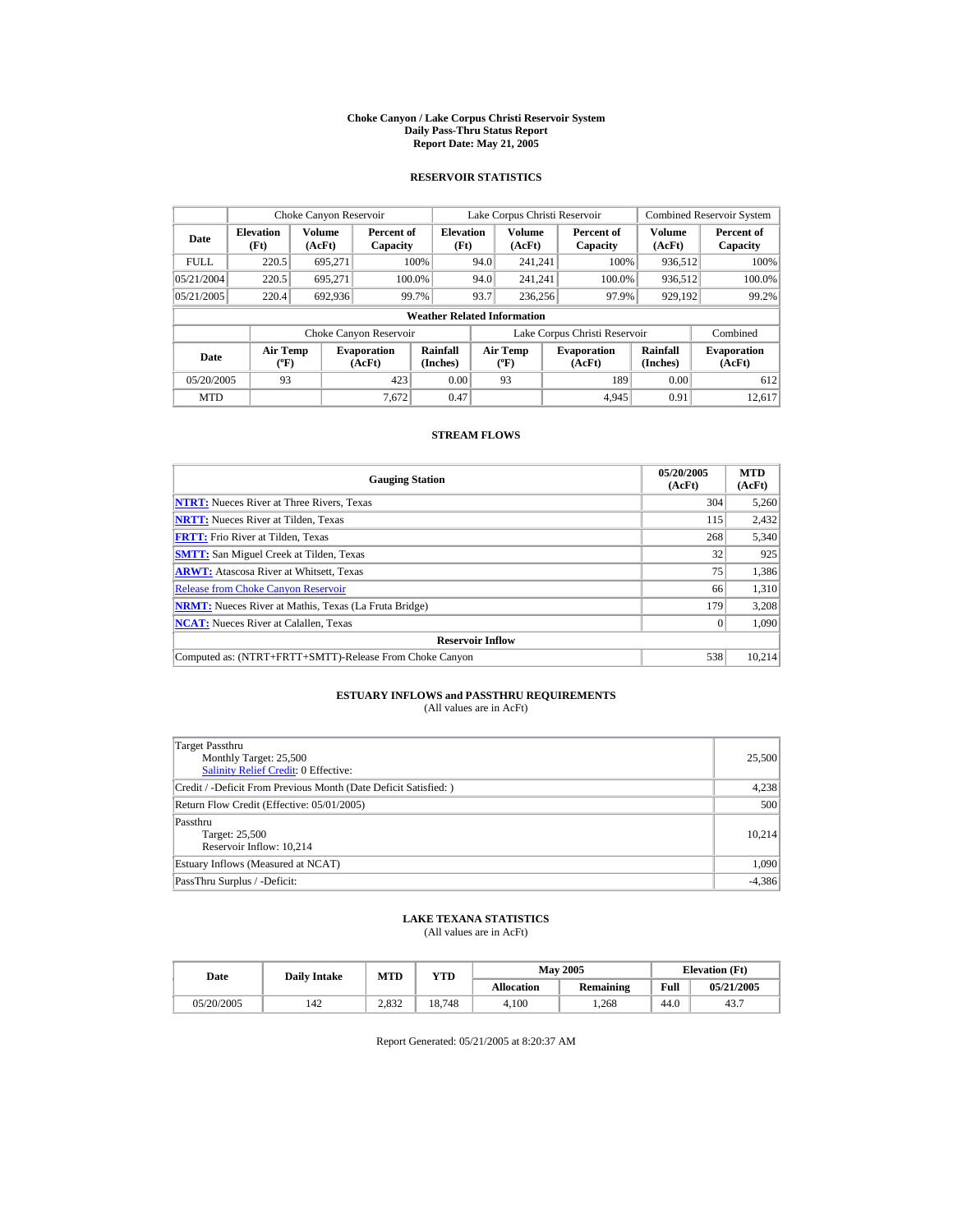#### **Choke Canyon / Lake Corpus Christi Reservoir System Daily Pass-Thru Status Report Report Date: May 22, 2005**

## **RESERVOIR STATISTICS**

|             | Choke Canyon Reservoir                      |                  |                              |                          | Lake Corpus Christi Reservoir            |                         |  |                               |                      | <b>Combined Reservoir System</b> |  |  |
|-------------|---------------------------------------------|------------------|------------------------------|--------------------------|------------------------------------------|-------------------------|--|-------------------------------|----------------------|----------------------------------|--|--|
| Date        | <b>Elevation</b><br>(Ft)                    | Volume<br>(AcFt) | Percent of<br>Capacity       | <b>Elevation</b><br>(Ft) |                                          | <b>Volume</b><br>(AcFt) |  | Percent of<br>Capacity        | Volume<br>(AcFt)     | Percent of<br>Capacity           |  |  |
| <b>FULL</b> | 220.5                                       | 695.271          |                              | 100%                     | 94.0                                     | 241.241                 |  | 100%                          | 936.512              | 100%                             |  |  |
| 05/22/2004  | 220.5                                       | 695.271          |                              | 100.0%                   | 94.0                                     | 241.241                 |  | 100.0%                        | 936,512              | 100.0%                           |  |  |
| 05/22/2005  | 220.4                                       | 692.418          |                              | 99.6%                    | 93.7                                     | 235.684                 |  | 97.7%                         | 928,102              | 99.1%                            |  |  |
|             | <b>Weather Related Information</b>          |                  |                              |                          |                                          |                         |  |                               |                      |                                  |  |  |
|             |                                             |                  | Choke Canyon Reservoir       |                          |                                          |                         |  | Lake Corpus Christi Reservoir |                      | Combined                         |  |  |
| Date        | <b>Air Temp</b><br>$({}^{\circ}\mathrm{F})$ |                  | <b>Evaporation</b><br>(AcFt) | Rainfall<br>(Inches)     | <b>Air Temp</b><br>$({}^{\circ}{\rm F})$ |                         |  | <b>Evaporation</b><br>(AcFt)  | Rainfall<br>(Inches) | <b>Evaporation</b><br>(AcFt)     |  |  |
| 05/21/2005  | 96                                          |                  | 559                          | 0.00                     |                                          | 93                      |  | 356                           | 0.00                 | 915                              |  |  |
| <b>MTD</b>  |                                             |                  | 8.231                        | 0.47                     |                                          |                         |  | 5.301                         | 0.91                 | 13.532                           |  |  |

## **STREAM FLOWS**

| <b>Gauging Station</b>                                       | 05/21/2005<br>(AcFt) | <b>MTD</b><br>(AcFt) |
|--------------------------------------------------------------|----------------------|----------------------|
| <b>NTRT:</b> Nueces River at Three Rivers, Texas             | 268                  | 5,528                |
| <b>NRTT:</b> Nueces River at Tilden, Texas                   | 119                  | 2,551                |
| <b>FRTT:</b> Frio River at Tilden, Texas                     | 320                  | 5,659                |
| <b>SMTT:</b> San Miguel Creek at Tilden, Texas               | 26                   | 950                  |
| <b>ARWT:</b> Atascosa River at Whitsett, Texas               | 54                   | 1,439                |
| <b>Release from Choke Canyon Reservoir</b>                   | 66                   | 1,376                |
| <b>NRMT:</b> Nueces River at Mathis, Texas (La Fruta Bridge) | 232                  | 3,440                |
| <b>NCAT:</b> Nueces River at Calallen, Texas                 | 11                   | 1.101                |
| <b>Reservoir Inflow</b>                                      |                      |                      |
| Computed as: (NTRT+FRTT+SMTT)-Release From Choke Canyon      | 548                  | 10.762               |

# **ESTUARY INFLOWS and PASSTHRU REQUIREMENTS**<br>(All values are in AcFt)

| Target Passthru<br>Monthly Target: 25,500<br>Salinity Relief Credit: 0 Effective: | 25,500   |
|-----------------------------------------------------------------------------------|----------|
| Credit / -Deficit From Previous Month (Date Deficit Satisfied:)                   | 4,238    |
| Return Flow Credit (Effective: 05/01/2005)                                        | 500      |
| Passthru<br>Target: 25,500<br>Reservoir Inflow: 10,762                            | 10.762   |
| Estuary Inflows (Measured at NCAT)                                                | 1,101    |
| PassThru Surplus / -Deficit:                                                      | $-4,924$ |

## **LAKE TEXANA STATISTICS**

(All values are in AcFt)

| Date       | <b>Daily Intake</b> | <b>MTD</b> | YTD    |                   | <b>May 2005</b> | <b>Elevation</b> (Ft) |            |
|------------|---------------------|------------|--------|-------------------|-----------------|-----------------------|------------|
|            |                     |            |        | <b>Allocation</b> | Remaining       | Full                  | 05/22/2005 |
| 05/21/2005 | 143                 | 2.975      | 18,891 | 4.100             | 125<br>ن کلفا   | 44.0                  | 43.7       |

Report Generated: 05/22/2005 at 8:13:14 AM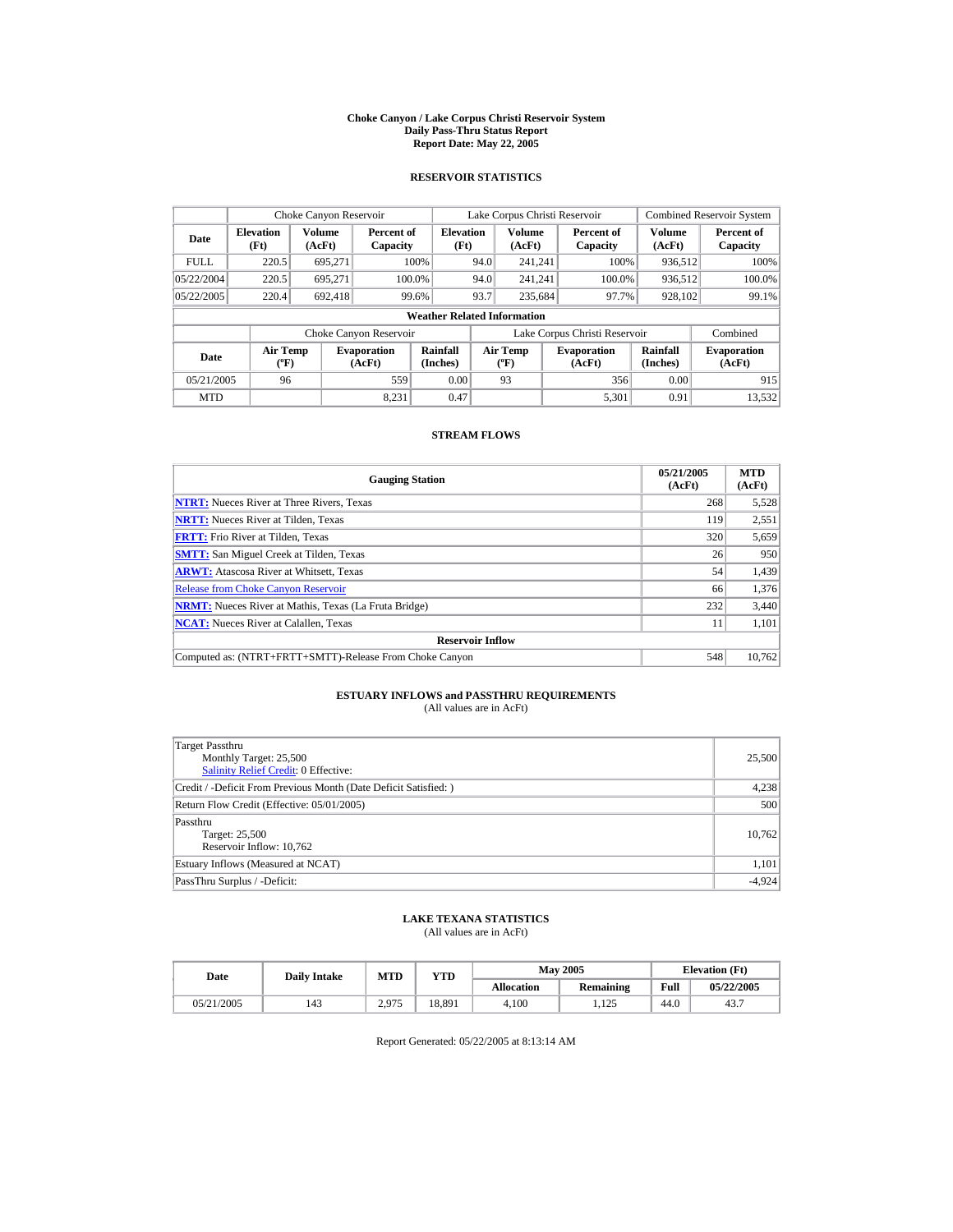#### **Choke Canyon / Lake Corpus Christi Reservoir System Daily Pass-Thru Status Report Report Date: May 23, 2005**

## **RESERVOIR STATISTICS**

|             | Choke Canyon Reservoir                      |                  |                              |                          | Lake Corpus Christi Reservoir |                                          |  |                               |                      | <b>Combined Reservoir System</b> |  |  |
|-------------|---------------------------------------------|------------------|------------------------------|--------------------------|-------------------------------|------------------------------------------|--|-------------------------------|----------------------|----------------------------------|--|--|
| Date        | <b>Elevation</b><br>(Ft)                    | Volume<br>(AcFt) | Percent of<br>Capacity       | <b>Elevation</b><br>(Ft) |                               | <b>Volume</b><br>(AcFt)                  |  | Percent of<br>Capacity        | Volume<br>(AcFt)     | Percent of<br>Capacity           |  |  |
| <b>FULL</b> | 220.5                                       | 695.271          |                              | 100%                     | 94.0                          | 241.241                                  |  | 100%                          | 936.512              | 100%                             |  |  |
| 05/23/2004  | 220.5                                       | 695.271          |                              | 100.0%                   | 94.0                          | 241.241                                  |  | 100.0%                        | 936,512              | 100.0%                           |  |  |
| 05/23/2005  | 220.4                                       | 692,158          |                              | 99.6%                    | 93.7                          | 235,302                                  |  | 97.5%                         | 927,460              | 99.0%                            |  |  |
|             | <b>Weather Related Information</b>          |                  |                              |                          |                               |                                          |  |                               |                      |                                  |  |  |
|             |                                             |                  | Choke Canyon Reservoir       |                          |                               |                                          |  | Lake Corpus Christi Reservoir |                      | Combined                         |  |  |
| Date        | <b>Air Temp</b><br>$({}^{\circ}\mathrm{F})$ |                  | <b>Evaporation</b><br>(AcFt) | Rainfall<br>(Inches)     |                               | <b>Air Temp</b><br>$({}^{\circ}{\rm F})$ |  | <b>Evaporation</b><br>(AcFt)  | Rainfall<br>(Inches) | <b>Evaporation</b><br>(AcFt)     |  |  |
| 05/22/2005  | 97                                          |                  | 649                          | 0.00                     |                               | 94                                       |  | 389                           | 0.00                 | 1.038                            |  |  |
| <b>MTD</b>  |                                             |                  | 8.880                        | 0.47                     |                               |                                          |  | 5.690                         | 0.91                 | 14.570                           |  |  |

## **STREAM FLOWS**

| <b>Gauging Station</b>                                       | 05/22/2005<br>(AcFt) | <b>MTD</b><br>(AcFt) |
|--------------------------------------------------------------|----------------------|----------------------|
| <b>NTRT:</b> Nueces River at Three Rivers, Texas             | 252                  | 5,780                |
| <b>NRTT:</b> Nueces River at Tilden, Texas                   | 135                  | 2,686                |
| <b>FRTT:</b> Frio River at Tilden, Texas                     | 318                  | 5,977                |
| <b>SMTT:</b> San Miguel Creek at Tilden, Texas               | 26                   | 976                  |
| <b>ARWT:</b> Atascosa River at Whitsett, Texas               | 42                   | 1,481                |
| <b>Release from Choke Canyon Reservoir</b>                   | 66                   | 1,441                |
| <b>NRMT:</b> Nueces River at Mathis, Texas (La Fruta Bridge) | 246                  | 3,686                |
| <b>NCAT:</b> Nueces River at Calallen, Texas                 | 54                   | 1.154                |
| <b>Reservoir Inflow</b>                                      |                      |                      |
| Computed as: (NTRT+FRTT+SMTT)-Release From Choke Canyon      | 530                  | 11.292               |

# **ESTUARY INFLOWS and PASSTHRU REQUIREMENTS**<br>(All values are in AcFt)

| Target Passthru<br>Monthly Target: 25,500<br>Salinity Relief Credit: 0 Effective: | 25,500   |
|-----------------------------------------------------------------------------------|----------|
| Credit / -Deficit From Previous Month (Date Deficit Satisfied:)                   | 4,238    |
| Return Flow Credit (Effective: 05/01/2005)                                        | 500      |
| Passthru<br>Target: 25,500<br>Reservoir Inflow: 11,292                            | 11.292   |
| Estuary Inflows (Measured at NCAT)                                                | 1,154    |
| PassThru Surplus / -Deficit:                                                      | $-5,400$ |

## **LAKE TEXANA STATISTICS**

(All values are in AcFt)

| Date       | <b>Daily Intake</b> | <b>MTD</b>  | $_{\rm VTD}$ |                   | <b>May 2005</b> | <b>Elevation</b> (Ft) |            |
|------------|---------------------|-------------|--------------|-------------------|-----------------|-----------------------|------------|
|            |                     |             |              | <b>Allocation</b> | Remaining       | Full                  | 05/23/2005 |
| 05/22/2005 | 143                 | 117<br>J.II | 19.033       | 4.100             | 983             | 44.0                  | 43.7       |

Report Generated: 05/23/2005 at 8:19:45 AM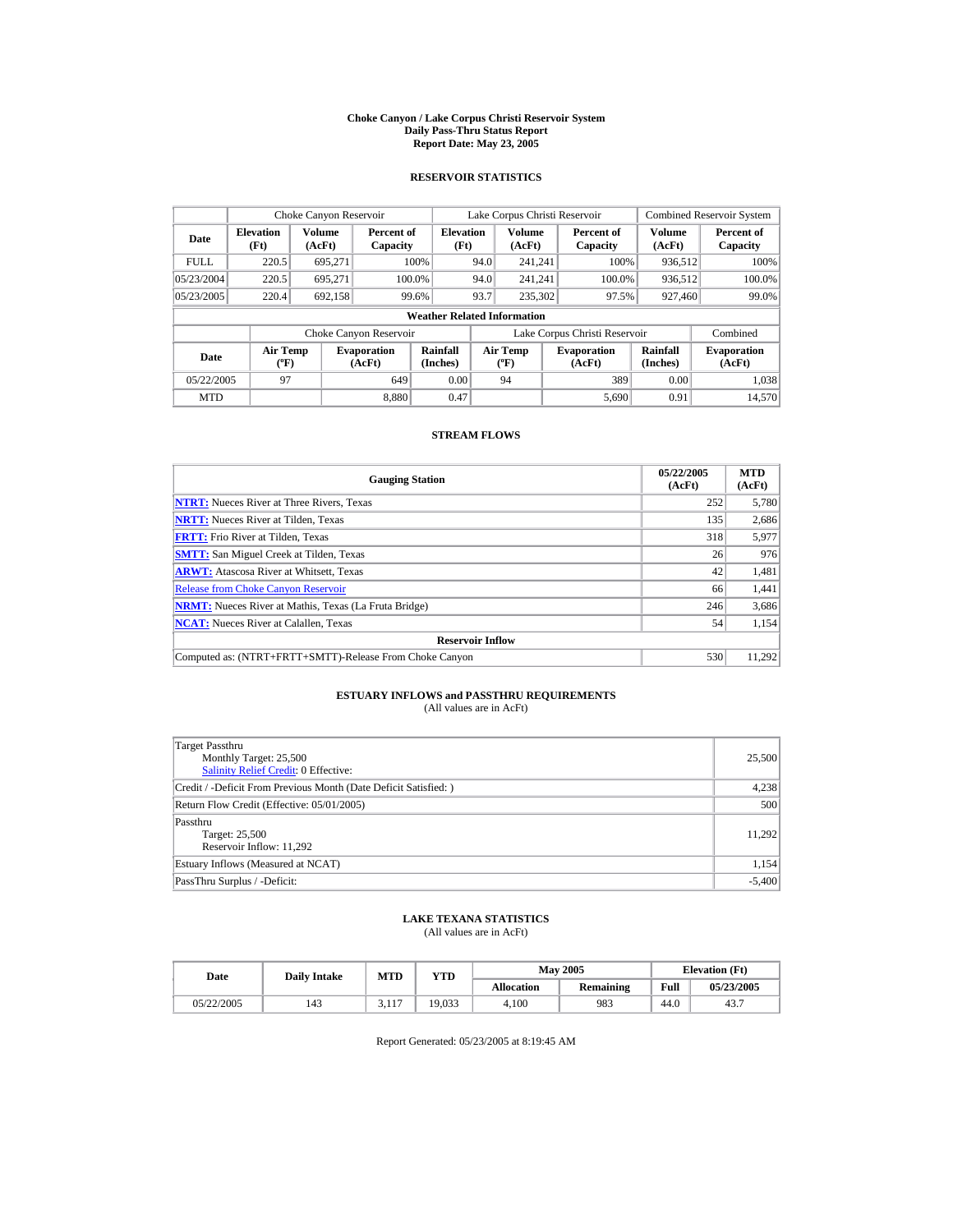#### **Choke Canyon / Lake Corpus Christi Reservoir System Daily Pass-Thru Status Report Report Date: May 24, 2005**

## **RESERVOIR STATISTICS**

|             | Choke Canyon Reservoir                      |                  |                              |                          | Lake Corpus Christi Reservoir |                                          |  |                               |                      | <b>Combined Reservoir System</b> |  |  |
|-------------|---------------------------------------------|------------------|------------------------------|--------------------------|-------------------------------|------------------------------------------|--|-------------------------------|----------------------|----------------------------------|--|--|
| Date        | <b>Elevation</b><br>(Ft)                    | Volume<br>(AcFt) | Percent of<br>Capacity       | <b>Elevation</b><br>(Ft) |                               | <b>Volume</b><br>(AcFt)                  |  | Percent of<br>Capacity        | Volume<br>(AcFt)     | Percent of<br>Capacity           |  |  |
| <b>FULL</b> | 220.5                                       | 695.271          |                              | 100%                     | 94.0                          | 241.241                                  |  | 100%                          | 936.512              | 100%                             |  |  |
| 05/24/2004  | 220.5                                       | 695.271          |                              | 100.0%                   | 94.0                          | 241.241                                  |  | 100.0%                        | 936,512              | 100.0%                           |  |  |
| 05/24/2005  | 220.4                                       | 691,899          |                              | 99.5%                    | 93.7                          | 234.921                                  |  | 97.4%                         | 926,820              | 99.0%                            |  |  |
|             | <b>Weather Related Information</b>          |                  |                              |                          |                               |                                          |  |                               |                      |                                  |  |  |
|             |                                             |                  | Choke Canyon Reservoir       |                          |                               |                                          |  | Lake Corpus Christi Reservoir |                      | Combined                         |  |  |
| Date        | <b>Air Temp</b><br>$({}^{\circ}\mathrm{F})$ |                  | <b>Evaporation</b><br>(AcFt) | Rainfall<br>(Inches)     |                               | <b>Air Temp</b><br>$({}^{\circ}{\rm F})$ |  | <b>Evaporation</b><br>(AcFt)  | Rainfall<br>(Inches) | <b>Evaporation</b><br>(AcFt)     |  |  |
| 05/23/2005  | 96                                          |                  | 634                          | 0.00                     |                               | 95                                       |  | 399                           | 0.00                 | 1.033                            |  |  |
| <b>MTD</b>  |                                             |                  | 9.514                        | 0.47                     |                               |                                          |  | 6.089                         | 0.91                 | 15,603                           |  |  |

## **STREAM FLOWS**

| <b>Gauging Station</b>                                       | 05/23/2005<br>(AcFt) | <b>MTD</b><br>(AcFt) |
|--------------------------------------------------------------|----------------------|----------------------|
| <b>NTRT:</b> Nueces River at Three Rivers, Texas             | 250                  | 6,030                |
| <b>NRTT:</b> Nueces River at Tilden, Texas                   | 149                  | 2,835                |
| <b>FRTT:</b> Frio River at Tilden, Texas                     | 286                  | 6,263                |
| <b>SMTT:</b> San Miguel Creek at Tilden, Texas               | 18                   | 995                  |
| <b>ARWT:</b> Atascosa River at Whitsett, Texas               | 36                   | 1,517                |
| <b>Release from Choke Canvon Reservoir</b>                   | 66                   | 1,507                |
| <b>NRMT:</b> Nueces River at Mathis, Texas (La Fruta Bridge) | 310                  | 3,996                |
| <b>NCAT:</b> Nueces River at Calallen, Texas                 | 56                   | 1,210                |
| <b>Reservoir Inflow</b>                                      |                      |                      |
| Computed as: (NTRT+FRTT+SMTT)-Release From Choke Canyon      | 489                  | 11.781               |

# **ESTUARY INFLOWS and PASSTHRU REQUIREMENTS**<br>(All values are in AcFt)

| Target Passthru<br>Monthly Target: 25,500<br><b>Salinity Relief Credit: 0 Effective:</b> | 25,500   |
|------------------------------------------------------------------------------------------|----------|
| Credit / -Deficit From Previous Month (Date Deficit Satisfied:)                          | 4,238    |
| Return Flow Credit (Effective: 05/01/2005)                                               | 500      |
| Passthru<br>Target: 25,500<br>Reservoir Inflow: 11,781                                   | 11,781   |
| Estuary Inflows (Measured at NCAT)                                                       | 1,210    |
| PassThru Surplus / -Deficit:                                                             | $-5,833$ |

## **LAKE TEXANA STATISTICS**

(All values are in AcFt)

| Date       | <b>Daily Intake</b> | <b>MTD</b> | $_{\rm VTD}$ |                   | <b>May 2005</b> | <b>Elevation</b> (Ft) |            |
|------------|---------------------|------------|--------------|-------------------|-----------------|-----------------------|------------|
|            |                     |            |              | <b>Allocation</b> | Remaining       | Full                  | 05/24/2005 |
| 05/23/2005 | 143                 | 3.260      | 19.176       | 4.100             | 840             | 44.0                  | 43.7       |

Report Generated: 05/24/2005 at 9:16:05 AM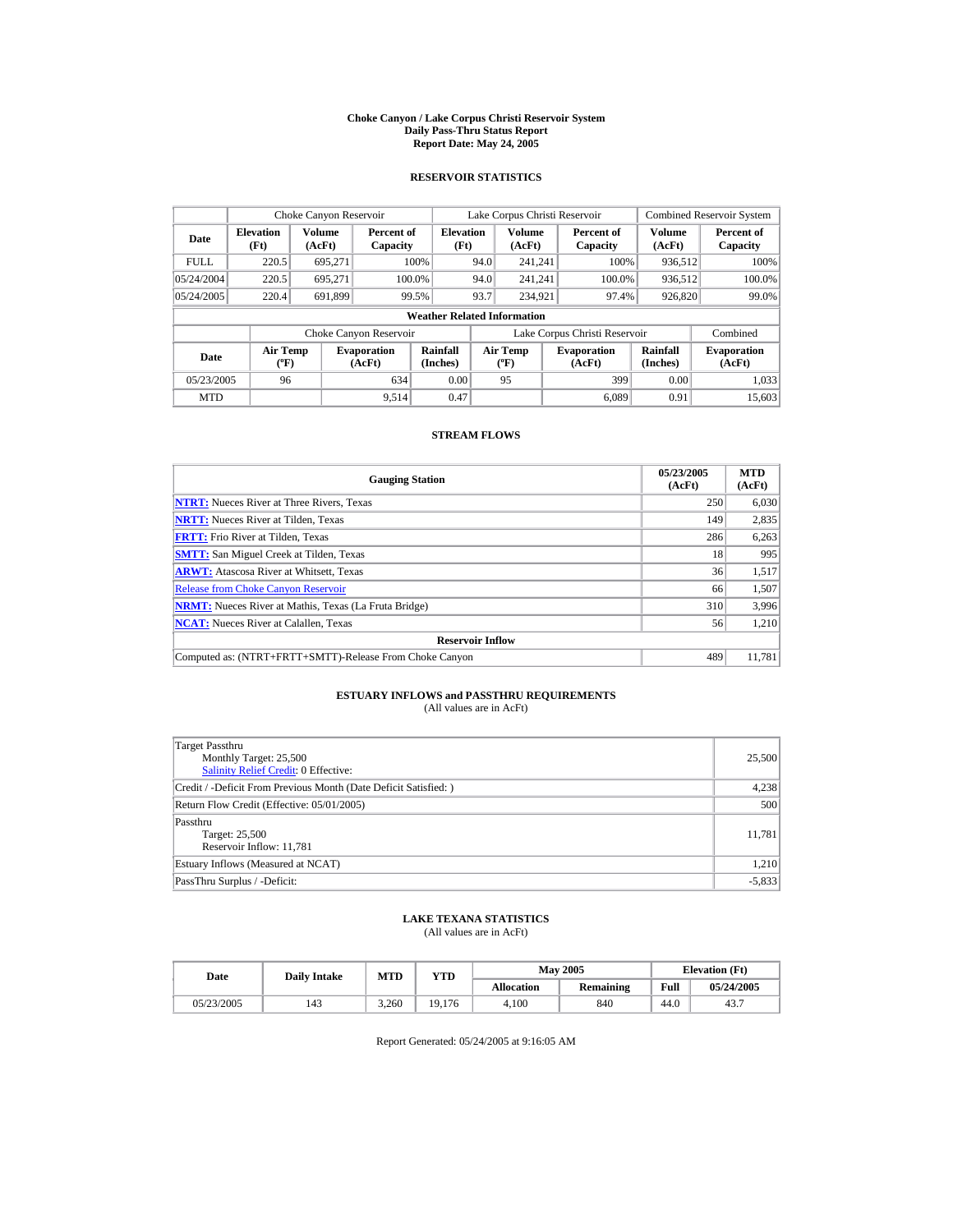#### **Choke Canyon / Lake Corpus Christi Reservoir System Daily Pass-Thru Status Report Report Date: May 25, 2005**

## **RESERVOIR STATISTICS**

|             | Choke Canyon Reservoir                      |                  |                              |                          | Lake Corpus Christi Reservoir |                                          |  |                               |                      | <b>Combined Reservoir System</b> |  |  |
|-------------|---------------------------------------------|------------------|------------------------------|--------------------------|-------------------------------|------------------------------------------|--|-------------------------------|----------------------|----------------------------------|--|--|
| Date        | <b>Elevation</b><br>(Ft)                    | Volume<br>(AcFt) | Percent of<br>Capacity       | <b>Elevation</b><br>(Ft) |                               | <b>Volume</b><br>(AcFt)                  |  | Percent of<br>Capacity        | Volume<br>(AcFt)     | Percent of<br>Capacity           |  |  |
| <b>FULL</b> | 220.5                                       | 695.271          |                              | 100%                     | 94.0                          | 241.241                                  |  | 100%                          | 936.512              | 100%                             |  |  |
| 05/25/2004  | 220.5                                       | 695.012          |                              | 100.0%                   | 94.0                          | 241.241                                  |  | 100.0%                        | 936,253              | 100.0%                           |  |  |
| 05/25/2005  | 220.4                                       | 691,899          |                              | 99.5%                    | 93.7                          | 234,540                                  |  | 97.2%                         | 926,439              | 98.9%                            |  |  |
|             | <b>Weather Related Information</b>          |                  |                              |                          |                               |                                          |  |                               |                      |                                  |  |  |
|             |                                             |                  | Choke Canyon Reservoir       |                          |                               |                                          |  | Lake Corpus Christi Reservoir |                      | Combined                         |  |  |
| Date        | <b>Air Temp</b><br>$({}^{\circ}\mathrm{F})$ |                  | <b>Evaporation</b><br>(AcFt) | Rainfall<br>(Inches)     |                               | <b>Air Temp</b><br>$({}^{\circ}{\rm F})$ |  | <b>Evaporation</b><br>(AcFt)  | Rainfall<br>(Inches) | <b>Evaporation</b><br>(AcFt)     |  |  |
| 05/24/2005  | 97                                          |                  | 604                          | 0.00                     |                               | 95                                       |  | 432                           | 0.00                 | 1.036                            |  |  |
| <b>MTD</b>  |                                             |                  | 10.118                       | 0.47                     |                               |                                          |  | 6.521                         | 0.91                 | 16.639                           |  |  |

## **STREAM FLOWS**

| <b>Gauging Station</b>                                       | 05/24/2005<br>(AcFt) | <b>MTD</b><br>(AcFt) |
|--------------------------------------------------------------|----------------------|----------------------|
| <b>NTRT:</b> Nueces River at Three Rivers, Texas             | 262                  | 6,292                |
| <b>NRTT:</b> Nueces River at Tilden, Texas                   | 155                  | 2,989                |
| <b>FRTT:</b> Frio River at Tilden, Texas                     | 268                  | 6,531                |
| <b>SMTT:</b> San Miguel Creek at Tilden, Texas               | 13                   | 1.008                |
| <b>ARWT:</b> Atascosa River at Whitsett, Texas               | 32                   | 1,548                |
| <b>Release from Choke Canvon Reservoir</b>                   | 66                   | 1,572                |
| <b>NRMT:</b> Nueces River at Mathis, Texas (La Fruta Bridge) | 437                  | 4,433                |
| <b>NCAT:</b> Nueces River at Calallen, Texas                 | 89                   | 1.299                |
| <b>Reservoir Inflow</b>                                      |                      |                      |
| Computed as: (NTRT+FRTT+SMTT)-Release From Choke Canyon      | 478                  | 12.259               |

# **ESTUARY INFLOWS and PASSTHRU REQUIREMENTS**<br>(All values are in AcFt)

| Target Passthru<br>Monthly Target: 25,500<br><b>Salinity Relief Credit: 0 Effective:</b> | 25,500   |
|------------------------------------------------------------------------------------------|----------|
| Credit / -Deficit From Previous Month (Date Deficit Satisfied:)                          | 4,238    |
| Return Flow Credit (Effective: 05/01/2005)                                               | 500      |
| Passthru<br>Target: 25,500<br>Reservoir Inflow: 12.259                                   | 12.259   |
| Estuary Inflows (Measured at NCAT)                                                       | 1,299    |
| PassThru Surplus / -Deficit:                                                             | $-6,222$ |

## **LAKE TEXANA STATISTICS**

(All values are in AcFt)

| Date       | <b>Daily Intake</b> | <b>MTD</b> | $_{\rm VTD}$ |                   | <b>May 2005</b> | <b>Elevation</b> (Ft) |            |
|------------|---------------------|------------|--------------|-------------------|-----------------|-----------------------|------------|
|            |                     |            |              | <b>Allocation</b> | Remaining       | Full                  | 05/25/2005 |
| 05/24/2005 | 143                 | 3.403      | 19.319       | 4.100             | 697             | 44.0                  | 43.        |

Report Generated: 05/25/2005 at 8:34:13 AM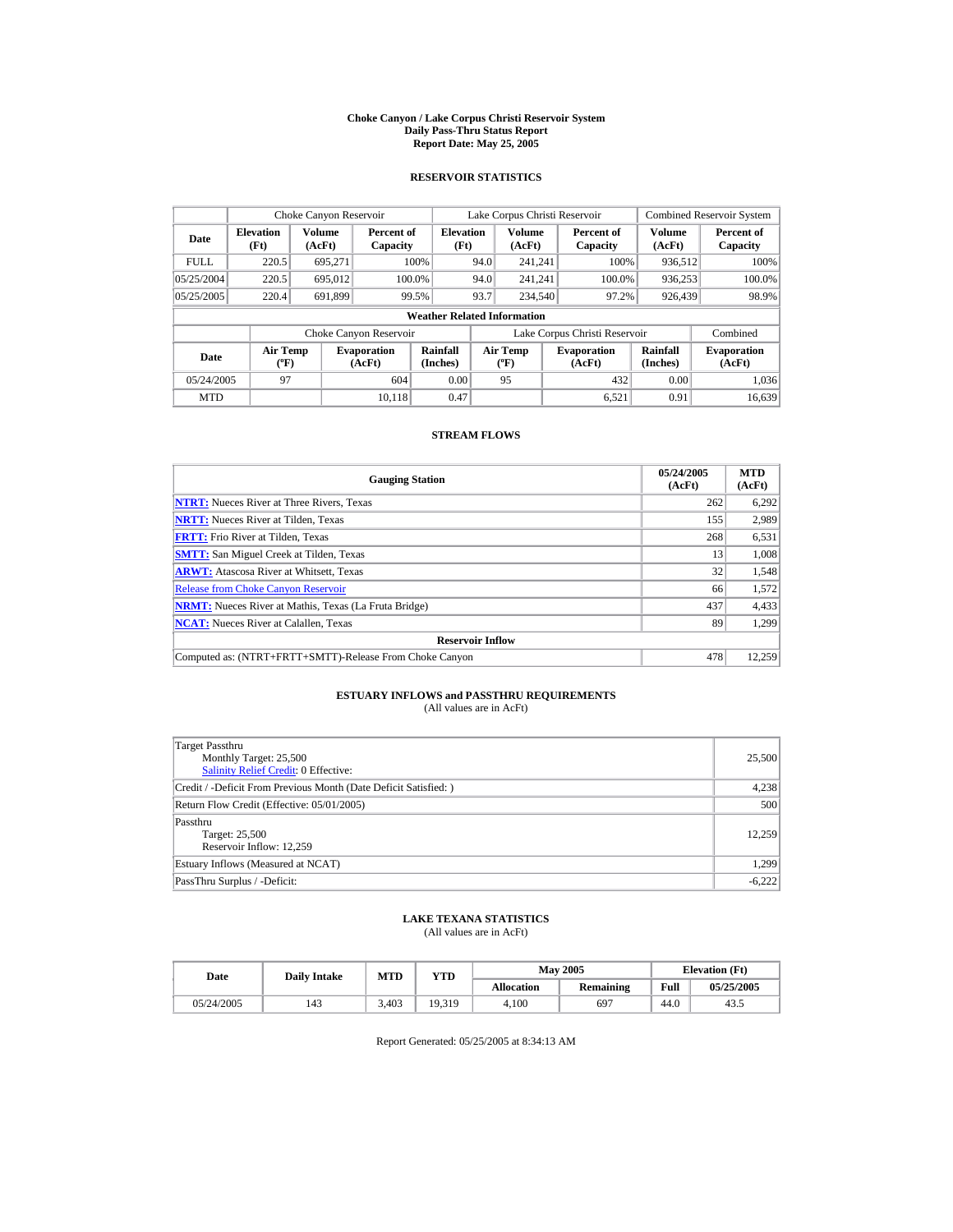#### **Choke Canyon / Lake Corpus Christi Reservoir System Daily Pass-Thru Status Report Report Date: May 26, 2005**

## **RESERVOIR STATISTICS**

|             | Choke Canyon Reservoir                      |                  |                              |                          | Lake Corpus Christi Reservoir |                                          |  |                               |                      | <b>Combined Reservoir System</b> |  |  |
|-------------|---------------------------------------------|------------------|------------------------------|--------------------------|-------------------------------|------------------------------------------|--|-------------------------------|----------------------|----------------------------------|--|--|
| Date        | <b>Elevation</b><br>(Ft)                    | Volume<br>(AcFt) | Percent of<br>Capacity       | <b>Elevation</b><br>(Ft) |                               | <b>Volume</b><br>(AcFt)                  |  | Percent of<br>Capacity        | Volume<br>(AcFt)     | Percent of<br>Capacity           |  |  |
| <b>FULL</b> | 220.5                                       | 695.271          |                              | 100%                     | 94.0                          | 241.241                                  |  | 100%                          | 936.512              | 100%                             |  |  |
| 05/26/2004  | 220.5                                       | 694,493          |                              | 99.9%                    | 94.0                          | 241.241                                  |  | 100.0%                        | 935,734              | 99.9%                            |  |  |
| 05/26/2005  | 220.4                                       | 691,639          |                              | 99.5%                    | 93.6                          | 233,780                                  |  | 96.9%                         | 925,419              | 98.8%                            |  |  |
|             | <b>Weather Related Information</b>          |                  |                              |                          |                               |                                          |  |                               |                      |                                  |  |  |
|             |                                             |                  | Choke Canyon Reservoir       |                          |                               |                                          |  | Lake Corpus Christi Reservoir |                      | Combined                         |  |  |
| Date        | <b>Air Temp</b><br>$({}^{\circ}\mathrm{F})$ |                  | <b>Evaporation</b><br>(AcFt) | Rainfall<br>(Inches)     |                               | <b>Air Temp</b><br>$({}^{\circ}{\rm F})$ |  | <b>Evaporation</b><br>(AcFt)  | Rainfall<br>(Inches) | <b>Evaporation</b><br>(AcFt)     |  |  |
| 05/25/2005  | 97                                          |                  | 588                          | 0.00                     |                               | 94                                       |  | 565                           | 0.00                 | 1.153                            |  |  |
| <b>MTD</b>  |                                             |                  | 10.706                       | 0.47                     |                               |                                          |  | 7.086                         | 0.91                 | 17.792                           |  |  |

## **STREAM FLOWS**

| <b>Gauging Station</b>                                       | 05/25/2005<br>(AcFt) | <b>MTD</b><br>(AcFt) |
|--------------------------------------------------------------|----------------------|----------------------|
| <b>NTRT:</b> Nueces River at Three Rivers, Texas             | 310                  | 6,602                |
| <b>NRTT:</b> Nueces River at Tilden, Texas                   | 151                  | 3.140                |
| <b>FRTT:</b> Frio River at Tilden, Texas                     | 252                  | 6,783                |
| <b>SMTT:</b> San Miguel Creek at Tilden, Texas               | 10                   | 1,018                |
| <b>ARWT:</b> Atascosa River at Whitsett, Texas               | 4                    | 1,552                |
| <b>Release from Choke Canvon Reservoir</b>                   | 66                   | 1,638                |
| <b>NRMT:</b> Nueces River at Mathis, Texas (La Fruta Bridge) | 538                  | 4,970                |
| <b>NCAT:</b> Nueces River at Calallen, Texas                 | 145                  | 1,444                |
| <b>Reservoir Inflow</b>                                      |                      |                      |
| Computed as: (NTRT+FRTT+SMTT)-Release From Choke Canyon      | 506                  | 12.765               |

# **ESTUARY INFLOWS and PASSTHRU REQUIREMENTS**<br>(All values are in AcFt)

| Target Passthru<br>Monthly Target: 25,500<br><b>Salinity Relief Credit: 0 Effective:</b> | 25,500   |
|------------------------------------------------------------------------------------------|----------|
| Credit / -Deficit From Previous Month (Date Deficit Satisfied:)                          | 4,238    |
| Return Flow Credit (Effective: 05/01/2005)                                               | 500      |
| Passthru<br>Target: 25,500<br>Reservoir Inflow: 12,765                                   | 12,765   |
| Estuary Inflows (Measured at NCAT)                                                       | 1,444    |
| PassThru Surplus / -Deficit:                                                             | $-6,583$ |

## **LAKE TEXANA STATISTICS**

(All values are in AcFt)

| Date       | <b>Daily Intake</b> | MTD   | <b>VTD</b> |                   | <b>May 2005</b> | <b>Elevation</b> (Ft) |            |
|------------|---------------------|-------|------------|-------------------|-----------------|-----------------------|------------|
|            |                     |       |            | <b>Allocation</b> | Remaining       | Full                  | 05/26/2005 |
| 05/25/2005 | 143                 | 3.546 | 19.462     | 4.100             | 554             | 44.0                  | 43.        |

Report Generated: 05/26/2005 at 8:21:10 AM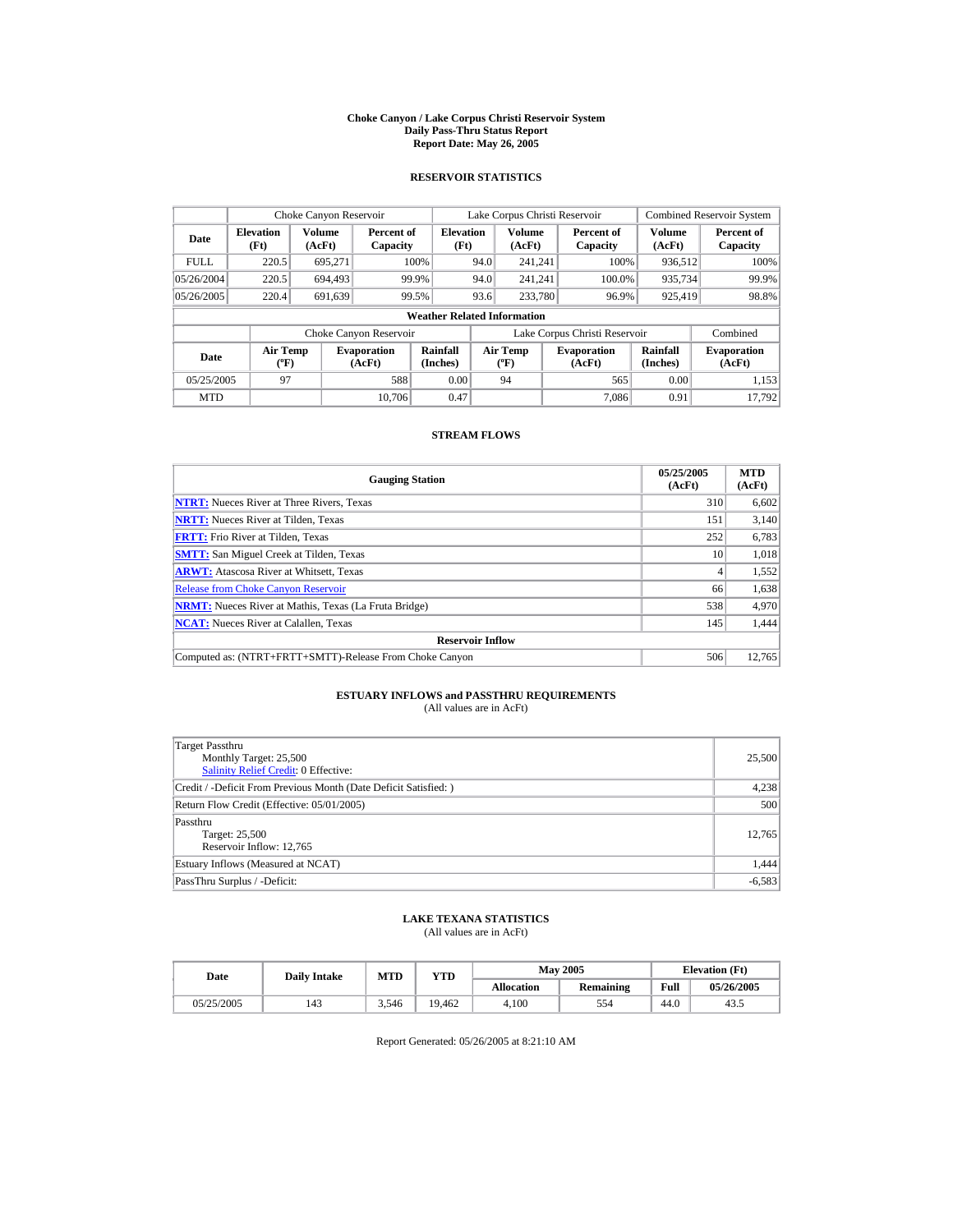#### **Choke Canyon / Lake Corpus Christi Reservoir System Daily Pass-Thru Status Report Report Date: May 27, 2005**

## **RESERVOIR STATISTICS**

|             | Choke Canyon Reservoir             |                  |                              |                          | Lake Corpus Christi Reservoir |                                             |  |                               |                             | <b>Combined Reservoir System</b> |  |  |
|-------------|------------------------------------|------------------|------------------------------|--------------------------|-------------------------------|---------------------------------------------|--|-------------------------------|-----------------------------|----------------------------------|--|--|
| Date        | <b>Elevation</b><br>(Ft)           | Volume<br>(AcFt) | Percent of<br>Capacity       | <b>Elevation</b><br>(Ft) |                               | Volume<br>(AcFt)                            |  | Percent of<br>Capacity        | Volume<br>(AcFt)            | Percent of<br>Capacity           |  |  |
| <b>FULL</b> | 220.5                              | 695.271          |                              | 100%                     | 94.0                          | 241.241                                     |  | 100%                          | 936,512                     | 100%                             |  |  |
| 05/27/2004  | 220.5                              | 694,233          |                              | 99.9%                    | 94.0                          | 241.241                                     |  | 100.0%                        | 935,474                     | 99.9%                            |  |  |
| 05/27/2005  | 220.4                              | 691,380          |                              | 99.4%                    | 93.6                          | 233,209                                     |  | 96.7%                         | 924,589                     | 98.7%                            |  |  |
|             | <b>Weather Related Information</b> |                  |                              |                          |                               |                                             |  |                               |                             |                                  |  |  |
|             |                                    |                  | Choke Canyon Reservoir       |                          |                               |                                             |  | Lake Corpus Christi Reservoir |                             | Combined                         |  |  |
| Date        | <b>Air Temp</b><br>$(^{\circ}F)$   |                  | <b>Evaporation</b><br>(AcFt) | Rainfall<br>(Inches)     |                               | <b>Air Temp</b><br>$({}^{\circ}\mathbf{F})$ |  | <b>Evaporation</b><br>(AcFt)  | <b>Rainfall</b><br>(Inches) | <b>Evaporation</b><br>(AcFt)     |  |  |
| 05/26/2005  | 92                                 |                  | 437                          | 0.00                     |                               | 92                                          |  | 288                           | 0.00                        | 725                              |  |  |
| <b>MTD</b>  |                                    |                  | 11.143                       | 0.47                     |                               |                                             |  | 7.374                         | 0.91                        | 18.517                           |  |  |

## **STREAM FLOWS**

| <b>Gauging Station</b>                                       | 05/26/2005<br>(AcFt) | <b>MTD</b><br>(AcFt) |
|--------------------------------------------------------------|----------------------|----------------------|
| <b>NTRT:</b> Nueces River at Three Rivers, Texas             | 302                  | 6.904                |
| <b>NRTT:</b> Nueces River at Tilden, Texas                   | 145                  | 3.285                |
| <b>FRTT:</b> Frio River at Tilden, Texas                     | 240                  | 7,023                |
| <b>SMTT:</b> San Miguel Creek at Tilden, Texas               |                      | 1,025                |
| <b>ARWT:</b> Atascosa River at Whitsett, Texas               | 17                   | 1,569                |
| <b>Release from Choke Canvon Reservoir</b>                   | 66                   | 1,703                |
| <b>NRMT:</b> Nueces River at Mathis, Texas (La Fruta Bridge) | 564                  | 5,534                |
| <b>NCAT:</b> Nueces River at Calallen, Texas                 | 218                  | 1,663                |
| <b>Reservoir Inflow</b>                                      |                      |                      |
| Computed as: (NTRT+FRTT+SMTT)-Release From Choke Canyon      | 484                  | 13.249               |

# **ESTUARY INFLOWS and PASSTHRU REQUIREMENTS**<br>(All values are in AcFt)

| <b>Target Passthru</b><br>Monthly Target: 25,500<br><b>Salinity Relief Credit: 0 Effective:</b> | 25,500   |
|-------------------------------------------------------------------------------------------------|----------|
| Credit / -Deficit From Previous Month (Date Deficit Satisfied:)                                 | 4,238    |
| Return Flow Credit (Effective: 05/01/2005)                                                      | 500      |
| Passthru<br>Target: 25,500<br>Reservoir Inflow: 13,249                                          | 13,249   |
| Estuary Inflows (Measured at NCAT)                                                              | 1,663    |
| PassThru Surplus / -Deficit:                                                                    | $-6,848$ |

## **LAKE TEXANA STATISTICS**

(All values are in AcFt)

| Date       | <b>Daily Intake</b> | <b>MTD</b> | $_{\rm VTD}$ |                   | <b>May 2005</b> | <b>Elevation</b> (Ft) |            |
|------------|---------------------|------------|--------------|-------------------|-----------------|-----------------------|------------|
|            |                     |            |              | <b>Allocation</b> | Remaining       | Full                  | 05/27/2005 |
| 05/26/2005 | 143                 | 3.688      | 19.604       | 4.100             | 412             | 44.0                  | 43.        |

Report Generated: 05/27/2005 at 8:20:03 AM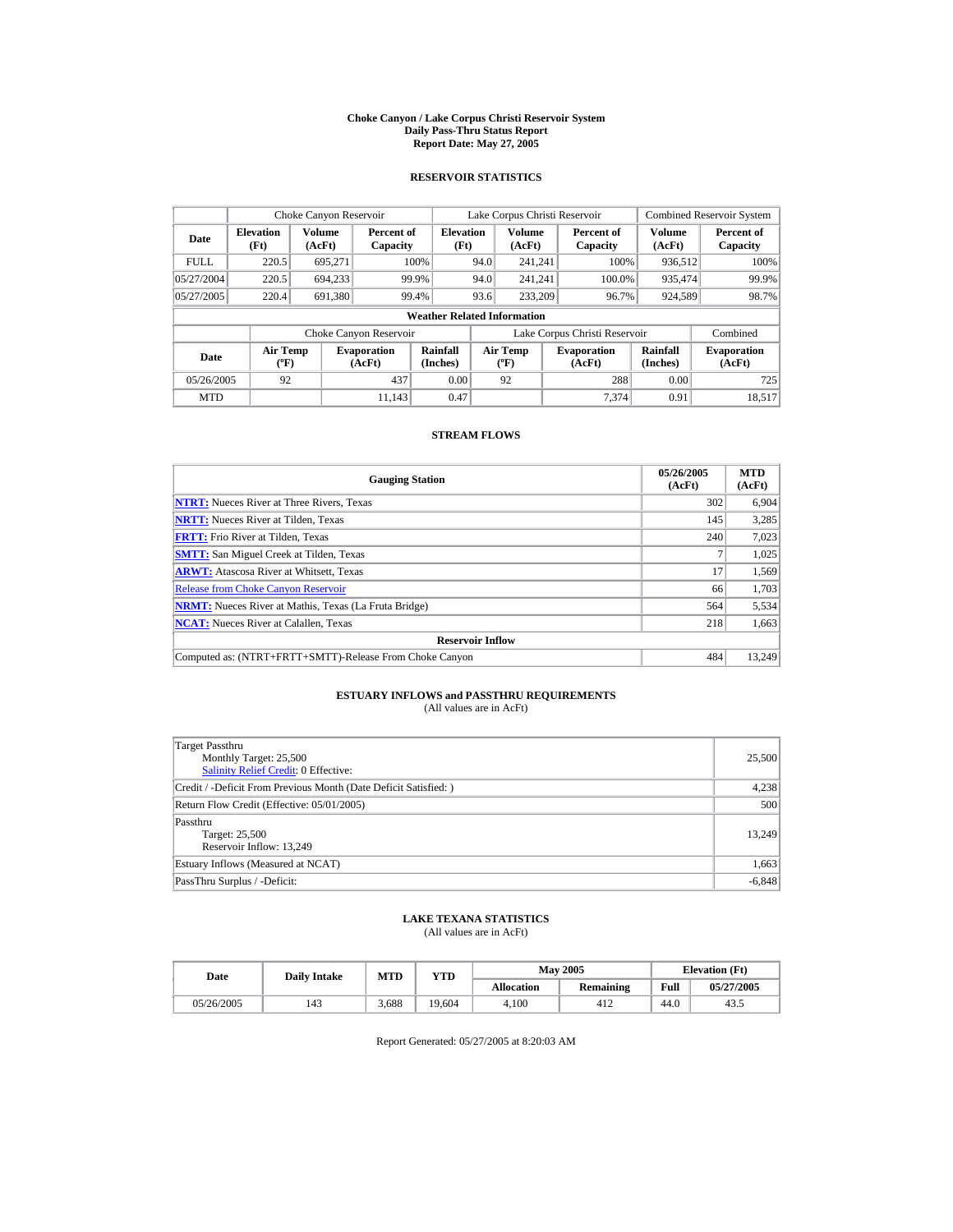#### **Choke Canyon / Lake Corpus Christi Reservoir System Daily Pass-Thru Status Report Report Date: May 28, 2005**

## **RESERVOIR STATISTICS**

|             | Choke Canyon Reservoir             |                  |                              |                          | Lake Corpus Christi Reservoir |                                             |  |                               |                             | <b>Combined Reservoir System</b> |  |  |
|-------------|------------------------------------|------------------|------------------------------|--------------------------|-------------------------------|---------------------------------------------|--|-------------------------------|-----------------------------|----------------------------------|--|--|
| Date        | <b>Elevation</b><br>(Ft)           | Volume<br>(AcFt) | Percent of<br>Capacity       | <b>Elevation</b><br>(Ft) |                               | Volume<br>(AcFt)                            |  | Percent of<br>Capacity        | Volume<br>(AcFt)            | Percent of<br>Capacity           |  |  |
| <b>FULL</b> | 220.5                              | 695.271          |                              | 100%                     | 94.0                          | 241.241                                     |  | 100%                          | 936,512                     | 100%                             |  |  |
| 05/28/2004  | 220.5                              | 693,974          |                              | 99.8%                    | 94.0                          | 241.241                                     |  | 100.0%                        | 935,215                     | 99.9%                            |  |  |
| 05/28/2005  | 220.3                              | 691,121          |                              | 99.4%                    | 93.5                          | 231,882                                     |  | 96.1%                         | 923,003                     | 98.6%                            |  |  |
|             | <b>Weather Related Information</b> |                  |                              |                          |                               |                                             |  |                               |                             |                                  |  |  |
|             |                                    |                  | Choke Canyon Reservoir       |                          |                               |                                             |  | Lake Corpus Christi Reservoir |                             | Combined                         |  |  |
| Date        | <b>Air Temp</b><br>$(^{\circ}F)$   |                  | <b>Evaporation</b><br>(AcFt) | Rainfall<br>(Inches)     |                               | <b>Air Temp</b><br>$({}^{\circ}\mathbf{F})$ |  | <b>Evaporation</b><br>(AcFt)  | <b>Rainfall</b><br>(Inches) | <b>Evaporation</b><br>(AcFt)     |  |  |
| 05/27/2005  | 92                                 |                  | 452                          | 0.00                     |                               | 93                                          |  | 276                           | 0.00                        | 728                              |  |  |
| <b>MTD</b>  |                                    |                  | 11.595                       | 0.47                     |                               |                                             |  | 7.650                         | 0.91                        | 19.245                           |  |  |

## **STREAM FLOWS**

| <b>Gauging Station</b>                                       | 05/27/2005<br>(AcFt) | <b>MTD</b><br>(AcFt) |
|--------------------------------------------------------------|----------------------|----------------------|
| <b>NTRT:</b> Nueces River at Three Rivers, Texas             | 292                  | 7.196                |
| <b>NRTT:</b> Nueces River at Tilden, Texas                   | 135                  | 3,420                |
| <b>FRTT:</b> Frio River at Tilden, Texas                     | 232                  | 7,255                |
| <b>SMTT:</b> San Miguel Creek at Tilden, Texas               | 6                    | 1,031                |
| <b>ARWT:</b> Atascosa River at Whitsett, Texas               | 15                   | 1,584                |
| <b>Release from Choke Canvon Reservoir</b>                   | 66                   | 1.769                |
| <b>NRMT:</b> Nueces River at Mathis, Texas (La Fruta Bridge) | 637                  | 6,171                |
| <b>NCAT:</b> Nueces River at Calallen, Texas                 | 272                  | 1,934                |
| <b>Reservoir Inflow</b>                                      |                      |                      |
| Computed as: (NTRT+FRTT+SMTT)-Release From Choke Canyon      | 465                  | 13.713               |

# **ESTUARY INFLOWS and PASSTHRU REQUIREMENTS**<br>(All values are in AcFt)

| Target Passthru<br>Monthly Target: 25,500<br>Salinity Relief Credit: 0 Effective: | 25,500   |
|-----------------------------------------------------------------------------------|----------|
| Credit / -Deficit From Previous Month (Date Deficit Satisfied: )                  | 4,238    |
| Return Flow Credit (Effective: 05/01/2005)                                        | 500      |
| Passthru<br>Target: 25,500<br>Reservoir Inflow: 13,713                            | 13.713   |
| Estuary Inflows (Measured at NCAT)                                                | 1,934    |
| PassThru Surplus / -Deficit:                                                      | $-7,041$ |

## **LAKE TEXANA STATISTICS**

(All values are in AcFt)

| Date       | <b>Daily Intake</b> | <b>MTD</b> | $\mathbf{v_{TD}}$ |                   | <b>May 2005</b> | <b>Elevation</b> (Ft) |            |
|------------|---------------------|------------|-------------------|-------------------|-----------------|-----------------------|------------|
|            |                     |            |                   | <b>Allocation</b> | Remaining       | Full                  | 05/28/2005 |
| 05/27/2005 | 143                 | 3,831      | 19.747            | 4.100             | 269             | 44.0                  | 43.6       |

Report Generated: 05/28/2005 at 8:42:26 AM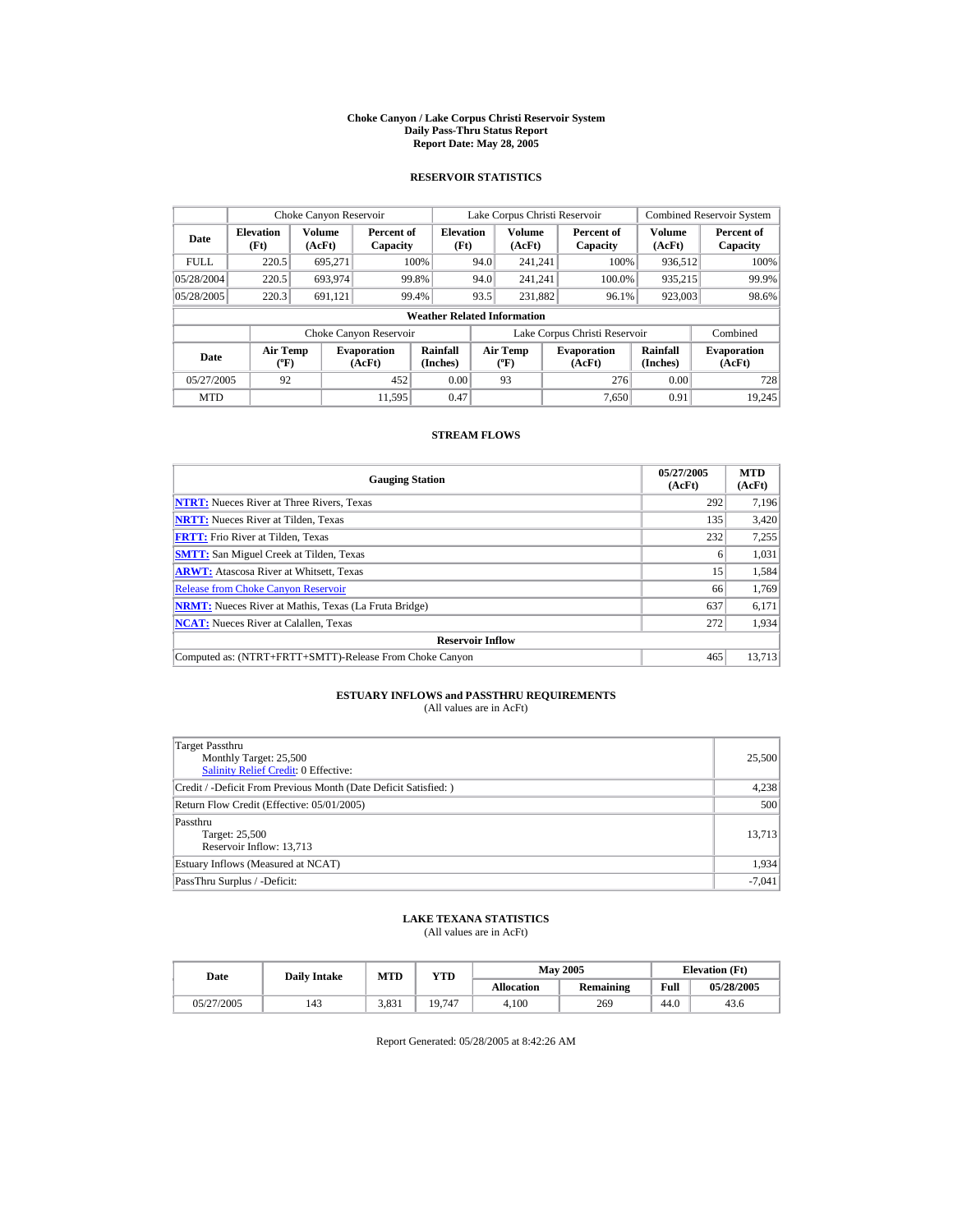#### **Choke Canyon / Lake Corpus Christi Reservoir System Daily Pass-Thru Status Report Report Date: May 29, 2005**

## **RESERVOIR STATISTICS**

|             | Choke Canyon Reservoir                      |                  |                              |                          | Lake Corpus Christi Reservoir |                                          |  |                               |                      | <b>Combined Reservoir System</b> |  |  |
|-------------|---------------------------------------------|------------------|------------------------------|--------------------------|-------------------------------|------------------------------------------|--|-------------------------------|----------------------|----------------------------------|--|--|
| Date        | <b>Elevation</b><br>(Ft)                    | Volume<br>(AcFt) | Percent of<br>Capacity       | <b>Elevation</b><br>(Ft) |                               | <b>Volume</b><br>(AcFt)                  |  | Percent of<br>Capacity        | Volume<br>(AcFt)     | Percent of<br>Capacity           |  |  |
| <b>FULL</b> | 220.5                                       | 695.271          |                              | 100%                     | 94.0                          | 241.241                                  |  | 100%                          | 936.512              | 100%                             |  |  |
| 05/29/2004  | 220.4                                       | 693.196          |                              | 99.7%                    | 94.0                          | 241.241                                  |  | 100.0%                        | 934,437              | 99.8%                            |  |  |
| 05/29/2005  | 220.4                                       | 692,158          |                              | 99.6%                    | 93.6                          | 233,020                                  |  | 96.6%                         | 925,178              | 98.8%                            |  |  |
|             | <b>Weather Related Information</b>          |                  |                              |                          |                               |                                          |  |                               |                      |                                  |  |  |
|             |                                             |                  | Choke Canyon Reservoir       |                          |                               |                                          |  | Lake Corpus Christi Reservoir |                      | Combined                         |  |  |
| Date        | <b>Air Temp</b><br>$({}^{\circ}\mathrm{F})$ |                  | <b>Evaporation</b><br>(AcFt) | Rainfall<br>(Inches)     |                               | <b>Air Temp</b><br>$({}^{\circ}{\rm F})$ |  | <b>Evaporation</b><br>(AcFt)  | Rainfall<br>(Inches) | <b>Evaporation</b><br>(AcFt)     |  |  |
| 05/28/2005  | 95                                          |                  | 589                          | 0.94                     |                               | 93                                       |  | 520                           | 1.32                 | 1.109                            |  |  |
| <b>MTD</b>  |                                             |                  | 12.184                       | 1.41                     |                               |                                          |  | 8.170                         | 2.23                 | 20.354                           |  |  |

## **STREAM FLOWS**

| <b>Gauging Station</b>                                       | 05/28/2005<br>(AcFt) | <b>MTD</b><br>(AcFt) |
|--------------------------------------------------------------|----------------------|----------------------|
| <b>NTRT:</b> Nueces River at Three Rivers, Texas             | 280                  | 7,476                |
| <b>NRTT:</b> Nueces River at Tilden, Texas                   | 129                  | 3.549                |
| <b>FRTT:</b> Frio River at Tilden, Texas                     | 228                  | 7,483                |
| <b>SMTT:</b> San Miguel Creek at Tilden, Texas               |                      | 1,038                |
| <b>ARWT:</b> Atascosa River at Whitsett, Texas               | 11                   | 1,595                |
| <b>Release from Choke Canvon Reservoir</b>                   | 66                   | 1,834                |
| <b>NRMT:</b> Nueces River at Mathis, Texas (La Fruta Bridge) | 879                  | 7,051                |
| <b>NCAT:</b> Nueces River at Calallen, Texas                 | 335                  | 2,270                |
| <b>Reservoir Inflow</b>                                      |                      |                      |
| Computed as: (NTRT+FRTT+SMTT)-Release From Choke Canyon      | 450                  | 14.163               |

# **ESTUARY INFLOWS and PASSTHRU REQUIREMENTS**<br>(All values are in AcFt)

| Target Passthru<br>Monthly Target: 25,500<br>Salinity Relief Credit: 0 Effective: | 25,500   |
|-----------------------------------------------------------------------------------|----------|
| Credit / -Deficit From Previous Month (Date Deficit Satisfied:)                   | 4,238    |
| Return Flow Credit (Effective: 05/01/2005)                                        | 500      |
| Passthru<br>Target: 25,500<br>Reservoir Inflow: 14,163                            | 14,163   |
| Estuary Inflows (Measured at NCAT)                                                | 2,270    |
| PassThru Surplus / -Deficit:                                                      | $-7,155$ |

## **LAKE TEXANA STATISTICS**

(All values are in AcFt)

| Date       | <b>Daily Intake</b> | <b>MTD</b> | $_{\rm VTD}$ |                   | <b>May 2005</b> |      | <b>Elevation</b> (Ft) |
|------------|---------------------|------------|--------------|-------------------|-----------------|------|-----------------------|
|            |                     |            |              | <b>Allocation</b> | Remaining       | Full | 05/29/2005            |
| 05/28/2005 | 143                 | 3.974      | 19,890       | 4.100             | 126             | 44.0 | 43.6                  |

Report Generated: 05/29/2005 at 8:27:56 AM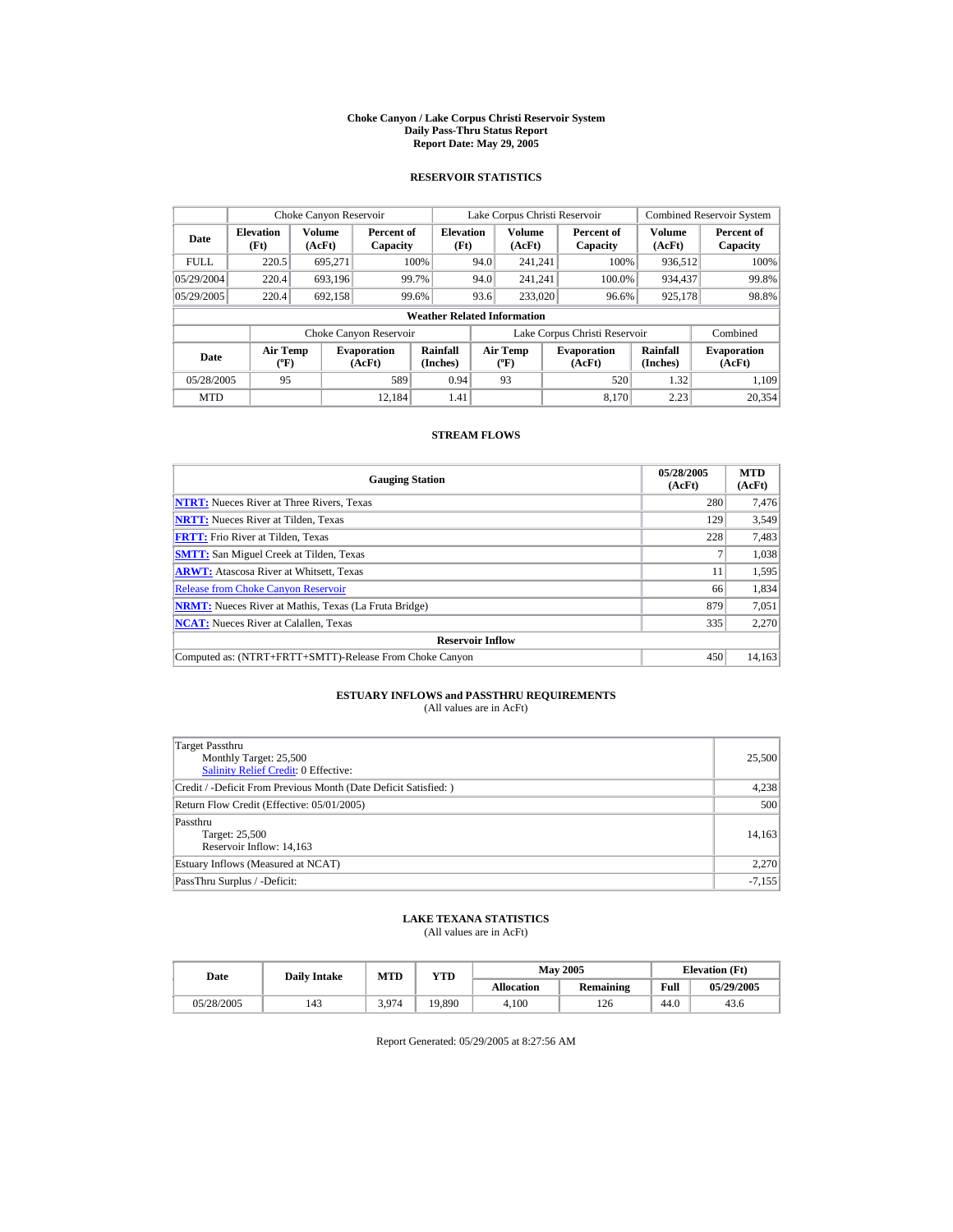#### **Choke Canyon / Lake Corpus Christi Reservoir System Daily Pass-Thru Status Report Report Date: May 30, 2005**

## **RESERVOIR STATISTICS**

|             | Choke Canyon Reservoir                      |                  |                              |                          | Lake Corpus Christi Reservoir |                                          |  |                               |                      | <b>Combined Reservoir System</b> |  |  |
|-------------|---------------------------------------------|------------------|------------------------------|--------------------------|-------------------------------|------------------------------------------|--|-------------------------------|----------------------|----------------------------------|--|--|
| Date        | <b>Elevation</b><br>(Ft)                    | Volume<br>(AcFt) | Percent of<br>Capacity       | <b>Elevation</b><br>(Ft) |                               | <b>Volume</b><br>(AcFt)                  |  | Percent of<br>Capacity        | Volume<br>(AcFt)     | Percent of<br>Capacity           |  |  |
| <b>FULL</b> | 220.5                                       | 695.271          |                              | 100%                     | 94.0                          | 241.241                                  |  | 100%                          | 936.512              | 100%                             |  |  |
| 05/30/2004  | 220.4                                       | 692.677          |                              | 99.6%                    | 94.0                          | 241.241                                  |  | 100.0%                        | 933,918              | 99.7%                            |  |  |
| 05/30/2005  | 220.4                                       | 692.418          |                              | 99.6%                    | 93.5                          | 232,450                                  |  | 96.4%                         | 924,868              | 98.8%                            |  |  |
|             | <b>Weather Related Information</b>          |                  |                              |                          |                               |                                          |  |                               |                      |                                  |  |  |
|             |                                             |                  | Choke Canyon Reservoir       |                          |                               |                                          |  | Lake Corpus Christi Reservoir |                      | Combined                         |  |  |
| Date        | <b>Air Temp</b><br>$({}^{\circ}\mathrm{F})$ |                  | <b>Evaporation</b><br>(AcFt) | Rainfall<br>(Inches)     |                               | <b>Air Temp</b><br>$({}^{\circ}{\rm F})$ |  | <b>Evaporation</b><br>(AcFt)  | Rainfall<br>(Inches) | <b>Evaporation</b><br>(AcFt)     |  |  |
| 05/29/2005  | 94                                          |                  | 362                          | 0.00                     |                               | 94                                       |  | 508                           | 0.74                 | 870                              |  |  |
| <b>MTD</b>  |                                             |                  | 12.546                       | 1.41                     |                               |                                          |  | 8.678                         | 2.97                 | 21.224                           |  |  |

## **STREAM FLOWS**

| <b>Gauging Station</b>                                       | 05/29/2005<br>(AcFt) | <b>MTD</b><br>(AcFt) |
|--------------------------------------------------------------|----------------------|----------------------|
| <b>NTRT:</b> Nueces River at Three Rivers, Texas             | 288                  | 7,763                |
| <b>NRTT:</b> Nueces River at Tilden, Texas                   | 137                  | 3,686                |
| <b>FRTT:</b> Frio River at Tilden, Texas                     | 232                  | 7,716                |
| <b>SMTT:</b> San Miguel Creek at Tilden, Texas               |                      | 1,046                |
| <b>ARWT:</b> Atascosa River at Whitsett, Texas               | 12                   | 1,607                |
| <b>Release from Choke Canyon Reservoir</b>                   | 66                   | 1,900                |
| <b>NRMT:</b> Nueces River at Mathis, Texas (La Fruta Bridge) | 1.129                | 8,180                |
| <b>NCAT:</b> Nueces River at Calallen, Texas                 | 596                  | 2,865                |
| <b>Reservoir Inflow</b>                                      |                      |                      |
| Computed as: (NTRT+FRTT+SMTT)-Release From Choke Canyon      | 462                  | 14,625               |

# **ESTUARY INFLOWS and PASSTHRU REQUIREMENTS**<br>(All values are in AcFt)

| Target Passthru<br>Monthly Target: 25,500<br>Salinity Relief Credit: 0 Effective: | 25,500   |
|-----------------------------------------------------------------------------------|----------|
| Credit / -Deficit From Previous Month (Date Deficit Satisfied: )                  | 4,238    |
| Return Flow Credit (Effective: 05/01/2005)                                        | 500      |
| Passthru<br>Target: 25,500<br>Reservoir Inflow: 14,625                            | 14.625   |
| Estuary Inflows (Measured at NCAT)                                                | 2,865    |
| PassThru Surplus / -Deficit:                                                      | $-7,022$ |

## **LAKE TEXANA STATISTICS**

(All values are in AcFt)

| Date       | <b>Daily Intake</b> | MTD   | $_{\rm VTD}$ |                   | <b>May 2005</b> | <b>Elevation</b> (Ft) |            |
|------------|---------------------|-------|--------------|-------------------|-----------------|-----------------------|------------|
|            |                     |       |              | <b>Allocation</b> | Remaining       | Full                  | 05/30/2005 |
| 05/29/2005 | 143                 | 4.116 | 20.033       | 4.100             | -10             | 44.0                  | 43.6       |

Report Generated: 05/30/2005 at 8:20:46 AM